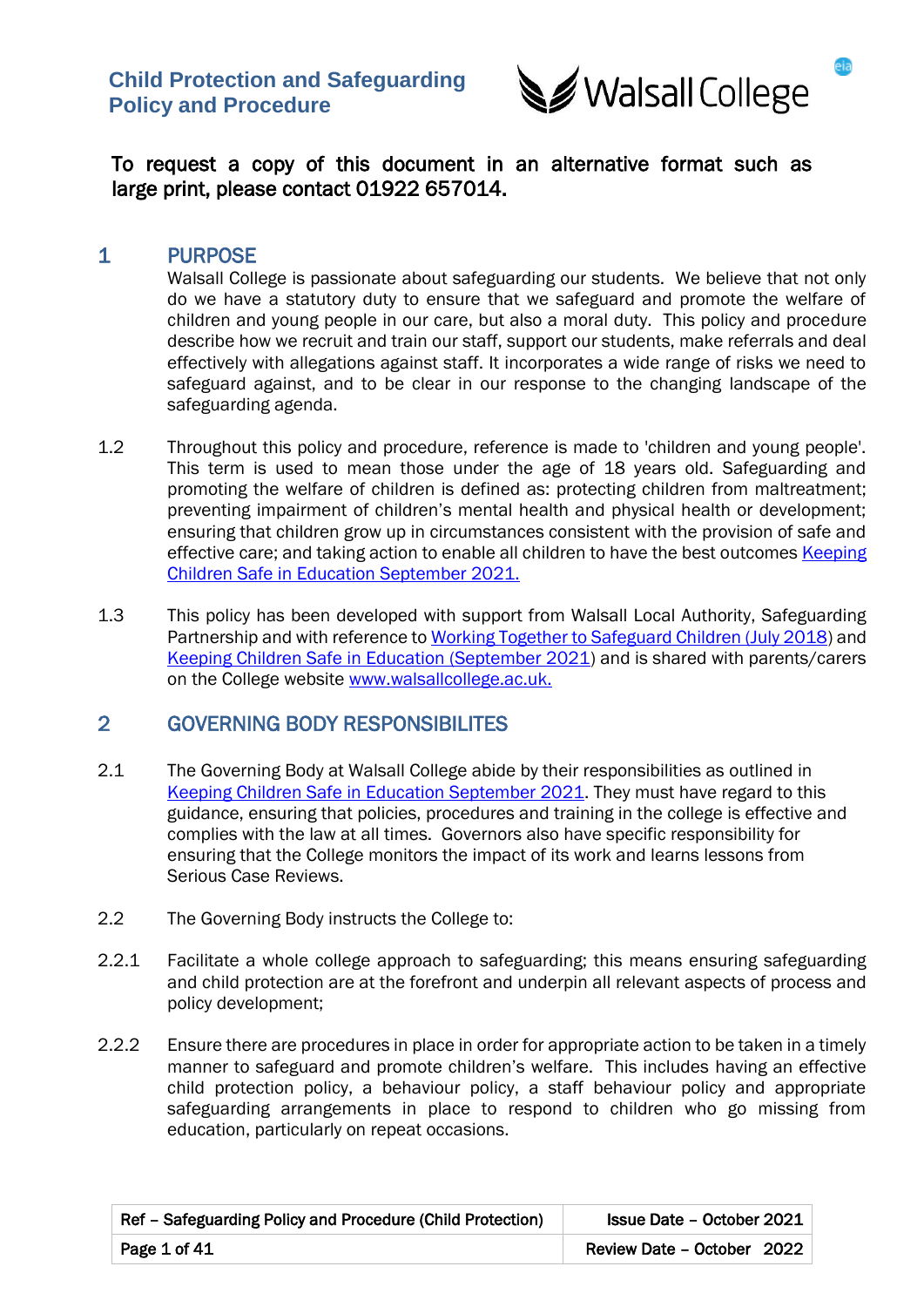

- 2.2.3 Ensure that child protection files are maintained as set out in Annex C of Keeping Children [Safe in Education 2021](https://assets.publishing.service.gov.uk/government/uploads/system/uploads/attachment_data/file/1021914/KCSIE_2021_September_guidance.pdf) and that appropriate safer recruitment policies in accordance with Part 3 of [Keeping Children Safe in Education 2021](https://assets.publishing.service.gov.uk/government/uploads/system/uploads/attachment_data/file/1021914/KCSIE_2021_September_guidance.pdf) are in place.
- 2.2.4 Ensure that systems are in place, that they are well promoted, easily understood and easily accessible for children to confidently report abuse, knowing their concerns will be treated seriously, and knowing they can safely express their views and give feedback.
- 2.2.5 Ensure an appropriate senior member of staff, from the college leadership team is appointed to the role of designated safeguarding lead, who will take lead responsibility for safeguarding and child protection (including on-line safety).
- 2.2.6 Ensure that the College contributes to multi-agency working in line with statutory guidance [Working Together to Safeguarding Children](https://assets.publishing.service.gov.uk/government/uploads/system/uploads/attachment_data/file/942454/Working_together_to_safeguard_children_inter_agency_guidance.pdf) and ensure that local arrangements are followed.
- 2.2.7 Ensure that the local criterial for action and the local protocol for assessment are reflected in policies and procedures and be prepared to supply information as requested by the safeguarding partners.
- 2.2.8 Recognise the importance of information sharing between practitioners and local agencies and include arrangements are in place that set out clearly the processes and principles for sharing information within the college and with partners, other organisations, agencies and practitioners as required.
- 2.2.9 Ensure that there is awareness of the [Data Protection Act 2018](https://www.legislation.gov.uk/ukpga/2018/12/contents/enacted) and the UK General Data [Protection Regulation \(UK GDPR\)](https://ico.org.uk/for-organisations/guide-to-data-protection/guide-to-the-general-data-protection-regulation-gdpr/) that places duties on organisations and individuals to process personal information fairly and lawfully and to keep the information they hold safe and secure.
- 2.2.10 Ensure that relevant staff have due regard to the relevant data protection principles, which allow them to share and withhold personal information, as provided for in the Data [Protection Act 2018](https://www.legislation.gov.uk/ukpga/2018/12/contents/enacted) and the [UK GDPR.](https://ico.org.uk/for-organisations/guide-to-data-protection/guide-to-the-general-data-protection-regulation-gdpr/)
- 2.2.11 Ensure that all staff undergo safeguarding and child protection, including online safety training at induction, that it is regularly updated and in line with any advice from the safeguarding partners.
- 2.2.12 Ensure that as part of the requirement for staff to undergo regular updated safeguarding training, including on-line safety, that safeguarding training for staff, is integrated, aligned and considered as part of the whole college approach and wider staff training and curriculum planning.
- 2.2.13 Ensure that children are taught about safeguarding, including on-line safety and recognise that one size fits all approach may not be appropriate and that a more personalised or contextualised approach for more vulnerable children, victims of abuse and some SEND children might be needed.

| Ref - Safeguarding Policy and Procedure (Child Protection) | <b>Issue Date - October 2021</b> |
|------------------------------------------------------------|----------------------------------|
| Page $2$ of $41$                                           | Review Date - October 2022       |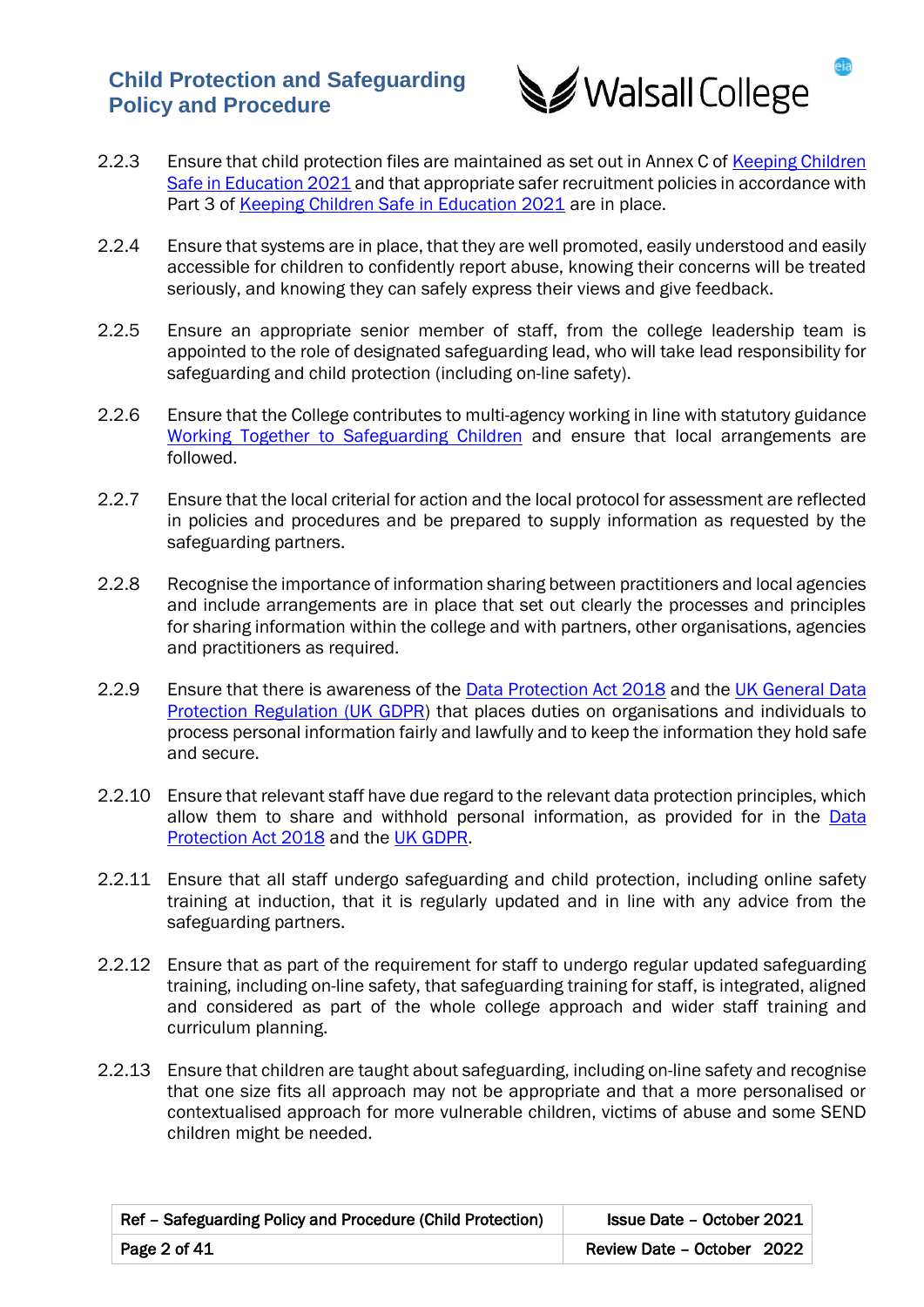

- 2.2.14 Ensure that the College has appropriate filters and monitoring systems in place to ensure that children have a safe environment in which to learn.
- 2.2.15 Ensure that there are procedures in place to manage safeguarding concerns, or allegations against staff.
- 2.2.16 Ensure that the child protection policy includes procedures to minimise the risk of peer on peer abuse, systems in place and easily accessible to confidently report abuse, knowing concerns will be treated seriously, how allegations are recorded and investigated, how victims and perpetrators will be supported, recognition that even if there are no cases of peer on peer abuse such abuse may still be taking place and simply not being reported, that there is a clear zero-tolerance approach to abuse, that there are different forms of peer on peer abuse.
- 2.2.17 Listen to the voice of the child and always act in the best interests of the child.
- 2.2.18 Appoint a designated teacher for looked after children who will liaise with the relevant Local Authority and Virtual School Head to monitor progress of the Looked after Child.
- 2.2.19 Utilise the experiences and expertise of its staff when shaping safeguarding policies.
- 2.2.20 Ensure there are clear systems and processes in place for identifying possible mental health needs, including routes to escalate and clear referral and accountability systems.
- 2.3 The Governing Body will approve and annually review policies and procedures and receive regular information relating to safeguarding with the aim of:
	- Maintaining awareness of progress across the College and/or issues relating to the welfare of children and young people;
	- Being reassured by the Principal and lead manager that systems are in place and effective in relation to the identification of children and young people at risk of harm and procedures for reporting concerns are widely known;
	- Ensuring effective procedures for reporting and dealing with allegations of abuse by members of staff or others who come into contact with students through College activity are in place including referral to Designated Officer at the Local Authority Designated Officer (LADO);
	- Ensuring safe recruitment of staff and volunteers;
	- Ensuring staff are appropriately trained to discharge their duties in relation to safeguarding;
	- Ensuring procedures are in place to make referral to the Disclosure and Barring Services (DBS) if a person in regulated activity has been dismissed or removed due to safeguarding concerns, or would have been if they had not resigned.
- 2.4 In developing policies and procedures, the Governing Body will take account of guidance issued by the Department for Education, the [Ofsted Education Inspection Framework \(EIF\)](https://www.gov.uk/government/publications/education-inspection-framework)  [September 2019](https://www.gov.uk/government/publications/education-inspection-framework) and other relevant bodies and groups including Walsall Children's Safeguarding Partnership. Ofsted Inspectors will inspect the impact of safeguarding

| Ref - Safeguarding Policy and Procedure (Child Protection) | <b>Issue Date - October 2021</b> |
|------------------------------------------------------------|----------------------------------|
| Page 3 of 41                                               | Review Date - October 2022       |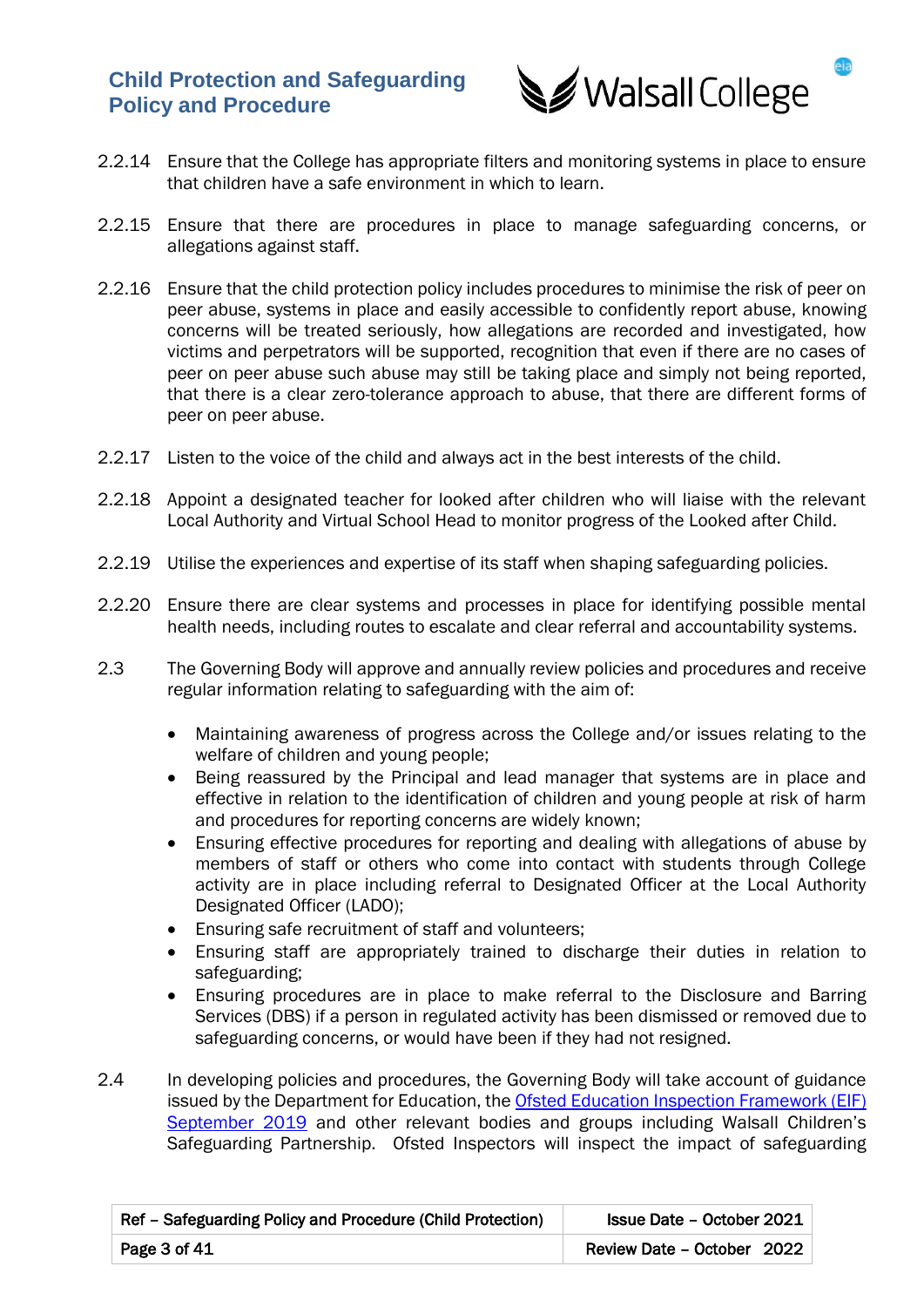

arrangements and will be tested under the quality of leadership and management and report on whether or not safeguarding arrangements are effective.

- 2.4.1 The aim of the [Government's Prevent Strategy](https://www.gov.uk/government/publications/prevent-duty-guidance) is to reduce the threat to the UK from terrorism by stopping people becoming terrorists or supporting terrorism. This is part of an overall counter-terrorism strategy called CONTEST which is split into four work-streams that are known as the four "P's"- Prevent, Pursue, Protect and Prepare. In the [Counter-](https://www.gov.uk/government/collections/counter-terrorism-and-security-bill)[Terrorism and Security Act 2015](https://www.gov.uk/government/collections/counter-terrorism-and-security-bill) this has simply been expressed as "prevent people from being drawn into terrorism".
- 2.4.2 The [Government's Prevent Strategy](https://www.gov.uk/government/publications/prevent-duty-guidance) has three specific strategic objectives:
	- Respond to the ideological challenge of terrorism and the threat we face from those who promote it;
	- Prevent people from being drawn into terrorism and ensure that they are given appropriate advice and support; and
	- Work with sectors and institutions where there are risks of radicalisation that we need to address.
- 2.4.3 The Government has defined extremism in the Prevent strategy as "vocal or active opposition to fundamental British Values, including democracy, the rule of law, individual liberty and mutual respect and tolerance of different faiths and beliefs. We also include in our definition of extremism calls for the death of members of our armed forces".
- 2.4.4 The aim of this Child Protection and Safeguarding Policy is to ensure, as far as possible, that the College is fulfilling its duty in sections 26 and 29 of the [Counter-Terrorism and](https://www.gov.uk/government/collections/counter-terrorism-and-security-bill)  [Security Act 2015.](https://www.gov.uk/government/collections/counter-terrorism-and-security-bill) The College will participate fully in work to prevent people from being drawn into terrorism and will ensure that, should this occur, that procedures are implemented to deal with them.
- 2.4.5 The Principal, Governors and all staff working with children and young people at risk of harm will receive adequate training to familiarise themselves with their safeguarding roles and responsibilities. They will be familiar with College procedures and policies and receive refresher training at least every 2 years.
- 2.4.6 A senior member of the College Management Team will be the designated person with lead responsibility for child and adult protection. They will be the Designated Safeguarding Lead (DSL) who will undergo training, at least, every 2 years and in addition, keep up-todate with safeguarding developments.
- 2.4.7 This person will also be the Single Point of Contact for preventing radicalisation (SPOC), the Head of Student Services. They are assisted by two Deputy Safeguarding Officers and the Safeguarding Team who support and share responsibility for safeguarding students.
- 2.4.8 The Governing Body will receive from the designated senior member of staff with lead responsibility for safeguarding, an annual report which reviews how the duties have been discharged. In addition, the Principal will include information relating to safeguarding in his termly report to Corporation.

The College recognises the following as definitions of abuse for children and young people at risk of harm.

| Ref - Safeguarding Policy and Procedure (Child Protection) | <b>Issue Date - October 2021</b> |
|------------------------------------------------------------|----------------------------------|
| Page 4 of $41$                                             | Review Date - October 2022       |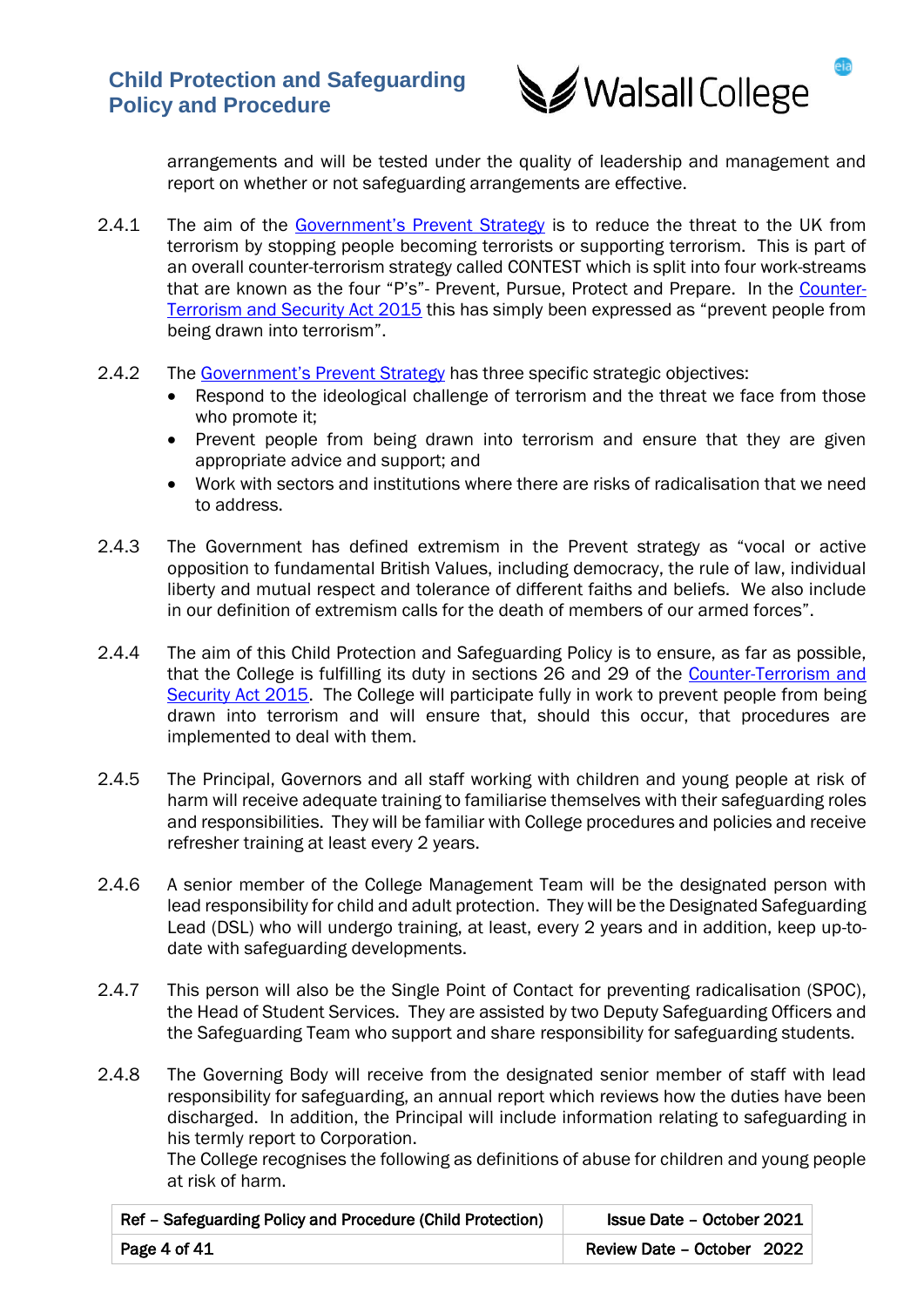

# 3 INDICATORS OF ABUSE AND NEGLECT

- 3.1 All staff will be aware of the indicators of abuse and neglect and know what to look for when identifying abuse and neglect as well as other specific safeguarding issues such as child criminal exploitation and child sexual exploitation.
- 3.2 Staff are aware that abuse, neglect and safeguarding issues are rarely standalone events and cannot be covered by one definition or one label alone. In most cases multiple issues will overlap with one another and it is vital that staff are vigilant and always raise concerns with the designated safeguarding lead or deputy safeguarding officer.
- 3.3 All staff will be aware that safeguarding incidents and/or behaviours can be associated with factors outside the school or college and/or can occur between children outside of these environments. All staff, but especially the designated safeguarding lead (and deputies) will consider whether children are at risk of abuse or exploitation in situations outside their families. Extra-familial harms take a variety of different forms and children can be vulnerable to multiple harms including (but not limited to) sexual exploitation, criminal exploitation, sexual abuse, serious youth violence and county lines.
- 3.4 Abuse: a form of maltreatment of a child where somebody may abuse or neglect a child by inflicting harm or by failing to act to prevent harm. Children may be abused in a family or in an institutional or community setting by those known to them or, more rarely, by others. Abuse can take place wholly online, or technology may be used to facilitate offline abuse. They may be abused by an adult or adults or another child or children.
- 3.5 Physical abuse: a form of abuse which may involve hitting, shaking, throwing, poisoning, burning or scalding, drowning, suffocating or otherwise causing physical harm to a child. Physical harm may also be caused when a parent or carer fabricates the symptoms of, or deliberately induces, illness in a child.
- 3.6 Emotional abuse: Emotional abuse is the persistent emotional maltreatment of a child such as to cause severe and persistent adverse effects on their emotional development. It may involve conveying to them that they are worthless or unloved, inadequate, or valued only in so far as they meet the needs of another person. It may include not giving them opportunities to express their views, deliberately silencing them or 'making fun' of what they say or how they communicate. It may feature age or developmentally inappropriate expectations being imposed on children. These may include interactions that are beyond the child's developmental capability, as well as overprotection and limitation of exploration and learning, or preventing the child participating in normal social interaction. It may involve seeing or hearing the ill-treatment of another. It may involve serious bullying (including cyber bullying), causing children frequently to feel frightened or in danger, or the exploitation or corruption of children. Some level of emotional abuse is involved in all types of maltreatment of a child, though it may occur alone.
- 3.7 Sexual abuse: involves forcing or enticing a child or young person to take part in sexual activities, not necessarily involving violence, whether or not the child is aware of what is happening. The activities may involve physical contact, including assault by penetration (for example rape or oral sex) or non-penetrative acts such as masturbation, kissing,

| Ref - Safeguarding Policy and Procedure (Child Protection) | <b>Issue Date - October 2021</b> |
|------------------------------------------------------------|----------------------------------|
| Page 5 of 41                                               | Review Date - October 2022       |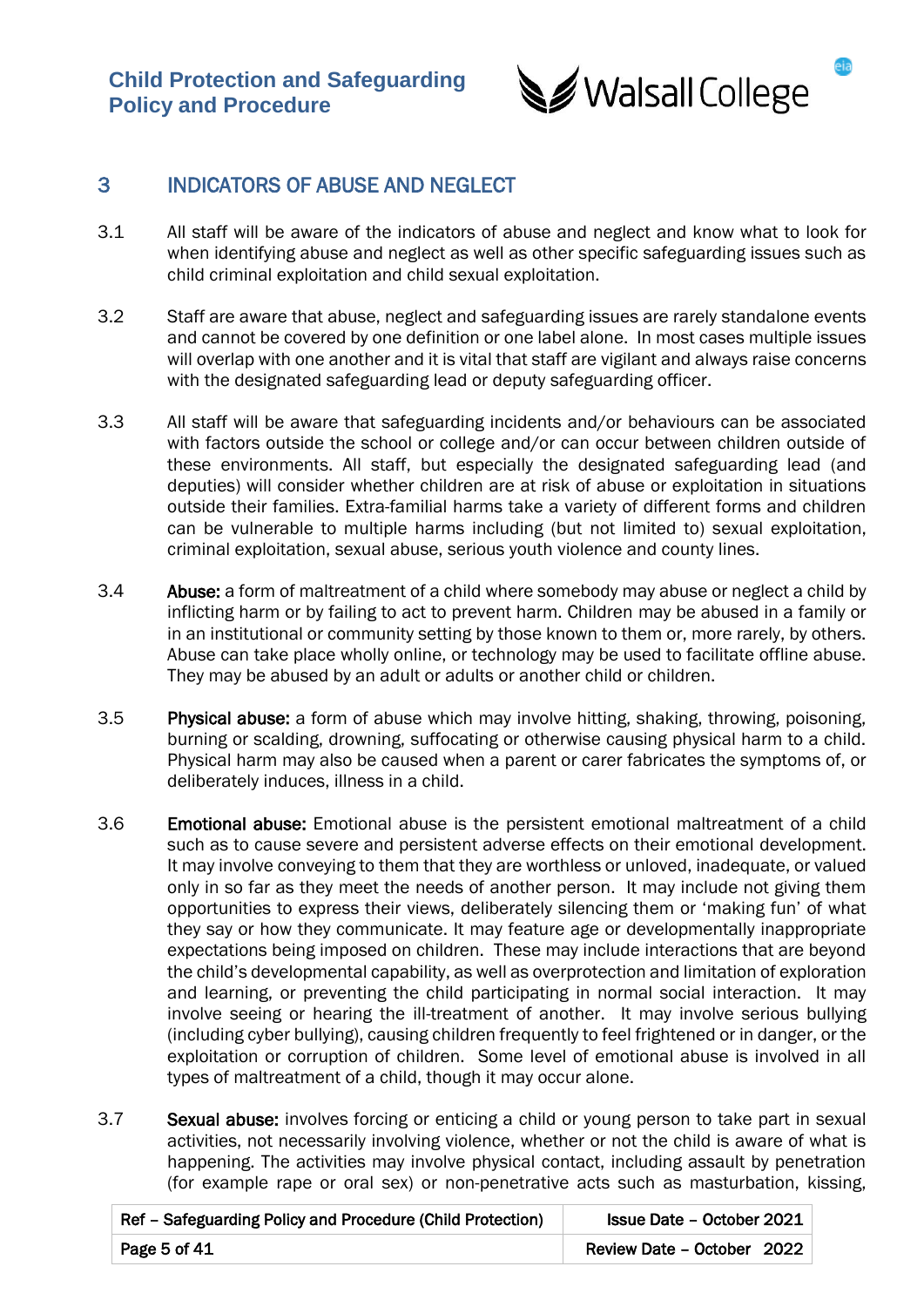

rubbing, and touching outside of clothing. They may also include non-contact activities, such as involving children in looking at, or in the production of, sexual images, watching sexual activities, encouraging children to behave in sexually inappropriate ways, or grooming a child in preparation for abuse. Sexual abuse can take place online, and technology can be used to facilitate offline abuse. Sexual abuse is not solely perpetrated by adult males. Women can also commit acts of sexual abuse, as can other children. The sexual abuse of children by other children is a specific safeguarding issue also known as peer on peer abuse.

3.8 Neglect: Neglect is the persistent failure to meet a child's basic physical and/or psychological needs, likely to result in the serious impairment of the child's health or development. Neglect may occur during pregnancy as a result of maternal substance abuse. Once a child is born, neglect may involve a parent or carer failing to provide adequate food, clothing and shelter (including exclusion from home or abandonment); protect a child from physical and emotional harm or danger; ensure adequate supervision (including the use of inadequate care-givers); or ensure access to appropriate medical care or treatment. It may also include neglect of, or unresponsiveness to a child's basic emotional needs.

# 4 SAFEGUARDING CONCERNS

4.1 All staff have an awareness of safeguarding concerns that can put children at risk of harm. This awareness is developed via mandatory safeguarding training and additional safeguarding training which is delivered either internally or externally. Behaviours linked to issues such as drug taking and/or alcohol misuse, deliberately missing education and consensual and non-consensual sharing of nudes and semi-nudes images and/or videos can be signs that children are at risk. Consensual image sharing, especially between older children of the same age, may require a different response, it might not be abuse, but children still need to know it is illegal, whilst non-consensual is illegal and abusive. [UKCIS](https://www.ukcisa.org.uk/) [Council for International Student Affairs](https://www.ukcisa.org.uk/) provides detailed advice about sharing of nudes and semi-nude images and videos.

There are other safeguarding concerns that staff are aware of and any such concerns are referred to the safeguarding team following the college safeguarding referral pathway – [safeguardingteam@walsallcollege.ac.uk.](mailto:safeguardingteam@walsallcollege.ac.uk)

### 4.2 Child Sexual Exploitation (CSE) and Child Criminal Exploitation (CCE)

Both CSE and CCE are forms of abuse and both occur where an individual or group takes advantage of an imbalance of power to coerce, manipulate or deceive a child into taking part in sexual or criminal activity. This is usually in exchange for something the victim needs or wants and/or for the financial advantage or increased status of the perpetrator or facilitator and/or through violence or the threat of violence. CSE and CCE can affect children, both male and female and can include children who have been moved (commonly referred to as trafficking) for the purpose of exploitation.

#### 4.3 Child Criminal Exploitation (CCE) Some specific forms of CCE can include children being forced or manipulated into transporting drugs or money through county lines, working in cannabis factories,

| Ref - Safeguarding Policy and Procedure (Child Protection) | <b>Issue Date - October 2021</b> |
|------------------------------------------------------------|----------------------------------|
| Page 6 of 41                                               | Review Date - October 2022       |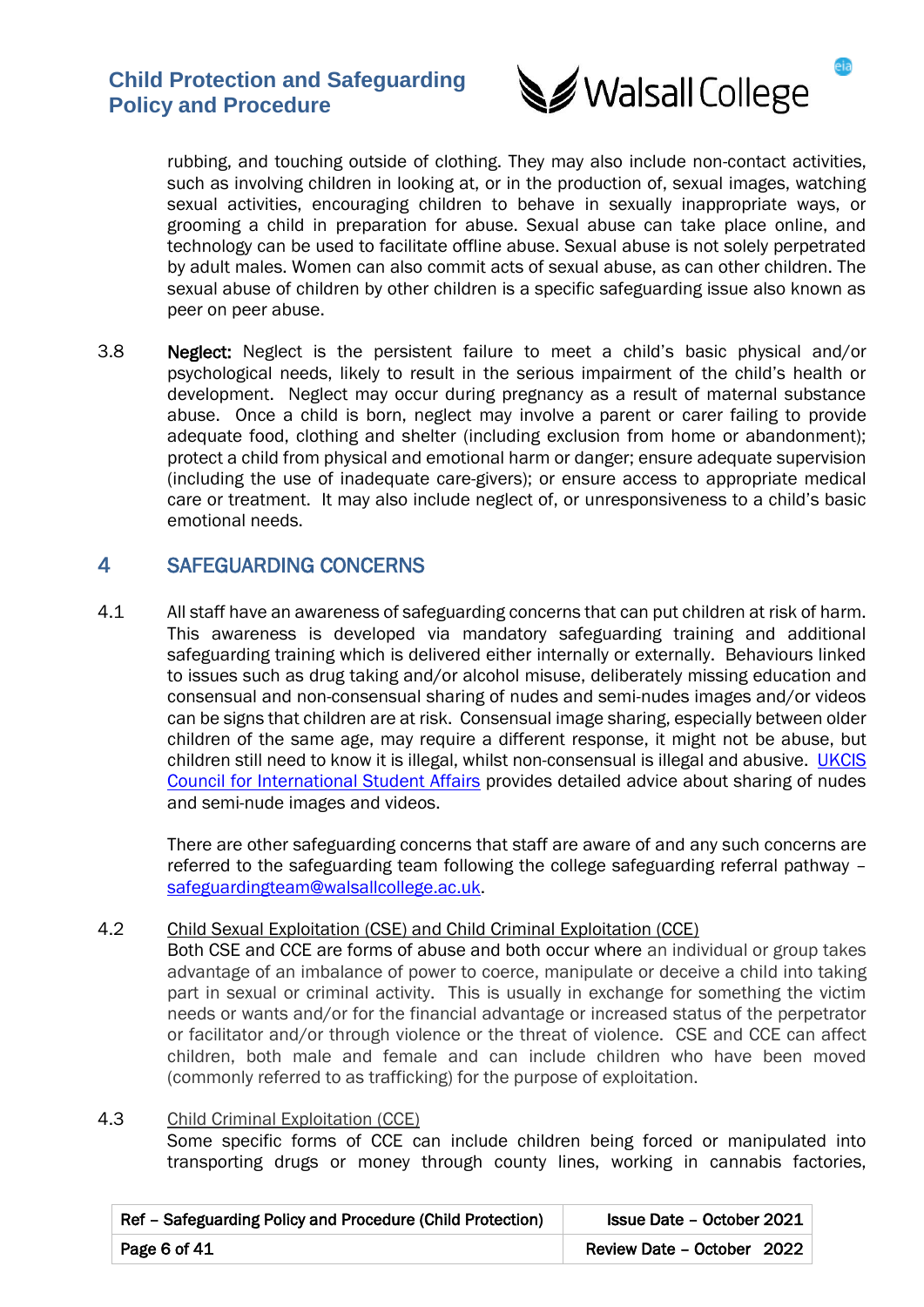

shoplifting or pickpocketing. They can also be forced or manipulated into committing vehicle crime or threatening/committing serious violence to others.

- 4.3.1 Children and young people can become trapped by this type of exploitation as perpetrators can threaten victims (and their families) with violence, or entrap and coerce them into debt. They may be coerced into carrying weapons such as knives or begin to carry a knife for a sense of protection from harm from others. As children involved in criminal exploitation often commit crimes themselves, their vulnerability as victims is not always recognised by adults and professionals, (particularly older children), and they are not treated as victims despite the harm they have experienced. They may still have been criminally exploited even if the activity appears to be something they have agreed or consented to.
- 4.3.2 It is important to note that the experience of girls who are criminally exploited can be very different to that of boys. The indicators may not be the same, however professionals should be aware that girls are at risk of criminal exploitation too. It is also important to note that both boys and girls being criminally exploited may be at higher risk of sexual exploitation.
- 4.4 Child Sexual Exploitation (CSE)

CSE is a form of child sexual abuse. Sexual abuse may involve physical contact, including assault by penetration (for example, rape or oral sex) or nonpenetrative acts such as masturbation, kissing, rubbing, and touching outside clothing. It may include non-contact activities, such as involving children in the production of sexual images, forcing children to look at sexual images or watch sexual activities, encouraging children to behave in sexually inappropriate ways or grooming a child in preparation for abuse including via the internet.

- 4.4.1 CSE can occur over time or be a one-off occurrence, and may happen without the child's immediate knowledge e.g. through others sharing videos or images of them on social media.
- 4.4.2 CSE can affect any child, who has been coerced into engaging in sexual activities. This includes 16 and 17-year olds who can legally consent to have sex. Some children may not realise they are being exploited e.g. they believe they are in a genuine romantic relationship.
- 4.5 So-Called Honour Based Abuse including Female Genital Mutilation and Forced Marriage So called "honour-based abuse (HBA) encompasses crimes which have been committed to protect or defend the honour of the family and/or the community including Female Genital Mutilation (FGM), forced marriage and practices, such as, breast ironing.
- 4.5.1 Abuse committed in the context of preserving "honour" often involves a wider network of family or community pressure and can include multiple perpetrators. It is important to be aware of this dynamic and additional risk factors when deciding what form of safeguarding action to take.
- 4.5.2 All forms of so-called HBA are abuse, regardless of motivation and should be handled and escalated as such and referred to the Safeguarding Team.

| Ref - Safeguarding Policy and Procedure (Child Protection) | Issue Date - October 2021  |
|------------------------------------------------------------|----------------------------|
| Page 7 of 41                                               | Review Date - October 2022 |

### 4.6 Female Genital Mutilation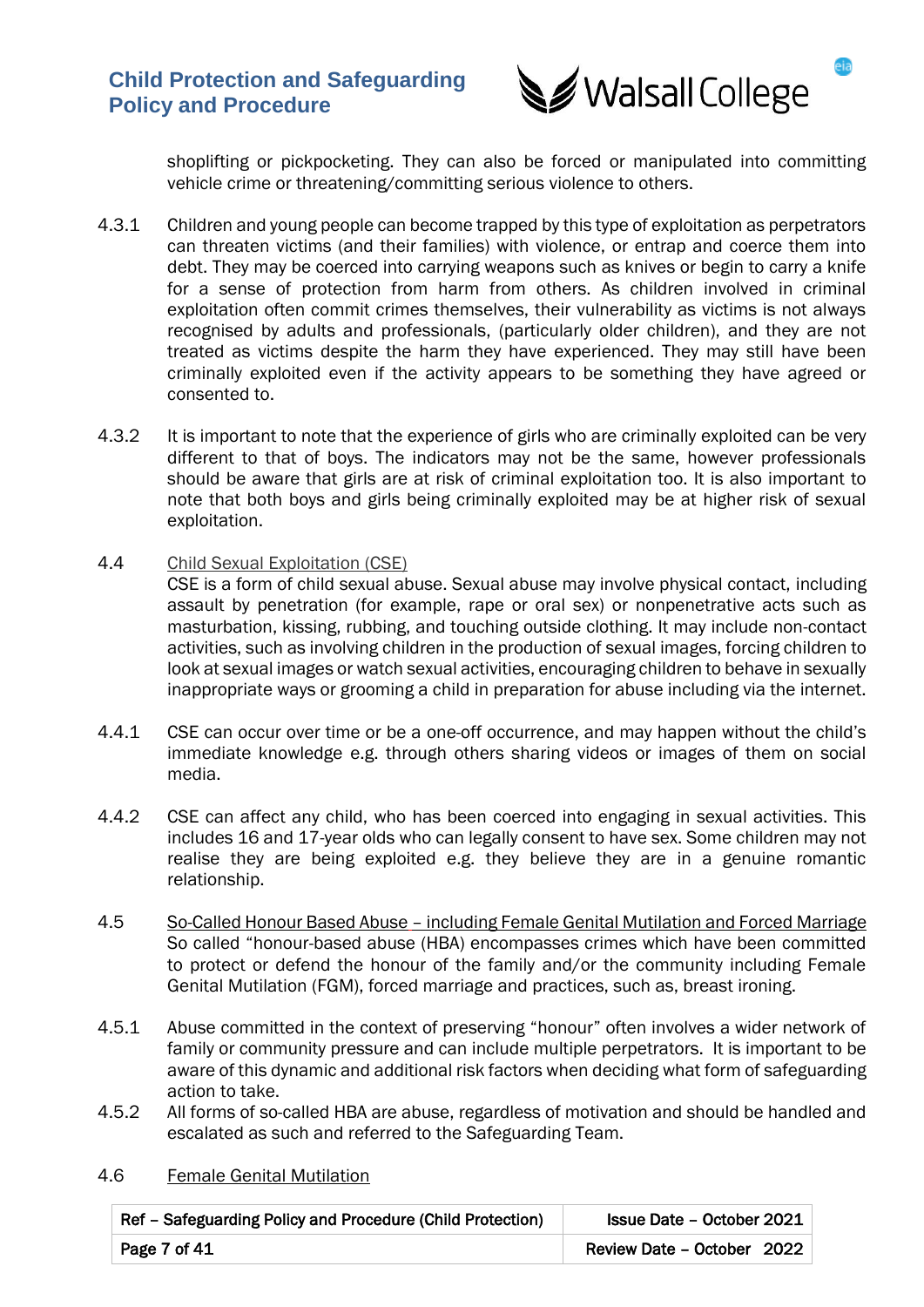

This comprises all procedures that involve partial or total removal of the external female genitalia, or other injury to the female genital organs for non-medical reasons.

- 4.6.1 Since October 2015, there has been a specific, legal duty on staff to personally report to the police where they discover that FGM appears to have been carried out on a girl under 18. Those failing to report such cases will face disciplinary sanctions. Information on when and how to make a report can be found at: [Mandatory Reporting of FGM.](https://assets.publishing.service.gov.uk/government/uploads/system/uploads/attachment_data/file/573782/FGM_Mandatory_Reporting_-_procedural_information_nov16_FINAL.pdf)
- 4.6.2 Guidance on the warning signs that FGM may be about to take place, or may have already taken place, can be found on pages 38-41 of the [Multi Agency Statutory guidance on FGM](https://www.gov.uk/government/publications/multi-agency-statutory-guidance-on-female-genital-mutilation)  (pages 59-61 focus on the role of schools and colleges).
- 4.6.3 Staff in the college are reminded of this duty and responsibility to report during safeguarding induction and refresher training.

### 4.7 Financial or Material Abuse

This relates to circumstances where trust in relation to financial matters is abused. Includes theft, fraud, exploitation, pressure in connection with wills, property or inheritance or financial transactions, or the misuse or misappropriation of property, possessions or benefits.

### 4.8 Mental Health

All staff are aware that mental health needs can, in some cases, be an indicator that a child has suffered or is at risk of suffering abuse, neglect or exploitation.

- 4.8.1 College staff are well placed to observe their learners on a day-to-day basis and identify those whose behaviour suggests that they may be experiencing a mental health problem or be at risk of developing one.
- 4.8.2 Where children have suffered abuse and neglect, or other potentially traumatic adverse childhood experiences, this can have a lasting impact throughout childhood, adolescence and into adulthood. It is key that staff are aware of how these children's experiences, can impact on their mental health, behaviour, and education.
- 4.8.3 The college works closely with **KOOTH**, an online mental health charity supporting young people, and also has a team of Mental Health First Aiders. Our counselling and safeguarding teams can access a range of advice to help them identify children in need of extra mental health support, this includes working with external agencies.

### 4.9 Peer on Peer Abuse

Staff are aware that children can abuse other children and that this is referred to as peer on peer abuse. It can take many forms and it can happen both inside and outside of college and online.

- 4.9.1 Staff are supported to recognise the indicators and signs of peer on peer abuse and know how to identify it and respond to concerns through the safeguarding referral process. Concerns can include but are not limited to:
	- Bullying (including cyberbullying, prejudice-based and discriminatory bullying);
	- Abuse in intimate personal relationships between peers;

| Ref - Safeguarding Policy and Procedure (Child Protection) | Issue Date - October 2021  |
|------------------------------------------------------------|----------------------------|
| Page 8 of 41                                               | Review Date - October 2022 |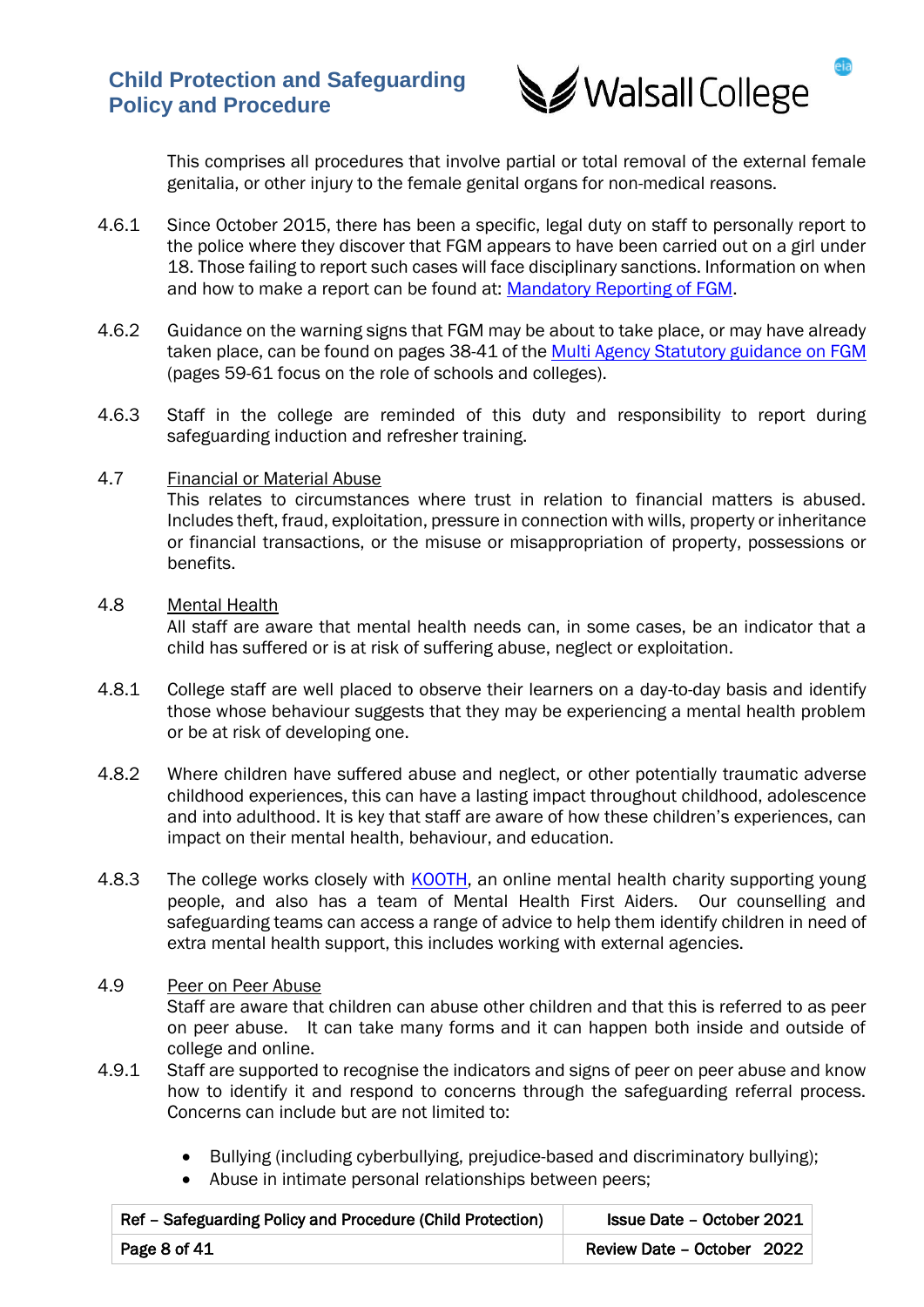

- Physical abuse such as hitting, kicking, shaking, biting, hair pulling, or otherwise causing physical harm (this may include an online element which facilitates, threatens and/or encourages physical abuse);
- Sexual violence, such as rape, assault by penetration and sexual assault; (this may include an online element which facilitates, threatens and/or encourages sexual violence);
- Sexual harassment, such as sexual comments, remarks, jokes and online sexual harassment, which may be standalone or part of a broader pattern of abuse;
- Causing someone to engage in sexual activity without consent, such as forcing someone to strip, touch themselves sexually, or to engage in sexual activity with a third party;
- Consensual and non-consensual sharing of nudes and semi nudes images and or videos (also known as sexting or youth produced sexual imagery);
- Upskirting, which typically involves taking a picture under a person's clothing without their permission, with the intention of viewing their genitals or buttocks to obtain sexual gratification, or cause the victim humiliation, distress or alarm; and
- Initiation/hazing type violence and rituals (this could include activities involving harassment, abuse or humiliation used as a way of initiating a person into a group and may also include an online element).

## 4.10 Serious Violence

All staff are aware of the indicators, which may signal that our learners are at risk from, or are involved with serious violent crime.

- 4.10.1 These may include increased absence from college, a change in friendships or relationships with older individuals or groups, a significant decline in performance, signs of self-harm or a significant change in wellbeing, or signs of assault or unexplained injuries. Unexplained gifts or new possessions could also indicate that children have been approached by, or are involved with, individuals associated with criminal networks or gangs and may be at risk of criminal exploitation.
- 4.10.2 All staff are aware of the range of risk factors which increase the likelihood of involvement in serious violence, such as being male, having been frequently absent or permanently excluded from school, having experienced child maltreatment and having been involved in offending, such as theft or robbery.
- 4.10.3 Advice for schools and colleges is provided in the documents [Serious Violence Strategy](https://www.gov.uk/government/publications/serious-violence-strategy) by the Home Office and [Gangs and youth violence: for schools and colleges](https://www.gov.uk/government/publications/advice-to-schools-and-colleges-on-gangs-and-youth-violence) – Home Office advice.

### 4.11 Children and the court system Children are sometimes required to give evidence in criminal courts, either for crimes committed against them or for crimes they have witnessed.

| Ref - Safeguarding Policy and Procedure (Child Protection) | <b>Issue Date - October 2021</b> |
|------------------------------------------------------------|----------------------------------|
| Page 9 of 41                                               | Review Date - October 2022       |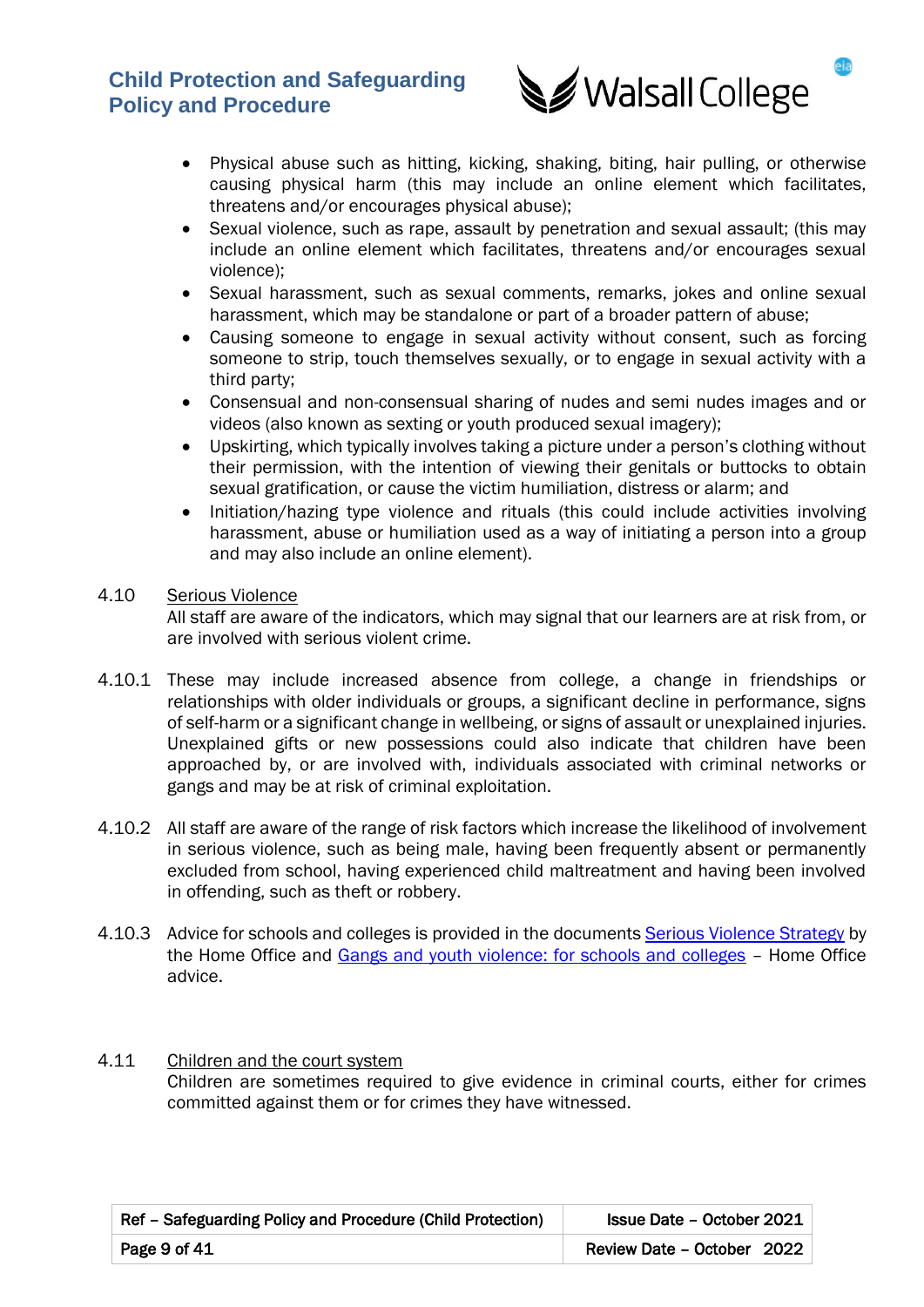

4.11.1 The guides explain each step of the process, support and special measures that are available. There are diagrams illustrating the courtroom structure and the use of video links is explained.

### 4.12 Children missing from education

All staff are aware that children going missing, particularly repeatedly, can act as a vital warning sign of a range of safeguarding possibilities. This may include abuse and neglect, which may include sexual abuse or exploitation and can also be a sign of child criminal exploitation including involvement in county lines.

- 4.12.1 It may indicate mental health problems, risk of substance abuse, risk of travelling to conflict zones, risk of female genital mutilation, risk of forced marriage. Early intervention is necessary to identify the existence of any underlying safeguarding risk and to help prevent the risks of a child going missing in future.
- 4.12.2 Staff will be aware of the college's unauthorised absence and children missing from education procedures and this can be found in the Attendance and Punctuality Process and Policy.

### 4.13 Children with family members in prison

Approximately 200,000 children in England and Wales have a parent sent to prison each year. These children are at risk of poor outcomes including poverty, stigma, isolation and poor mental health. [The National Information Centre on Children of Offenders, NICCO](https://www.nicco.org.uk/) provides information designed to support professionals working with offenders and their children, to help mitigate negative consequences for those children. Staff in the college have received awareness training to help them identify young people who may have a family member in prison and how to support them.

### 4.14 County Lines

County lines is a term used to describe gangs and organised criminal networks involved in exporting illegal drugs using dedicated mobile phone lines or other form of "deal line". This activity can happen locally as well as across the UK - no specified distance of travel is required. Children and vulnerable adults are exploited to move, store and sell drugs and money.

- 4.14.1 Offenders will often use coercion, intimidation, violence (including sexual violence) and weapons to ensure compliance of victims. Children can be targeted and recruited into county lines in a number of locations including schools (mainstream and special), further and higher educational institutions, pupil referral units, children's homes and care homes.
- 4.14.2 Children are also increasingly being targeted and recruited online using social media. Children can easily become trapped by this type of exploitation as county lines gangs can manufacture drug debts which need to be worked off or threaten serious violence and kidnap towards victims (and their families) if they attempt to leave the county lines network.
- 4.14.3 A number of the indicators for CSE and CCE may be applicable to where children are involved in county lines. Some additional specific indicators that may be present where a child is criminally exploited through involvement in county lines are children who:

| Ref - Safeguarding Policy and Procedure (Child Protection) | Issue Date - October 2021  |
|------------------------------------------------------------|----------------------------|
| Page 10 of 41                                              | Review Date - October 2022 |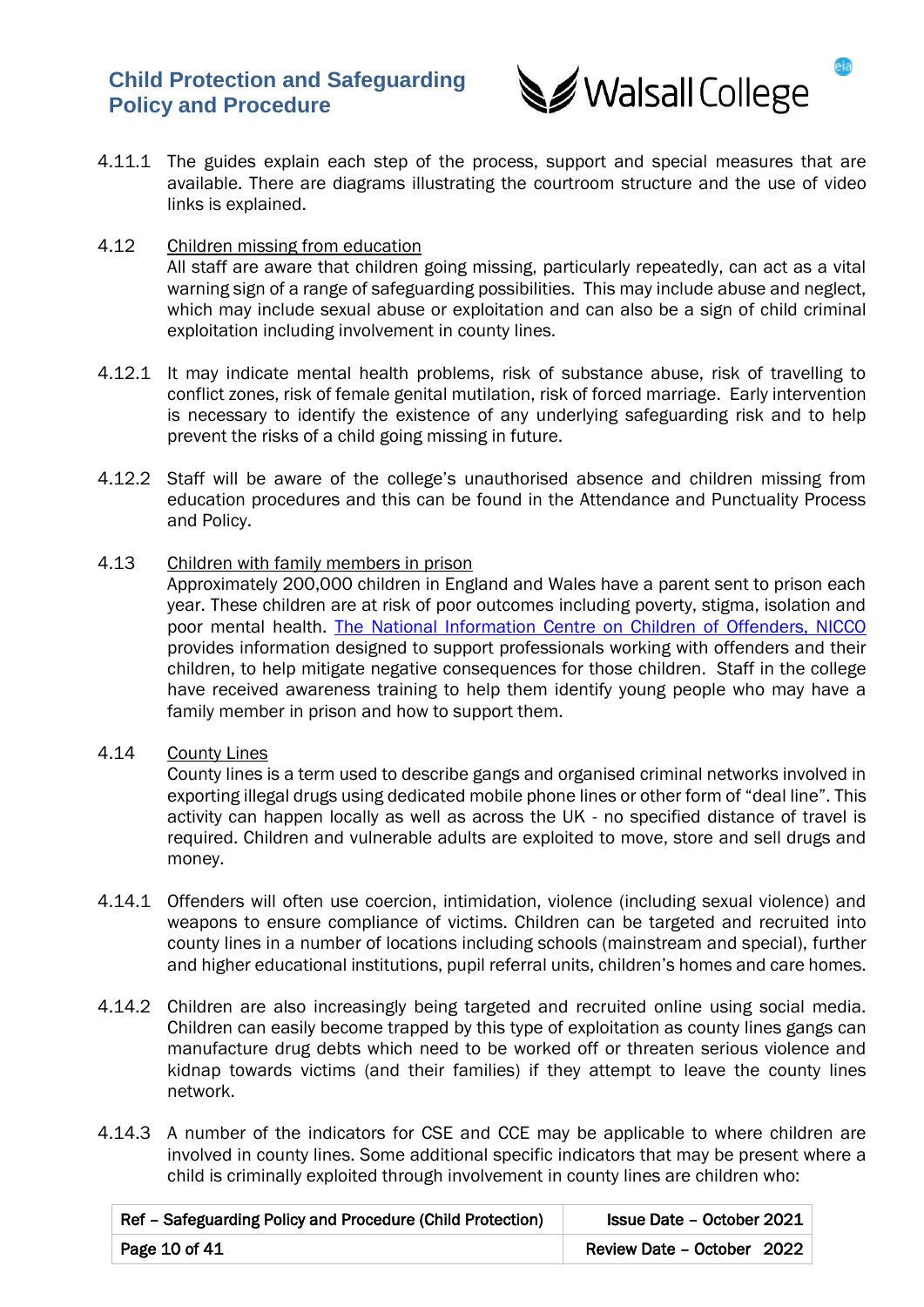

- Going missing and are subsequently found in areas away from their home;
- Have been the victim or perpetrator of serious violence (e.g. knife crime);
- Are involved in receiving requests for drugs via a phone line, moving drugs, handing over and collecting money for drugs;
- Are exposed to techniques such as 'plugging', where drugs are concealed internally to avoid detection;
- Are found in accommodation that they have no connection with, often called a 'trap house or cuckooing' or hotel room where there is drug activity;
- Owe a 'debt bond' to their exploiters;
- Have their bank accounts used to facilitate drug dealing.
- 4.14.4 Further information on the signs of a child's involvement in county lines is available in guidance published by the Home Office.

### 4.15 Modern Slavery and the National Referral Mechanism Modern slavery encompasses human trafficking and slavery, servitude and forced or compulsory labour. Exploitation can take many forms, including: sexual exploitation, forced labour, slavery, servitude, forced criminality and the removal of organs.

- 4.15.1 Further information on the signs that someone may be a victim of modern slavery, the support available to victims and how to refer them to the National Referral Mechanism [NRM](https://www.gov.uk/government/publications/human-trafficking-victims-referral-and-assessment-forms) is available in the [Modern Slavery Statutory Guidance. Modern slavery: how to](https://www.gov.uk/government/publications/modern-slavery-how-to-identify-and-support-victims)  [identify and support victims.](https://www.gov.uk/government/publications/modern-slavery-how-to-identify-and-support-victims)
- 4.16 Cybercrime

Cybercrime is criminal activity committed using computers and/or the internet. It is broadly categorised as either 'cyber-enabled' (crimes that can happen off-line but are enabled at scale and at speed on-line) or 'cyber dependent' (crimes that can be committed only by using a computer).

### 4.16.1 Cyber-dependent crimes include;

- Unauthorised access to computers (illegal 'hacking'), for example accessing the College's computer network to look for test paper answers or change grades awarded;
- Denial of Service (Dos or DDoS) attacks or 'booting'. These are attempts to make a computer, network or website unavailable by overwhelming it with internet traffic from multiple sources; and,
- Making, supplying or obtaining malware (malicious software) such as viruses, spyware, ransomware, botnets and Remote Access Trojans with the intent to commit further offence, including those above.
- 4.16.2 Children with particular skill and interest in computing and technology may inadvertently or deliberately stray into cyber-dependent crime. If there are concerns about a child in this area, the designated safeguarding lead (or a deputy), will refer into the Cyber Choices [programme.](https://www.nationalcrimeagency.gov.uk/what-we-do/crime-threats/cyber-crime/cyberchoices) This is a nationwide police programme supported by the Home Office and led by the [National Crime Agency,](https://www.nationalcrimeagency.gov.uk/what-we-do/crime-threats/cyber-crime/cyberchoices) working with regional and local policing. It aims to intervene where young people are at risk of committing, or being drawn into, low level cyberdependent offences and divert them to a more positive use of their skills and interests.

| Ref - Safeguarding Policy and Procedure (Child Protection) | Issue Date - October 2021     |
|------------------------------------------------------------|-------------------------------|
| Page 11 of $41$                                            | Review Date – October $20221$ |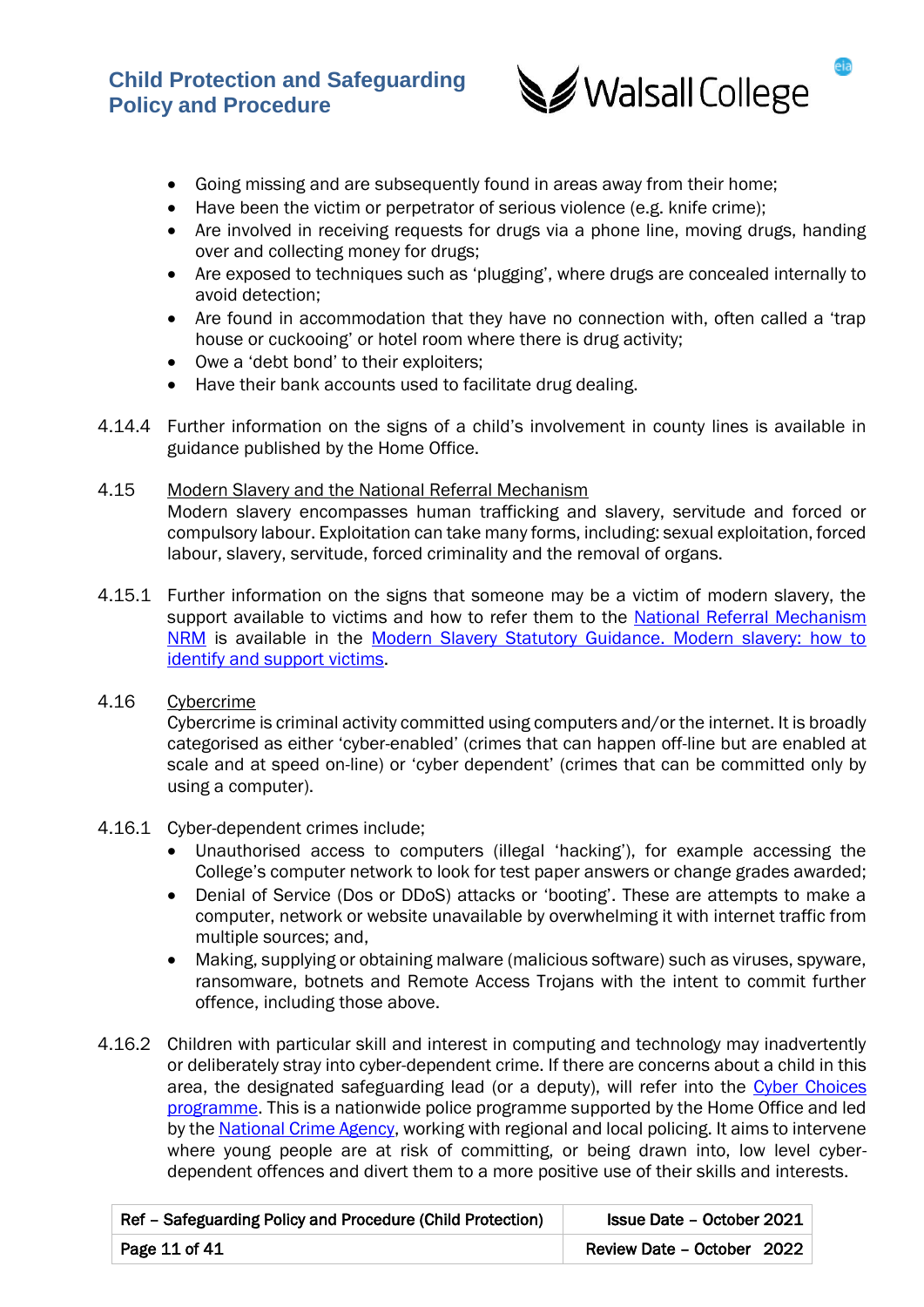

- 4.16.3 Cyber Choices does not currently cover 'cyber-enabled' crime such as fraud, purchasing of illegal drugs on-line and child sexual abuse and exploitation, nor other areas of concern such as on-line bullying or general on-line safety. Additional advice can be found at: Cyber [Choices](https://www.nationalcrimeagency.gov.uk/what-we-do/crime-threats/cyber-crime/cyberchoices), 'NPCC- [When to call the Police](https://www.npcc.police.uk/documents/Children%20and%20Young%20people/When%20to%20call%20the%20police%20guidance%20for%20schools%20and%20colleges.pdf)' and [National Cyber Security Centre -](https://www.ncsc.gov.uk/) [NCSC.GOV.UK.](https://www.ncsc.gov.uk/)
- 4.17 Domestic Abuse [The Domestic Abuse Act 2021](https://www.legislation.gov.uk/ukpga/2021/17/contents) received Royal Assent on 29th April 2021. The Act introduces the first ever statutory definition of domestic abuse and recognises the impact of domestic abuse on children, as victims in their own right, if they see, hear or experience the effects of domestic abuse.
- 4.17.1 The statutory definition of domestic abuse, based on the previous cross-government [definition](https://www.gov.uk/government/news/new-definition-of-domestic-violence) ensures that different types of relationships are captured, including ex-partners and family members.
- 4.17.2 The definition captures a range of different abusive behaviours including physical, emotional and economic abuse and coercive and controlling behaviour.
- 4.17.3 Both the person who is carrying out the behaviour and the person to whom the behaviour is directed towards must be aged 16 or over and they must be "personally connected" as defined in section 2 of the 2021 Act.
- 4.17.4 Types of domestic abuse include intimate partner violence, abuse by family members, teenage relationship abuse and child/adolescent to parent violence and abuse.
- 4.17.5 Anyone can be a victim of domestic abuse, regardless of sexual identity, age, ethnicity, socioeconomic status, sexuality or background and domestic abuse can take place inside or outside of the home. The government will issue statutory guidance to provide further information for those working with domestic abuse victims and perpetrators, including the impact on children.
- 4.17.6 Young people can also experience domestic abuse within their own intimate relationships. This form of peer on peer abuse is sometimes referred to as 'teenage relationship abuse'. Depending on the age of the young people, this may not be recognised in law under the statutory definition of 'domestic abuse' (if one or both parties are under 16).
- 4.17.7 However, as with any child under 18, where there are concerns about safety or welfare, child safeguarding procedures should be followed and both young victims and young perpetrators should be offered support. The Act's provisions, including the new definition, will be commenced over the coming months
- 4.17.8 All children can witness and be adversely affected by domestic abuse in the content of their home life where domestic abuse occurs between family members. Exposure to domestic abuse and/or violence can have a serious long lasting emotional and psychological impact on children. In some cases, a child may blame themselves for the abuse or may have had to leave the family home as a result.

| Ref – Safeguarding Policy and Procedure (Child Protection) | Issue Date - October 2021  |
|------------------------------------------------------------|----------------------------|
| Page 12 of 41                                              | Review Date - October 2022 |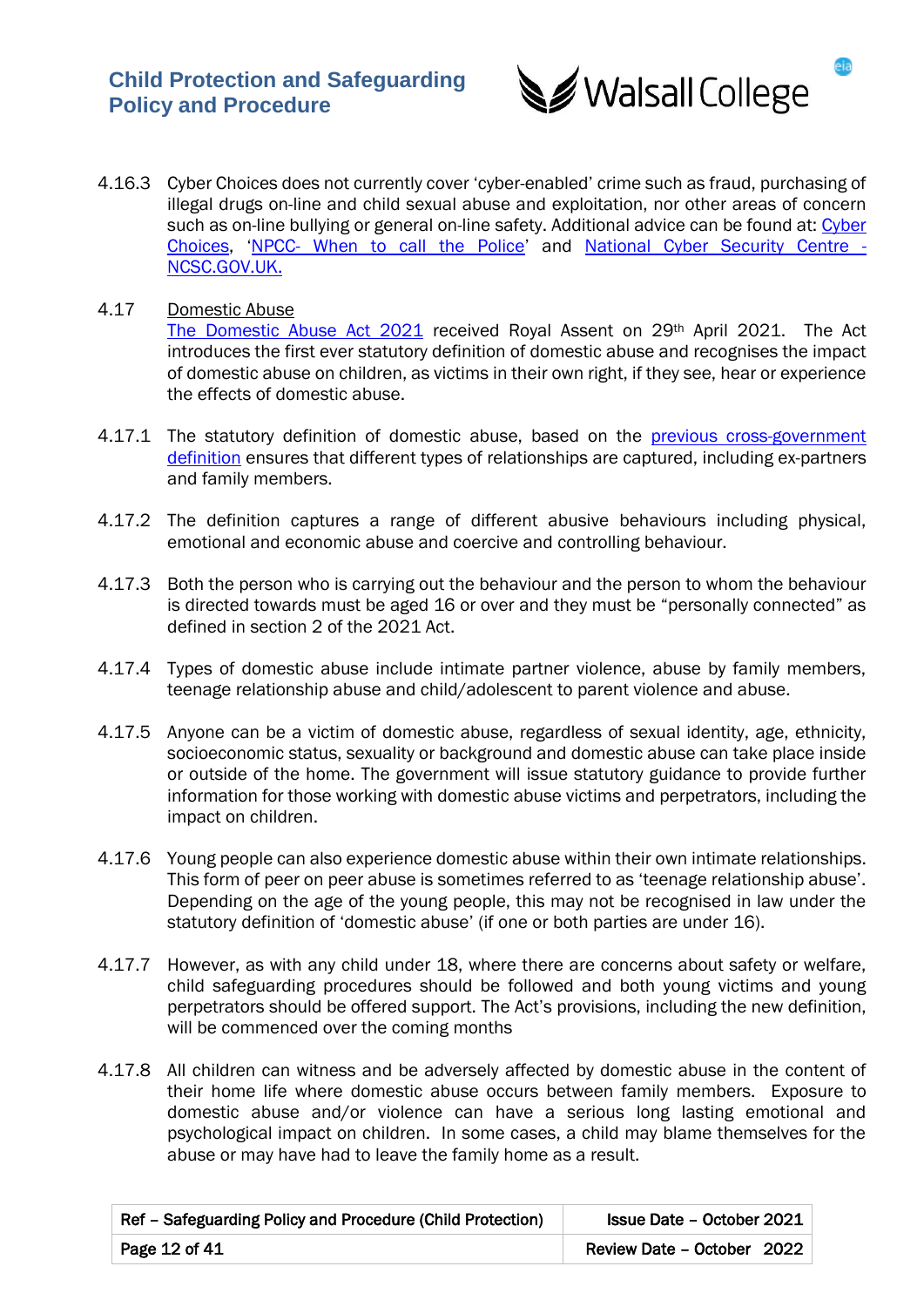

4.17.9 Controlling behavior is: a range of acts designed to make a person subordinate and/or dependent by isolating them from sources of support, exploiting their resources and capacities for personal gain, depriving them of the means needed for independence, resistance and escape and regulating their everyday behavior. Coercive behavior is: an act or a pattern of acts of assault, threats, humiliation and intimidation or other abuse that is used to harm, punish, or frighten their victim."

Refuge runs the [National Domestic Abuse Helpline](https://www.nationaldahelpline.org.uk/) which can be called free of charge and in confidence 24 hours a day on 0808 2000 247. The website provides guidance and support for potential victims. Additional advice on identifying children who are affected by Domestic Abuse and how they can be helped is available at:

NSPCC – [UK domestic-abuse Signs Symptoms Effects](https://www.nspcc.org.uk/what-is-child-abuse/types-of-abuse/domestic-abuse/) [Refuge what is domestic violence/effects of domestic violence on children](https://www.refuge.org.uk/our-work/forms-of-violence-and-abuse/domestic-violence/effects-of-domestic-violence-on-women/) [SafeLives: young people and domestic abuse"](http://safelives.org.uk/sites/default/files/resources/Safe%20Young%20Lives%20web.pdf) [Domestic abuse: specialist sources of support](https://www.gov.uk/government/publications/domestic-abuse-get-help-for-specific-needs-or-situations/domestic-abuse-specialist-sources-of-support) – GOV.UK [Home: Operation Encompass](https://www.operationencompass.org/)

4.18 Homelessness

Being homeless or being at risk of becoming homeless presents a real risk to a child's welfare. The designated safeguarding lead (and any deputies) should be aware of contact details and referral routes into the Local Housing Authority so they can raise/progress concerns at the earliest opportunity. Indicators that a family may be at risk of homelessness include household debt, rent arrears, domestic abuse and anti-social behaviour, as well as the family being asked to leave a property.

- 4.18.1 Whilst referrals and/or discussion with the Local Housing Authority should be progressed as appropriate, and in accordance with local procedures, this does not, and should not, replace a referral into children's social care where a child has been harmed or is at risk of harm.
- 4.18.2 [The Homelessness Reduction Act 2017](https://www.legislation.gov.uk/ukpga/2017/13/contents/enacted) places a new legal duty on English councils so that everyone who is homeless or at risk of homelessness will have access to meaningful help including an assessment of their needs and circumstances, the development of a personalised housing plan, and work to help them retain their accommodation or find a new place to live.
- 4.18.3 The new duties shift focus to early intervention and encourage those at risk to seek support as soon as possible, before they are facing a homelessness crisis. In most cases school and College staff will be considering homelessness in the context of children who live with their families, and intervention will be on that basis. However, it should also be recognised in some cases 16- and 17-year olds could be living independently from their parents or guardians, for example through their exclusion from the family home, and will require a different level of intervention and support.
- 4.18.4 Children's social care will be the lead agency for these children and the designated safeguarding lead (or a deputy) should ensure appropriate referrals are made based on the child's circumstances.

| Ref - Safeguarding Policy and Procedure (Child Protection)<br><b>Issue Date - October 2021</b> |                            |
|------------------------------------------------------------------------------------------------|----------------------------|
| Page 13 of 41                                                                                  | Review Date - October 2022 |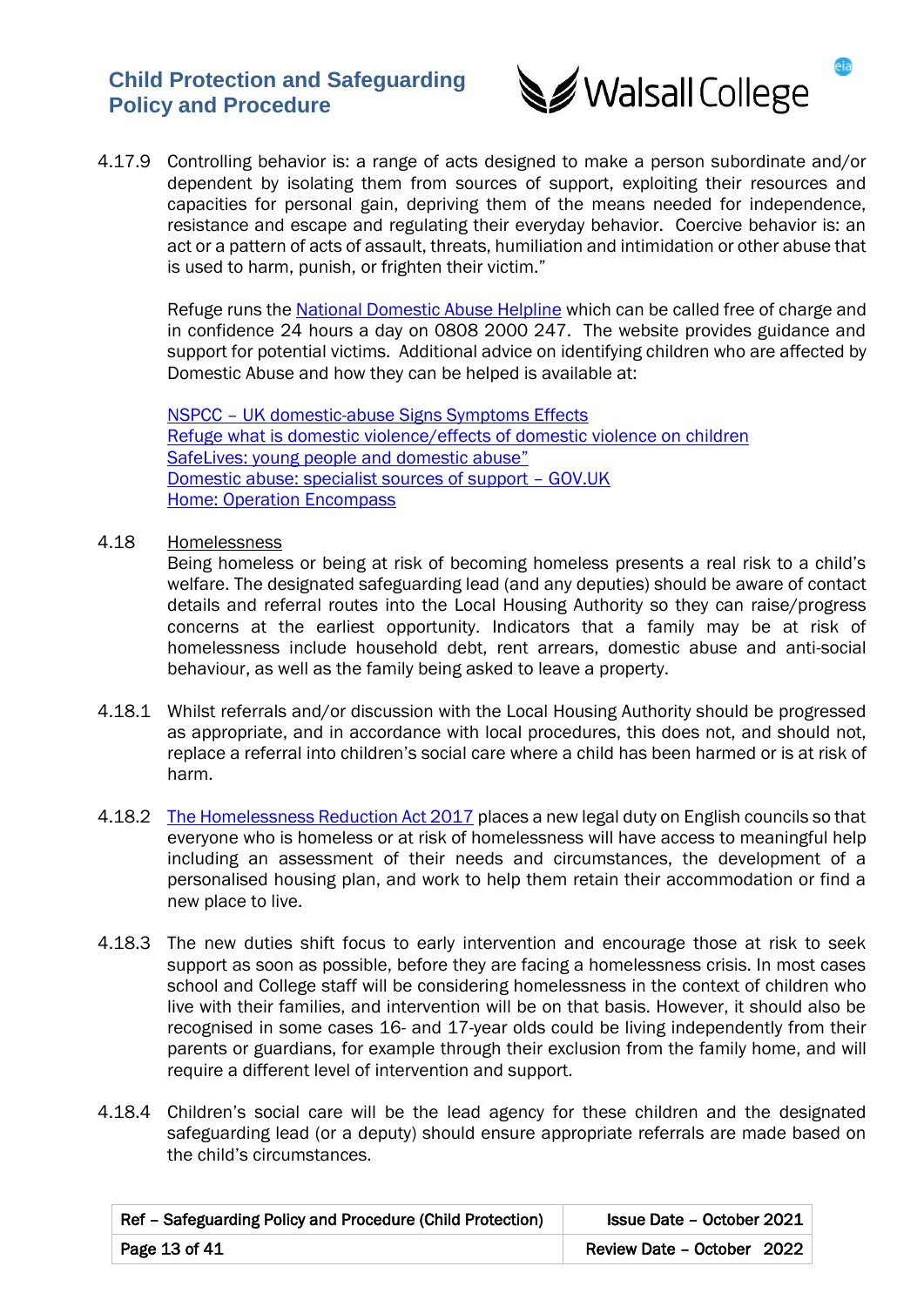

## 4.19 Forced Marriage

Forcing a person into a marriage is a crime in England and Wales. A forced marriage is one entered into without the full and free consent of one or both parties and where violence, threats or any other form of coercion is used to cause a person to enter into a marriage.

- 4.19.1 Threats can be physical or emotional and psychological. A lack of full and free consent can be where a person does not consent or where they cannot consent (if they have learning disabilities, for example). Nevertheless, some perpetrators use perceived cultural practices as a way to coerce a person into marriage. [The Forced Marriage Unit](https://www.gov.uk/guidance/forced-marriage) has published [statutory guidance and Multi-agency guidelines;](https://assets.publishing.service.gov.uk/government/uploads/system/uploads/attachment_data/file/322307/HMG_MULTI_AGENCY_PRACTICE_GUIDELINES_v1_180614_FINAL.pdf) pages 35-36 of which focus on the role of schools and colleges.
- 4.19.2 College staff can contact the [Forced Marriage Unit](https://www.gov.uk/guidance/forced-marriage) if they need advice or information: Contact: 020 7008 0151 or email [fmu@fco.gov.uk.](mailto:fmu@fco.gov.uk)
- 4.20 Bullying

The College has a separate policy and procedure for bullying and harassment. Bullying someone because of their age, race, gender, sexual orientation, disability and/or transgender will not be tolerated as the College operates a zero-tolerance approach. Bullying of this nature is also against the law. Bullying can take many forms and includes:

- Emotional: Being excluded, tormented (e.g. hiding things, threatening gestures).
- Physical: Pushing, kicking, punching or any use of aggression and intimidation.
- Racial: Racial taunts, use of racial symbols, graffiti, gestures.
- Sexual: Unwanted physical contact, sexually abusive comments including homophobic comments and graffiti.
- Verbal: Name calling, spreading rumours, teasing.
- Cyber: All areas on internet, such as email and internet, chat room misuse. Mobile threats by text message and calls. Misuse of associated technology i.e. camera and video facilities, sexting (YPSI).
- 4.20.1 Parents are informed at an early stage and involved in the process unless there is good reason to believe that involving parents would put the young person at risk of harm;
	- At any point in the process if there is a concern a young person has been harmed or is at risk of harm a referral should be made, by the Safeguarding Team, to children's social care and/or the police immediately;
	- In some cases, the incident can be handled internally without Police involvement.
- 4.20.2 Please see "Sharing nudes and semi-nudes: advice for education settings working with [children and young people,](https://www.gov.uk/government/publications/sharing-nudes-and-semi-nudes-advice-for-education-settings-working-with-children-and-young-people) for further information.

# 4.21 Radicalisation and Extremism

Children are vulnerable to extremist ideology and radicalisation. Similar to protecting children from other forms of harms and abuse, protecting children from this risk and is a part of College's safeguarding approach.

| Ref - Safeguarding Policy and Procedure (Child Protection)<br>Issue Date - October 2021 |                            |
|-----------------------------------------------------------------------------------------|----------------------------|
| Page 14 of 41                                                                           | Review Date - October 2022 |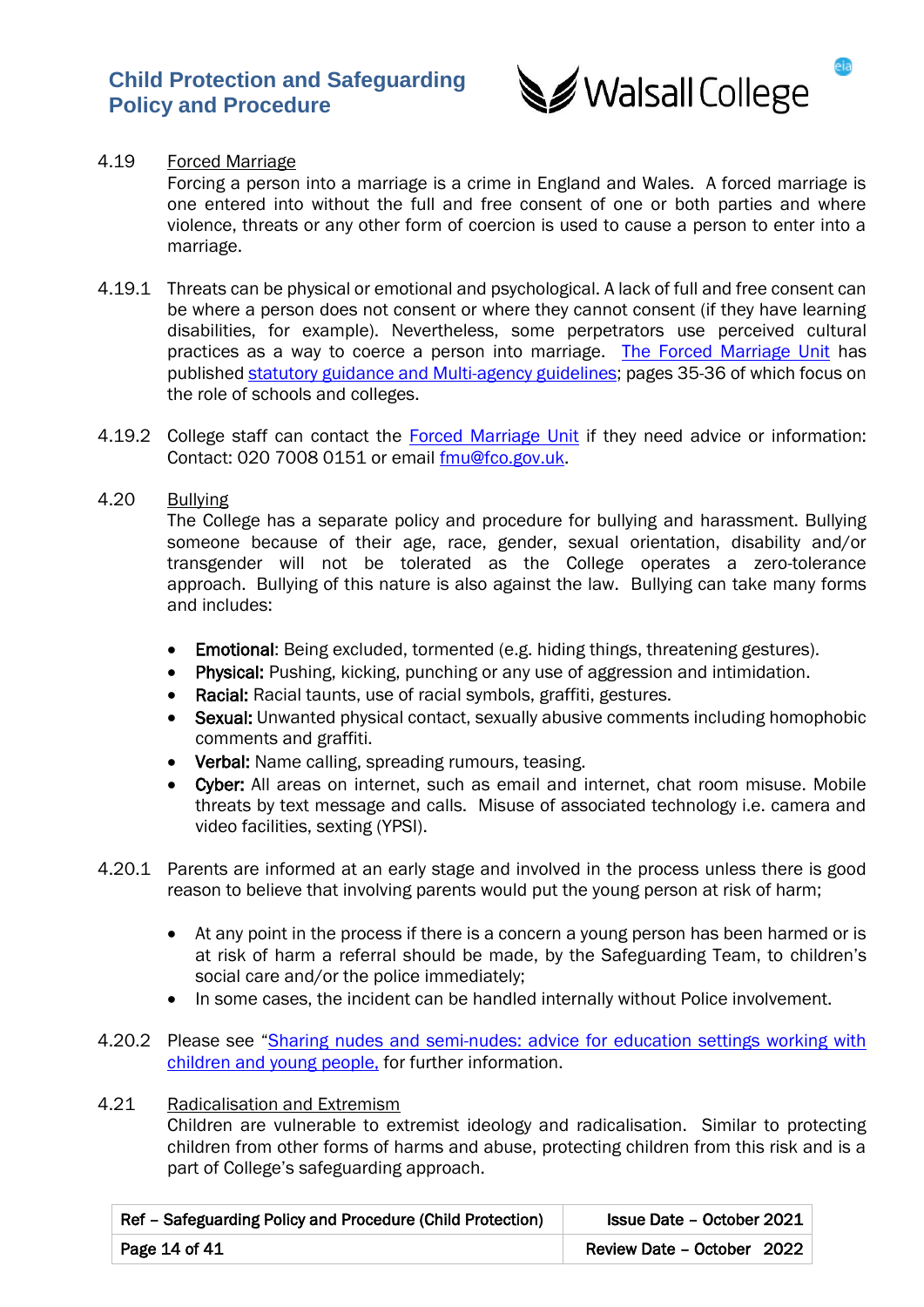

- Extremism is the vocal or active opposition to our fundamental values, including democracy, the rule of law, individual liberty and the mutual respect and tolerance of different faiths and beliefs. This also includes calling for the death of members of the armed forces.
- Radicalisation refers to the process by which a person comes to support terrorism and extremist ideologies associated with terrorist groups.
- Terrorism is an action that endangers or causes serious violence to a person/people; causes serious damage to property; or seriously interferes or disrupts an electronic system. The use or threat must be designed to influence the government or to intimidate the public and is made for the purpose of advancing a political, religious or ideological cause.
- 4.21.1 Radicalisation refers to the process by which a person comes to support terrorism and extremist ideologies associated with terrorist groups. Some young people may be vulnerable to radicalisation for the purpose of violent extremism.
- 4.21.2 Concerns regarding radicalisation will be referred to the Safeguarding Team who will liaise with the Multi Agency Safeguarding Hub (MASH) and/or the [Counter Terrorist Unit](https://www.gov.uk/government/organisations/national-counter-terrorism-security-office) (CTU) for advice. If appropriate, a referral will then be made to Channel which is a multi-agency panel who will offer guidance and support with the aim of preventing activity which could be deemed as criminal.
- 4.21.3 [The Counter Terrorism Unit \(CTU\)](https://www.gov.uk/government/organisations/national-counter-terrorism-security-office) will be advised of any emerging themes or immediate concerns/ disclosures. The department has published advice for colleges and the home office has developed 3 e-learning modules, [Prevent awareness e-learning, Prevent](https://www.elearning.prevent.homeoffice.gov.uk/la2/screen1.html)  [referrals e-learning and channel awareness e-learning.](https://www.elearning.prevent.homeoffice.gov.uk/la2/screen1.html)

## 4.22 The Prevent Duty The College is subject to a duty under section 26 of the [Counter-Terrorism and Security](https://www.gov.uk/government/collections/counter-terrorism-and-security-bill)  [Act 2015 \(the CTSA 2015](https://www.gov.uk/government/collections/counter-terrorism-and-security-bill)), in the exercise of their functions, to have "due regard to the need to prevent people from being drawn into terrorism". This duty is known as the **Prevent** [Duty.](https://www.gov.uk/government/publications/prevent-duty-guidance)

- 4.22.1 The Prevent Duty is seen as the Colleges' wider safeguarding obligations. The Designated Safeguarding lead and other senior leaders in the College are familiar with the revised [Prevent Duty guidance: for England and Wales](https://www.gov.uk/government/publications/prevent-duty-guidance), especially paragraphs 57-76 which are specifically concerned with education provider. The guidance is set out in terms of four general themes: risk assessment, working in partnership, staff training, and IT policies.
- 4.22.2 There is advice for further education the **Education and Training Foundation (ETF)** hosts the Prevent for FE and Training. This hosts a range of free, sector specific resources to support further education settings comply with the Prevent duty. This includes the Prevent Awareness e-learning, which offers an introduction to the duty, and the Prevent Referral elearning, which is designed to support staff to make robust, informed and proportionate referrals.

| Ref - Safeguarding Policy and Procedure (Child Protection)<br>Issue Date - October 2021 |                            |
|-----------------------------------------------------------------------------------------|----------------------------|
| Page 15 of 41                                                                           | Review Date - October 2022 |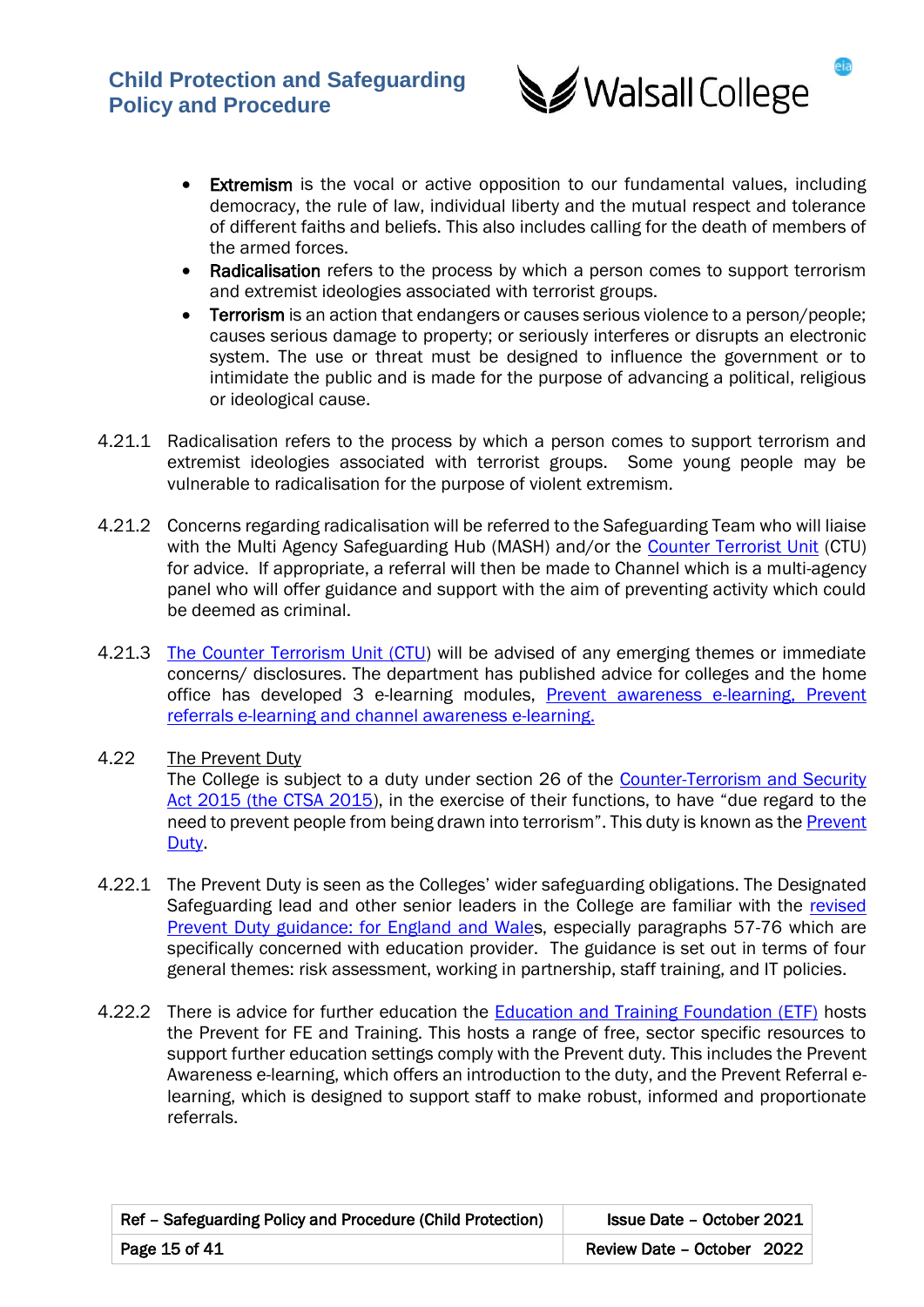

# 5 SEXUAL VIOLENCE AND SEXUAL HARASSMENT

- 5.1 [Sexual violence and sexual harassment](https://assets.publishing.service.gov.uk/government/uploads/system/uploads/attachment_data/file/1014224/Sexual_violence_and_sexual_harassment_between_children_in_schools_and_colleges.pdf) can occur between two children of any age and sex from primary to secondary stage and into Colleges. It can also occur online. It can also occur through a group of children sexually assaulting or sexually harassing a single child or group of children.
- 5.2 Children who are victims of sexual violence and sexual harassment will likely find the experience stressful and distressing. This will, in all likelihood, adversely affect their educational attainment and will be exacerbated if the alleged perpetrator(s) attends the same school or college.
- 5.3 Sexual violence and sexual harassment exist on a continuum and may overlap, they can occur online and face to face (both physically and verbally) and are never acceptable. It is essential that all victims are reassured that they are being taken seriously and that they will be supported and kept safe.
- 5.4 A victim should never be given the impression that they are creating a problem by reporting sexual violence or sexual harassment. Nor should a victim ever be made to feel ashamed for making a report.
- 5.5 Staff should be aware that some groups are potentially more at risk. Evidence shows girls, children with special educational needs and disabilities (SEND) and LGBT children are at greater risk.
- 5.6 Staff should be aware of the importance of:
	- Challenging inappropriate behaviours;
	- Making clear that sexual violence and sexual harassment is not acceptable, will never be tolerated and is not an inevitable part of growing up;
	- Not tolerating or dismissing sexual violence or sexual harassment as "banter", "part of growing up", "just having a laugh" or "boys being boys"; and,
	- Challenging physical behaviours (potentially criminal in nature), such as grabbing bottoms, breasts and genitalia, pulling down trousers, flicking bras and lifting up skirts.
	- Dismissing or tolerating such behaviours risks normalising them.
- 5.7 Peer on peer abuse will not be tolerated in the College and should never be defined as "banter, having a laugh or part of growing up". Instances of Peer on peer abuse will be dealt with through the appropriate policies and procedures e.g. Positive Behaviour Management and Disciplinary Policy, Anti-Bullying and Child Protection and Safeguarding Policy.
- 5.8 What is Sexual Violence

College staff will be aware of sexual violence and that our learners can sometimes abuse their peers in this way. This can happen both inside and outside of college. When referring to sexual violence we are referring to sexual violence offences under the **Sexual Offences** [Act 2003](https://www.legislation.gov.uk/ukpga/2003/42/contents) as described below:

| Ref - Safeguarding Policy and Procedure (Child Protection)<br><b>Issue Date - October 2021</b> |                            |
|------------------------------------------------------------------------------------------------|----------------------------|
| Page 16 of 41                                                                                  | Review Date - October 2022 |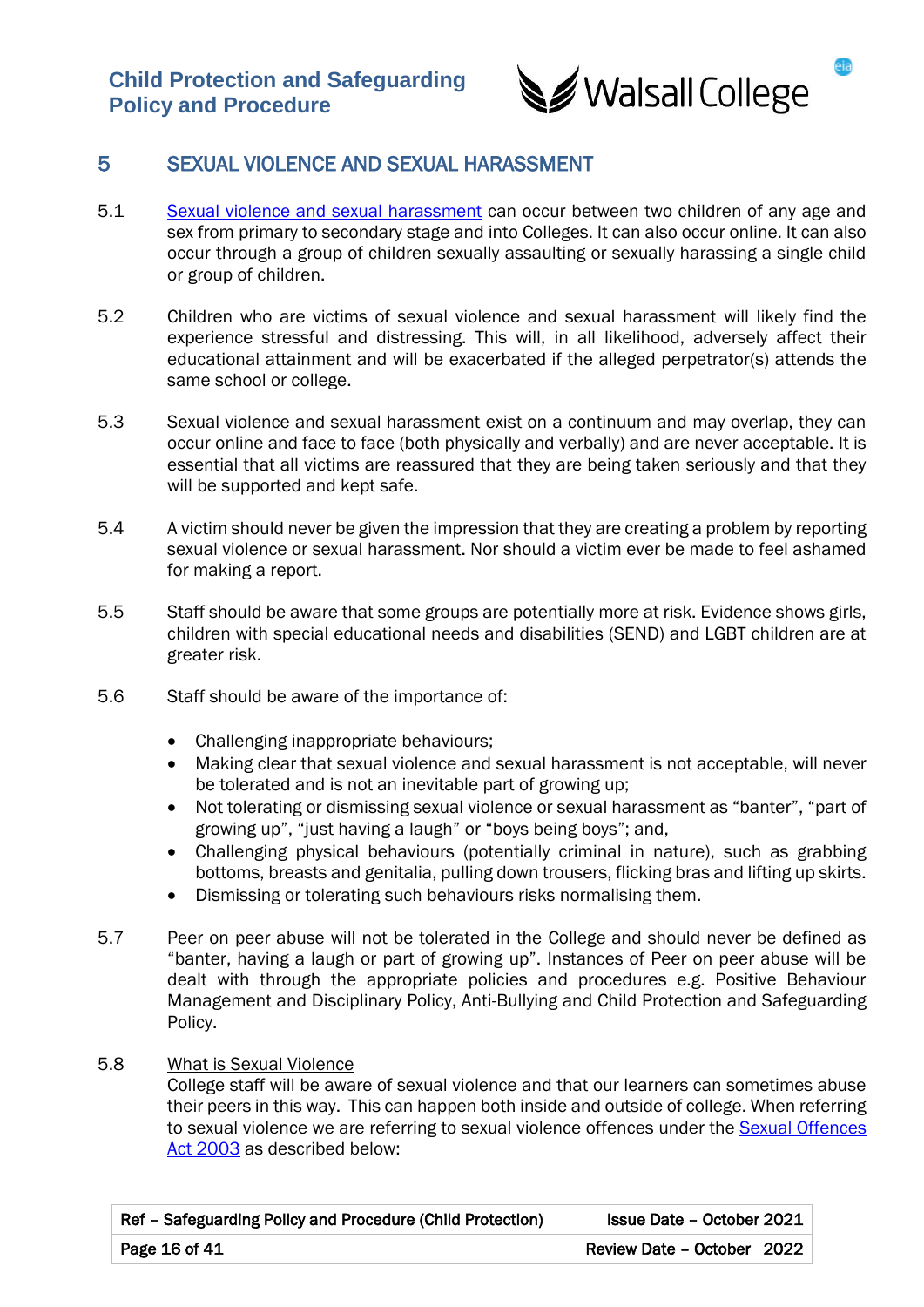

- 5.8.1 Rape: A person (A) commits an offence of rape if: he intentionally penetrates the vagina, anus or mouth of another person (B) with his penis, B does not consent to the penetration and A does not reasonably believe that B consents.
	- Assault by Penetration: A person (A) commits an offence if: s/he intentionally penetrates the vagina or anus of another person (B) with a part of her/his body or anything else, the penetration is sexual, B does not consent to the penetration and A does not reasonably believe that B consents.
	- Sexual Assault: A person (A) commits an offence of sexual assault if: s/he intentionally touches another person (B), the touching is sexual, B does not consent to the touching and A does not reasonably believe that B consents. The College is aware that sexual assault covers a very wide range of behaviour so a single act of kissing someone without consent, or touching someone's bottom/breasts/genitalia without consent, can still constitute sexual assault.
	- Causing someone to engage in sexual activity without consent: A person (A) commits an offence if: s/he intentionally causes another person (B) to engage in an activity, the activity is sexual, B does not consent to engaging in the activity, and A does not reasonably believe that B consents. (This could include forcing someone to strip, touch themselves sexually, or to engage in sexual activity with a third party.)

### 5.9 What is consent?

Consent is about having the freedom and capacity to choose. Consent to sexual activity may be given to one sort of sexual activity but not another, e.g.to vaginal but not anal sex or penetration with conditions, such as wearing a condom. Consent can be withdrawn at any time during sexual activity and each time activity occurs. Someone consents to vaginal, anal or oral penetration only if s/he agrees by choice to that penetration and has the freedom and capacity to make that choice. A child under the age of 13 can never consent to any sexual activity; the age of consent is 16; sexual intercourse without consent is rape.

### 5.10 What is Sexual Harassment

When referring to sexual harassment we mean 'unwanted conduct of a sexual nature' that can occur online and offline and both inside and outside of college.

When we reference sexual harassment, we do so in the context of child on child sexual harassment. Sexual harassment is likely to violate a child's dignity, and/or make them feel intimidated, degraded or humiliated and/or create a hostile, offensive or sexualised environment.

- 5.10.1 Whilst not intended to be an exhaustive list, sexual harassment can include:
	- Sexual comments, such as: telling sexual stories, making lewd comments, making sexual remarks about clothes and appearance and calling someone sexualised names;
	- Sexual "jokes" or taunting;
	- Physical behaviour, such as: deliberately brushing against someone, interfering with someone's clothes (schools and colleges should be considering when any of this crosses a line into sexual violence - it is important to talk to and consider the experience of the victim) and displaying pictures, photos or drawings of a sexual nature; and

| Ref - Safeguarding Policy and Procedure (Child Protection)<br><b>Issue Date - October 2021</b> |                            |
|------------------------------------------------------------------------------------------------|----------------------------|
| Page 17 of 41                                                                                  | Review Date - October 2022 |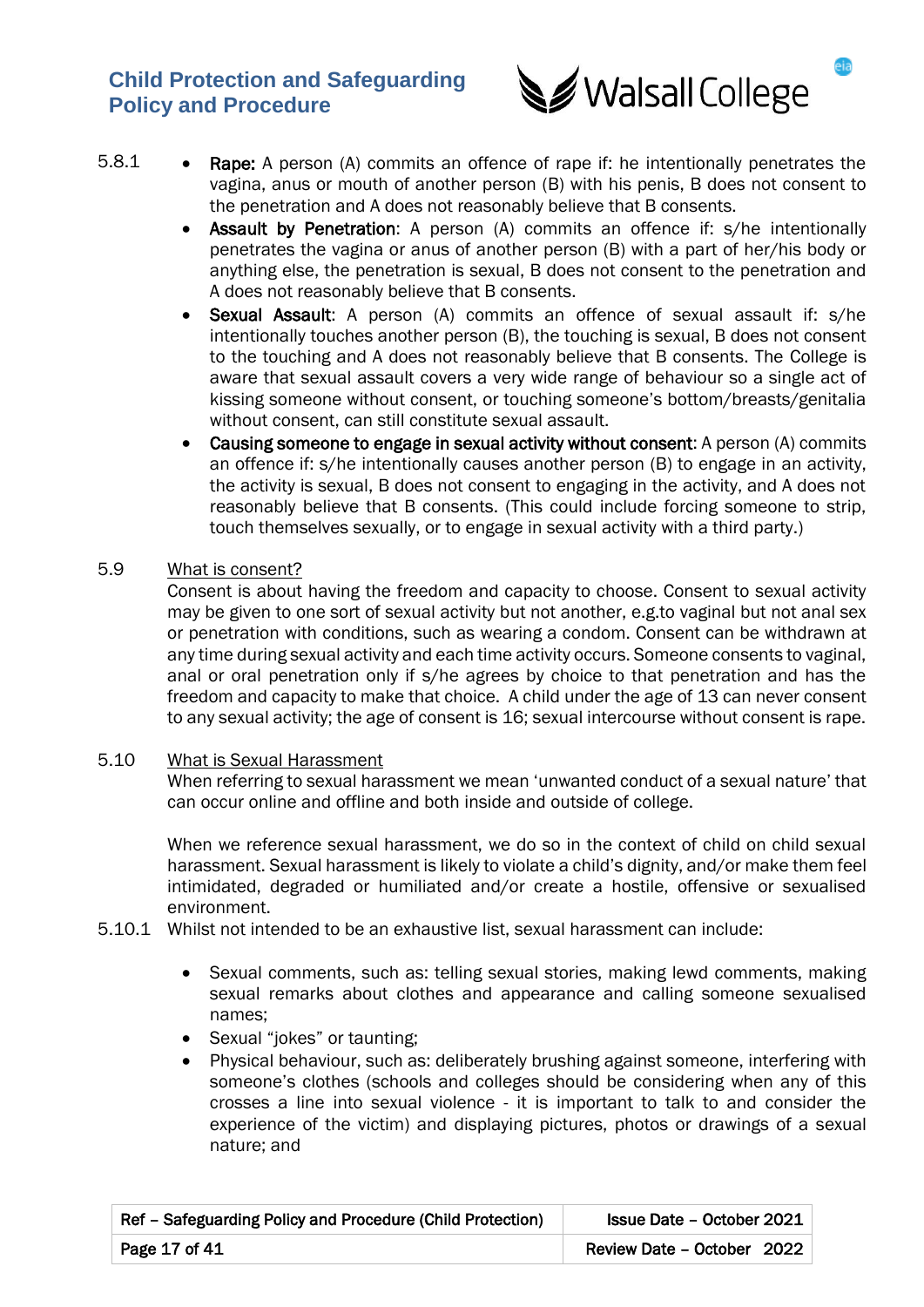

- Online sexual harassment. This may be standalone, or part of a wider pattern of sexual harassment and/or sexual violence.
- Consensual and non-consensual sharing of nudes and semi-nudes images and/or videos.
- 5.10.2 As set out in [Sharing nudes and semi-nudes: Advice for education settings working with](https://www.gov.uk/government/publications/sharing-nudes-and-semi-nudes-advice-for-education-settings-working-with-children-and-young-people)  [children and young people](https://www.gov.uk/government/publications/sharing-nudes-and-semi-nudes-advice-for-education-settings-working-with-children-and-young-people) (which provides detailed advice for schools and colleges) taking and sharing nude photographs of U18s is a criminal offence:
	- Sharing of unwanted explicit content;
	- Upskirting (is a criminal offence);
	- Sexualised online bullying;
	- Unwanted sexual comments and messages, including, on social media;
	- Sexual exploitation; coercion and threats.

## 5.11 What is Upskirting

[The Voyeurism \(Offences\) Act 2019w](https://www.gov.uk/government/publications/implementation-of-the-voyeurism-offences-act-2019)hich is commonly known as the Upskirting Act, came into force on 12 April 2019. It is a criminal offence. Anyone of any sex, can be a victim

5.11.1 'Upskirting' is where someone takes a picture under a person's clothing (not necessarily a skirt) without their permission and or knowledge, with the intention of viewing their genitals or buttocks (with or without underwear) to obtain sexual gratification, or cause the victim humiliation, distress or alarm.

# 6 RESPONDING TO REPORTS OF SEXUAL VIOLENCE OR SEXUAL HARRASSMENT IN COLLEGE

 The initial response to a report from a child is incredibly important. How the way the College responds to a report can encourage or undermine the confidence of future victims of sexual violence and sexual harassment to report or come forward.

- 6.1 The College recognises that not recognising, acknowledging or understanding the scale of harassment and abuse and/or downplaying of some behaviours can actually lead to a culture of unacceptable behaviour. It is essential that all victims are reassured that they are being taken seriously and that they will be supported and kept safe.
- 6.2 A victim should never be given the impression that they are creating a problem by reporting sexual violence or sexual harassment. Nor should a victim ever be made to feel ashamed for making a report.
- 6.3 If staff have a concern about a child or a child makes a report to them, they should make a referral to the College Safeguarding team via the safeguarding referral pathway or emailing – [safeguardingteam@walsallcollege.ac.uk.](mailto:safeguardingteam@walsallcollege.ac.uk) As is always the case, if staff are in any doubt as to what to do they should speak to the designated safeguarding lead or the deputy leads.
- 6.4 Additional awareness training is offered to staff specifically focusing upon how to manage a disclosure of sexual harassment and sexual violence.

| Ref - Safeguarding Policy and Procedure (Child Protection)<br><b>Issue Date - October 2021</b> |                            |
|------------------------------------------------------------------------------------------------|----------------------------|
| Page 18 of 41                                                                                  | Review Date - October 2022 |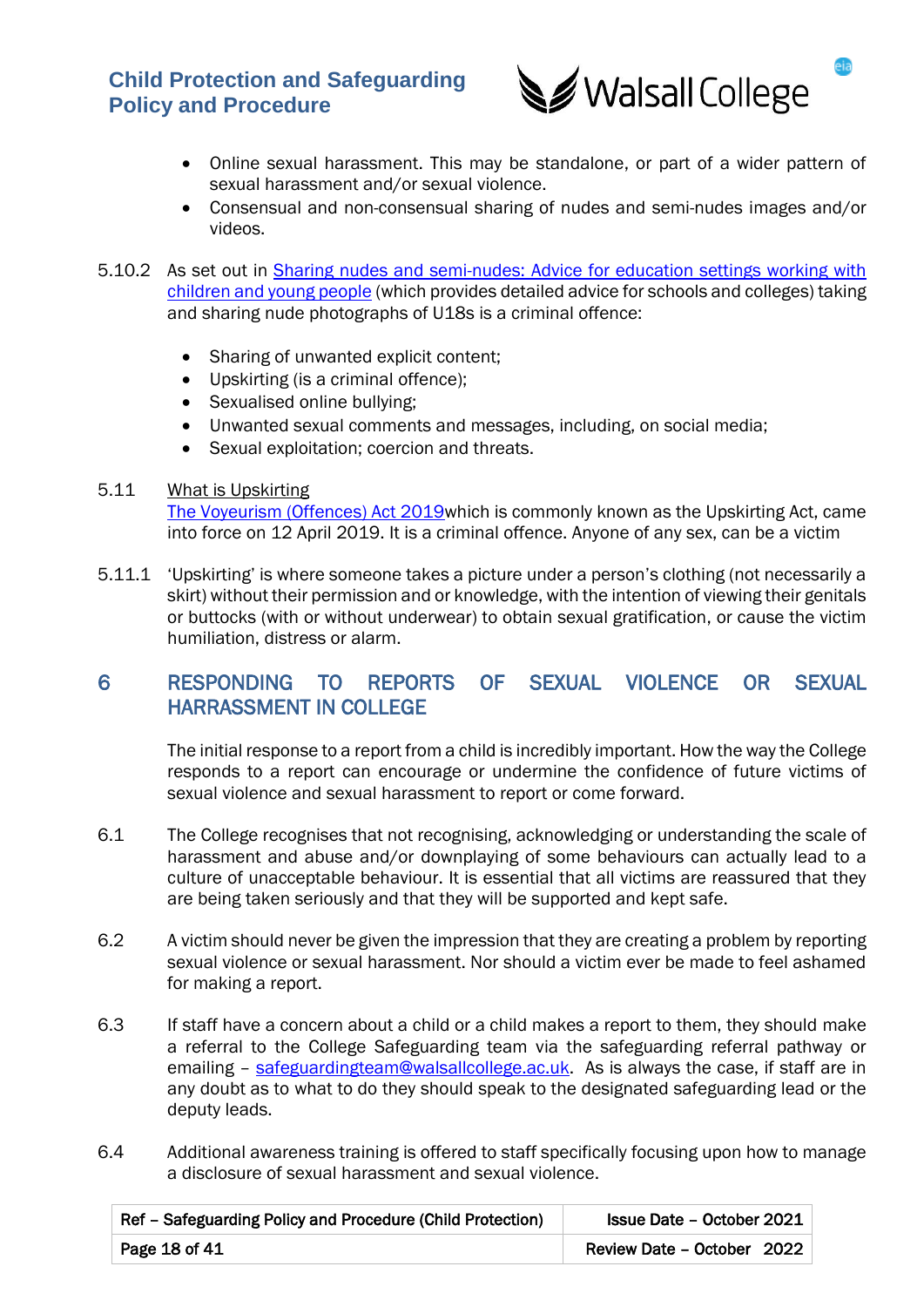

- 6.5 Alongside of training for staff, the College delivers awareness sessions and tutorials for students in relation to healthy relationships, consent and boundaries. The Sexual Health Nurse attends the college weekly and offers a drop-in session and supports the safeguarding team to raise awareness to students.
- 6.6 Managing allegations which are no further action, or repeat allegations that do not have police involvement. In some cases, it may be become very clear that the police for whatever reason, do not take further action following an allegation. In such circumstances it is important that specialist support for both the victim and alleged perpetrator is put in place for as long as is necessary.
- 6.7 A risk assessment will support any decisions that are made. It is important to note that the fact an allegation cannot be substantiated or was withdrawn does not necessarily mean that it was unfounded.
- 6.8 Unsubstantiated, unfounded, false or malicious reports For unsubstantiated, unfounded, false or malicious reports all decisions are recorded on the safeguarding casework system. This will enable the College to review these reports so that potential patterns of concerning, problematic or inappropriate behaviour can be identified and addressed.
- 6.9 In regards to repeat allegations involving any student, this will be immediately escalated by the safeguarding team to the local authority.
- 6.10 More information and advice on child on child sexual violence and harassment please see [Keeping Children Safe in Education 2021](https://assets.publishing.service.gov.uk/government/uploads/system/uploads/attachment_data/file/1021914/KCSIE_2021_September_guidance.pdf) Part Five and [Sexual Violence and sexual](https://www.gov.uk/government/publications/sexual-violence-and-sexual-harassment-between-children-in-schools-and-colleges)  [harassment between children in schools and colleges](https://www.gov.uk/government/publications/sexual-violence-and-sexual-harassment-between-children-in-schools-and-colleges) 2021.

# 7 ADDITIONAL SAFEGUARDING INFORMATION

# 7.1 Private Fostering

Private fostering is an arrangement made privately (without the involvement of a local authority) for the care of a child under the age of 16 (under 18, if disabled) by someone other than a parent or close relative with the intention that it should last for 28 days or more.

Private foster carers may be from the extended family, such as a cousin or great aunt. However, a person who is a relative under the [Children Act 1989](https://www.legislation.gov.uk/ukpga/1989/41/contents) i.e. a grandparent, brother, sister, uncle or aunt (whether full or half blood or by marriage) or step-parent will not be a private foster carer.

A private foster carer may be a friend of the family, the parent of a friend of the child, or someone previously unknown to the child's family who is willing to privately foster a child. Local authorities have a duty to satisfy themselves that the welfare of children who are, or will be, privately fostered within their area is being, or will be, satisfactorily safeguarded and promoted.

| Ref - Safeguarding Policy and Procedure (Child Protection)<br>Issue Date - October 2021 |                            |
|-----------------------------------------------------------------------------------------|----------------------------|
| Page 19 of 41                                                                           | Review Date - October 2022 |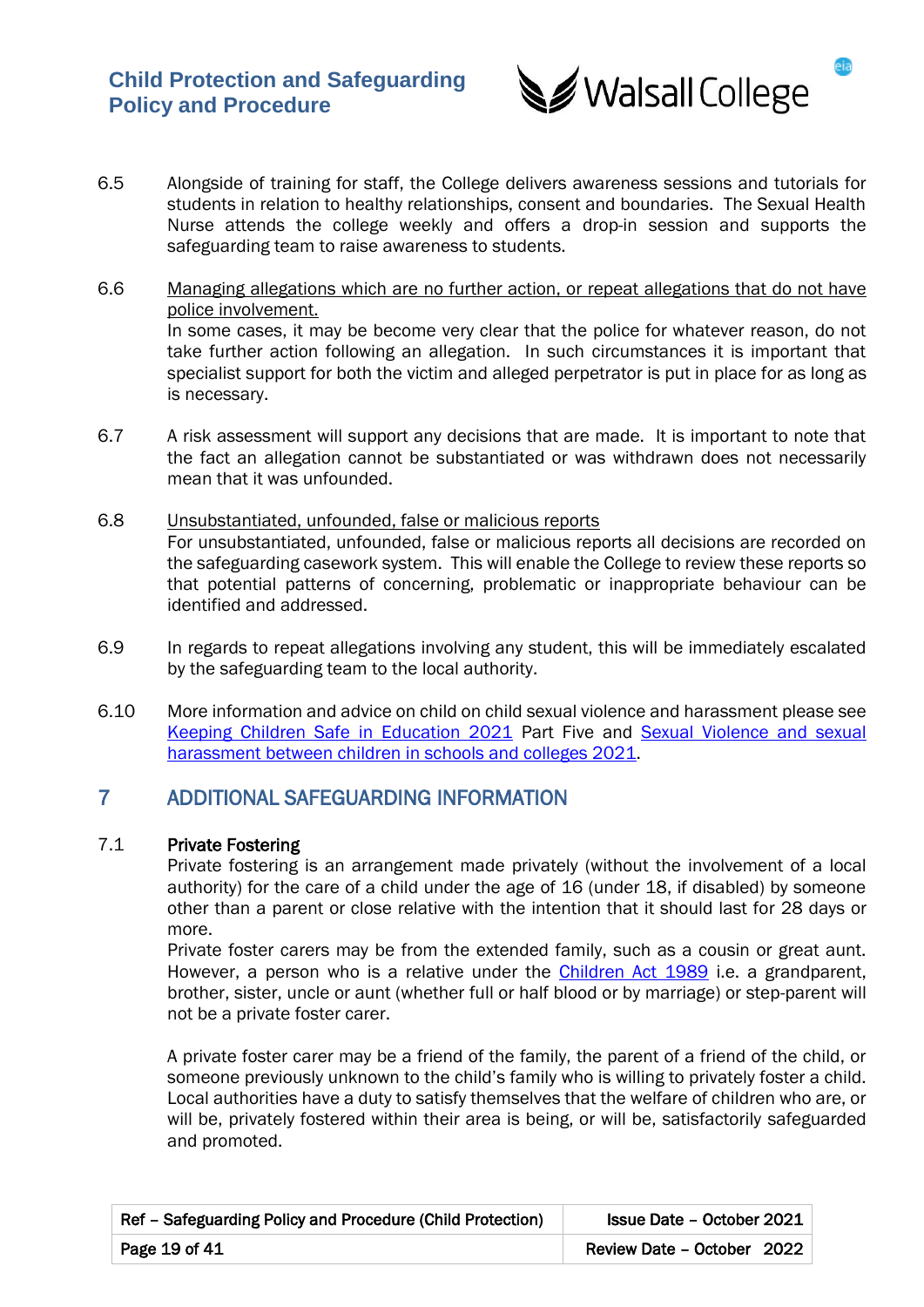

If any staff member is aware of any student who may be privately fostered they will report this to the safeguarding team.

### 7.2 Children with special education needs and disabilities

Children with special educational needs and disabilities can face additional safeguarding challenges. Students within this cohort can be disproportionately impacted by things like bullying without showing any signs, they can also be more prone to peer group isolation than other children.

All staff are vigilant to ensure that they are mindful of signs of abuse which could include changes in behaviour, mood and/or injury and should be aware that there may be communication barriers which may make it more difficult for these students to share concerns and issues. It is important for staff to be aware that assumptions can be made about possible abuse, mood and injury and that this could relate to the child's disability without further exploration.

### 7.3 Children who need a social worker (Child in Need and Child Protection Plans)

Some children in the College will have support from the local authority and may have an allocated social worker. This will inform decisions about safeguarding (for example, responding to unauthorised absence or missing education where there are known safeguarding risks) and about promoting welfare. Member of the safeguarding team and also curriculum teams will attend both Child in Need and Child Protection meetings. Findings from the Children in Need review: "Improving the educational outcomes of [children in need of help and protection and Help, protection, education.](https://www.gov.uk/government/publications/review-of-children-in-need/review-of-children-in-need) 

## 7.4 Online Safety

The use of technology has become a significant component of many safeguarding issues. Child sexual exploitation; radicalisation; sexual predation: technology often provides the platform that facilitates harm.

An effective approach to online safety empowers the College to protect and educate the College community in their use of technology and establishes mechanisms to identify, intervene in and escalate any incident where appropriate. The breadth of issues classified within online safety is considerable, but can be categorised into three areas of risk:

- Content being exposed to illegal, inappropriate or harmful material, such as, pornography, fake news, racist or radical and extremist views;
- Contact being subjected to harmful online interaction with other users; for example, commercial advertising as well as adults posing as children or young adults;
- Conduct personal online behaviour that increases the likelihood of, or causes, harm, such as, making, sending and receiving explicit images, or online bullying.

The College has put in place systems to limit exposure to the risks detailed above from the College's IT system. The College has appropriate filters and monitoring systems in place and there is a whole approach to online safety. This includes clear guidance on the use of mobile technology and particularly whilst more students are accessing their learning via a virtual platform on a more regular basis. Weekly reports about websites that have been accessed on the internet by students are sent to the safeguarding team so that any patterns can be identified and actions taken where appropriate. The College also has

| Ref - Safeguarding Policy and Procedure (Child Protection) | <b>Issue Date - October 2021</b> |
|------------------------------------------------------------|----------------------------------|
| Page 20 of 41                                              | Review Date - October 2022       |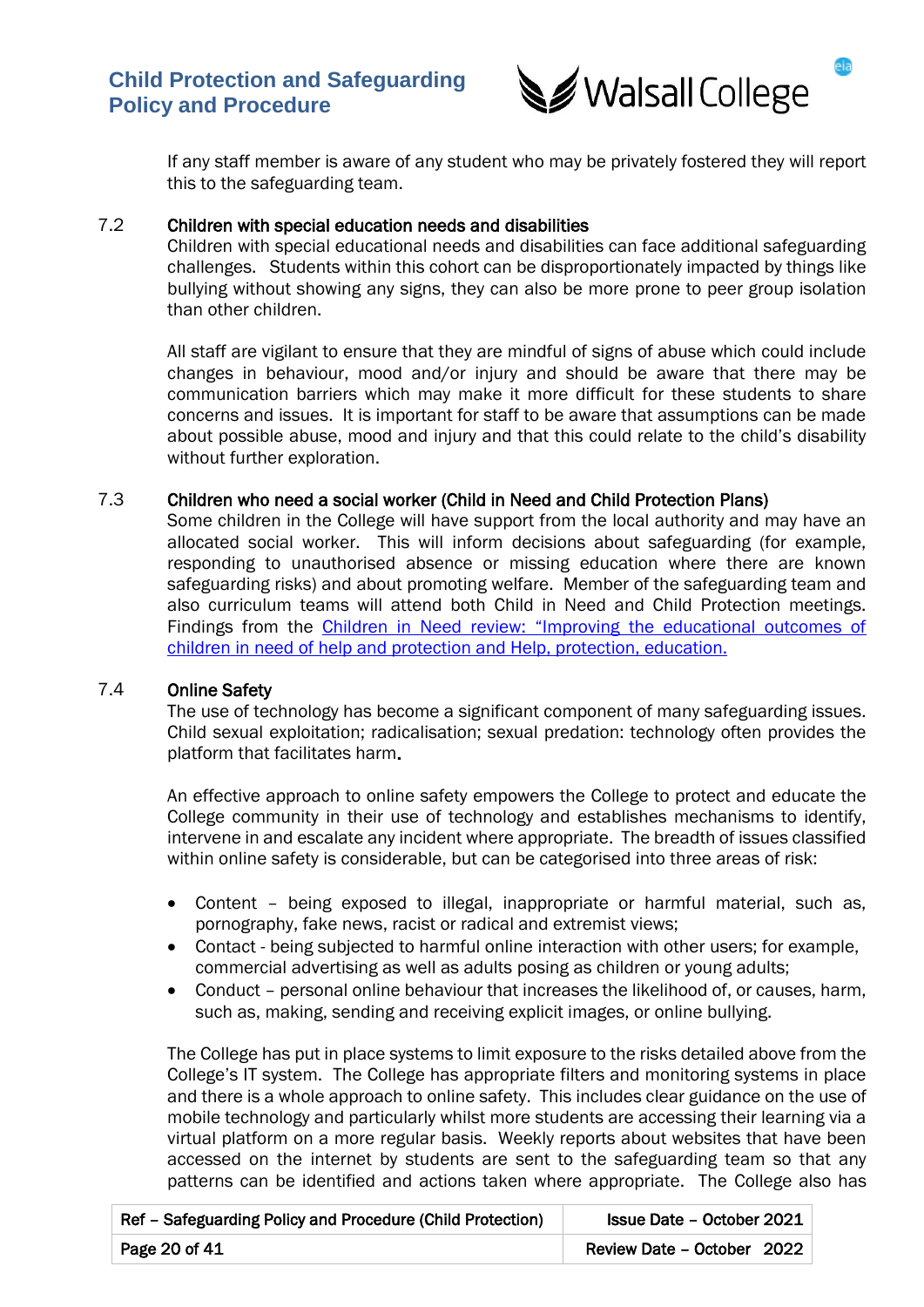

trained CEOP members of staff who have undertaken training with the Child Exploitation and Online something!

Useful guidance and websites include "[Thinkunow the National Crime Agency/CEOPs](https://www.thinkuknow.co.uk/parents/who-are-we/)  [education programme",](https://www.thinkuknow.co.uk/parents/who-are-we/) "[UK Safer Internet Centre](https://www.saferinternet.org.uk/)" and "[On-line safety in schools and](https://www.gov.uk/government/groups/uk-council-for-child-internet-safety-ukccis)  [colleges UKCIS".](https://www.gov.uk/government/groups/uk-council-for-child-internet-safety-ukccis) 

## 7.5 The use of [Reasonable Force](https://www.gov.uk/government/publications/use-of-reasonable-force-in-schools)

There are circumstances when it is appropriate for our staff to use reasonable force to safeguard children and young people. The term 'reasonable force' covers the broad range of actions used by staff that involve a degree of physical contact to control or restrain children. This can range from guiding a child to safety by the arm, to more extreme circumstances such as breaking up a fight or where a young person needs to be restrained to prevent violence or injury. 'Reasonable' in these circumstances means 'using no more force than is needed'. The use of force may involve either passive physical contact, such as standing between pupils or blocking a pupil's path, or active physical contact such as leading a pupil by the arm out of the classroom.

When using reasonable force in response to risks presented by incidents involving children with SEN or disabilities or with medical conditions we will consider the risks carefully and recognise the additional vulnerability of these children.

7.6 Below are lists of links that will provide further, expert and up to date information from professional organisations.

- [Child Sexual Exploitation \(CSE\)](https://www.gov.uk/government/publications/child-sexual-exploitation-definition-and-guide-for-practitioners)
- [Bullying including cyberbullying](https://www.gov.uk/government/publications/preventing-and-tackling-bullying)
- [Child missing from](https://www.gov.uk/government/publications/children-missing-education) Education
- [Child missing from home or care](https://www.gov.uk/government/publications/children-who-run-away-or-go-missing-from-home-or-care)
- [Domestic](https://www.nspcc.org.uk/what-is-child-abuse/types-of-abuse/domestic-abuse/) abuse
- [Drugs](https://www.gov.uk/government/publications/drugs-advice-for-schools)
- [Educate Against Hate](https://educateagainsthate.com/)
- [Effects of Domestic Violence on Children](http://www.refuge.org.uk/get-help-now/support-for-women/what-about-my-children/)
- [Fabricated or induced illness](https://www.gov.uk/government/publications/safeguarding-children-in-whom-illness-is-fabricated-or-induced)
- [Faith abuse](https://www.gov.uk/government/publications/national-action-plan-to-tackle-child-abuse-linked-to-faith-or-belief)
- [Female Genital Mutilation \(FGM\)](https://www.gov.uk/government/publications/multi-agency-statutory-guidance-on-female-genital-mutilation)
- [Forced marriage](https://www.gov.uk/forced-marriage)
- [Gangs and Youth Violence](https://assets.publishing.service.gov.uk/government/uploads/system/uploads/attachment_data/file/418131/Preventing_youth_violence_and_gang_involvement_v3_March2015.pdf)
- [Gender-based violence/violence against women and girls \(VAWG\)](https://www.gov.uk/government/policies/ending-violence-against-women-and-girls-in-the-uk)
- **[Mental Health](https://www.gov.uk/government/publications/mental-health-and-behaviour-in-schools--2)**
- [Missing Children and Adults Strategy](https://www.gov.uk/government/publications/missing-children-and-adults-strategy)
- [National Information Centre on Children of Offenders](https://www.nicco.org.uk/)
- [Private Fostering](https://www.gov.uk/government/publications/children-act-1989-private-fostering)
- [Preventing radicalisation](https://www.gov.uk/government/publications/prevent-duty-guidance)
- [Relationship abuse](https://www.disrespectnobody.co.uk/relationship-abuse/what-is-relationship-abuse/)
- [Sexting](https://www.disrespectnobody.co.uk/sexting/what-is-sexting/) (YPSI)
- **[Teaching Online Safety in School](https://assets.publishing.service.gov.uk/government/uploads/system/uploads/attachment_data/file/811796/Teaching_online_safety_in_school.pdf)**

| Ref - Safeguarding Policy and Procedure (Child Protection)<br><b>Issue Date - October 2021</b> |                            |
|------------------------------------------------------------------------------------------------|----------------------------|
| Page 21 of 41                                                                                  | Review Date - October 2022 |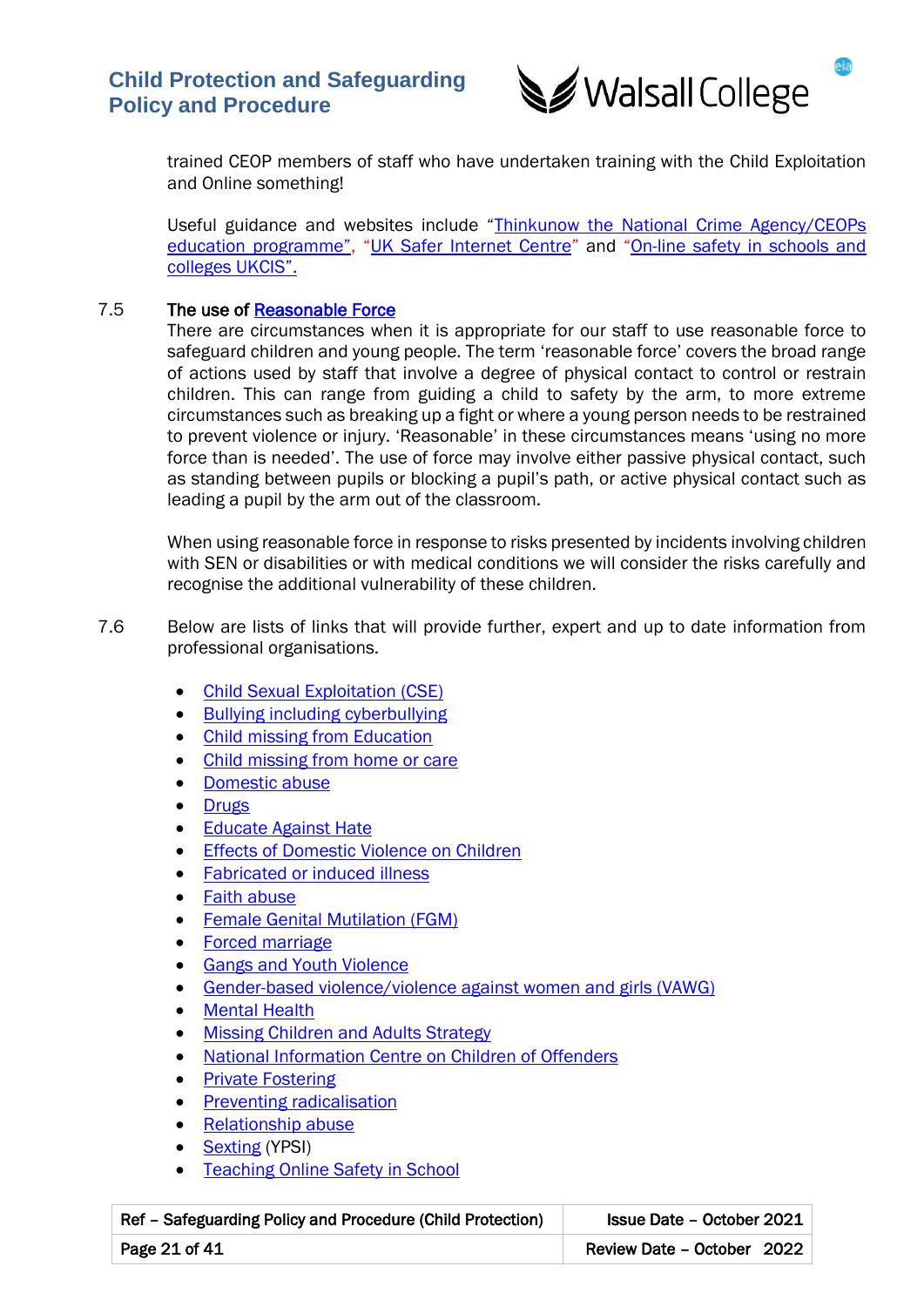

- **[Trafficking](https://www.gov.uk/government/publications/safeguarding-children-who-may-have-been-trafficked-practice-guidance)**
- **[Modern Slavery](https://www.gov.uk/government/collections/modern-slavery-bill)**

# 8 DESIGNATED STAFF WITH RESPONSIBILITY FOR PROTECTION FROM ABUSE

- 8.1 In all cases where allegations are made against people who may constitute part of the children's workforce, the College will consult with the [Local Authority Designated Officer](http://www.mywalsall.org/fis/safeguarding-in-walsall/)  [\(LADO\)](http://www.mywalsall.org/fis/safeguarding-in-walsall/). They will offer advice regarding appropriate next steps in relation to referral and investigation and ensure that all cases are handled in accordance with safeguarding procedures. Designated staff will have on-going communications with the LADO as part of their safeguarding responsibilities to ensure that College policies and procedures are effective and meet the requirements of current legislation. Members of College staff are people who are in positions of trust (PoT) and therefore any behaviour which may call that position into question will be communicated to the College and acted on.
- 8.2 The senior member of staff with lead responsibility for safeguarding is the Head of Student Services based at Wisemore Campus, Littleton Street West, Walsall. They are a member of the College Senior Management Team and have a key duty to take lead responsibility for ensuring that staff are aware of issues relating to the welfare of children, young people and adults at risk of harm. This includes the promotion of a safe environment for children, young people and adults at risk of harm who are learning within the College or in the workplace. They have undertaken up to date training in child protection issues and interagency working, as required by the Walsall Children's Safeguarding Partnership, Walsall Adult Safeguarding Partnership and receive refresher training at least every two years. The Head of Student Services remains up to date with developments in child protection and adult safeguarding.

The designated senior member of staff is responsible for ensuring that:

- Cases of suspected abuse or allegations are appropriately referred to relevant agencies;
- Advice and support to staff on issues relating to safeguarding is provided;
- A record of any safeguarding referral, complaint or concern is kept, (even where that concern does not lead to a referral);
- Parents/carers/employers of children and young people within the College have access to the College's Safeguarding Policy;
- Liaison with employers and training organisations that receive children and young people from the College on long term placements to ensure that appropriate safeguards are put in place;
- Liaison with secondary schools which send pupils to the College to ensure that appropriate arrangements are made for the pupils;
- Staff receive basic training in safeguarding issues and are aware of the College safeguarding procedures including preventing people from being drawn into terrorism;
- Safer recruitment practices are in place;
- College works with appropriate partners to safeguard children;
- Where staff discover that an act of FGM has been carried out our mandatory duty to report to Police.

| Ref - Safeguarding Policy and Procedure (Child Protection)<br><b>Issue Date - October 2021</b> |                            |
|------------------------------------------------------------------------------------------------|----------------------------|
| Page 22 of 41                                                                                  | Review Date - October 2022 |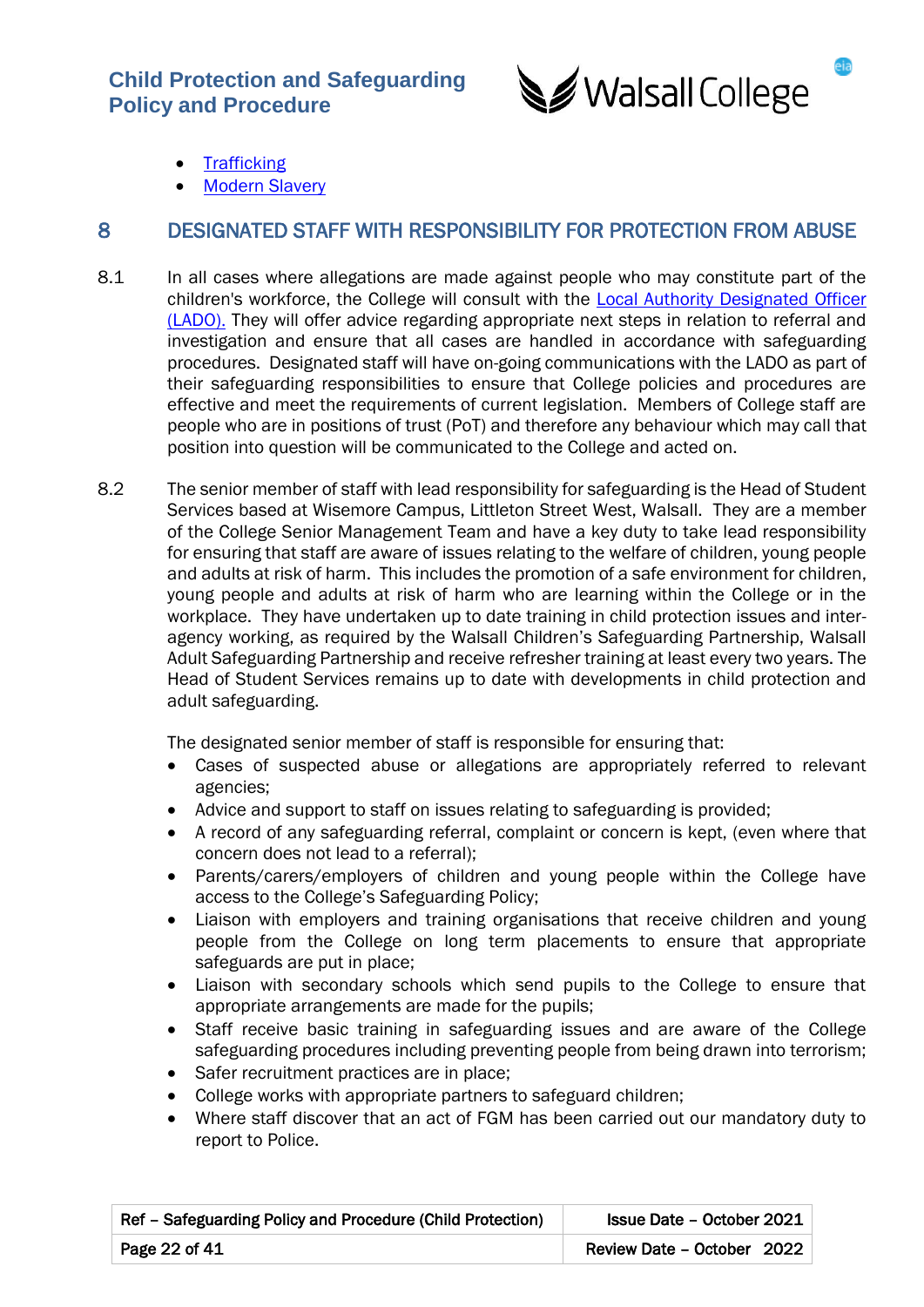

The designated senior member of staff will ensure an annual report is provided to the Governing Body of the College setting out how the College has discharged its duties. They are responsible for ensuring any deficiencies in procedure or policy identified by external partners is reported to the Governing Body at the earliest opportunity.

### 8.3 Designated Staff Members

Designated members of staff with responsibility for child protection issues are:

| <b>Business Support</b> |                                                |
|-------------------------|------------------------------------------------|
| <b>Andrea Packer</b>    | Designated Safeguarding Lead                   |
|                         | Single Point of Contact (SPOC)                 |
| <b>Kit Rennie</b>       | Deputy Safeguarding Officers and               |
| Selina Harra            | Safeguarding and Welfare Officers              |
| <b>Melanie Jones</b>    | <b>Counsellor - Safeguarding Officer</b>       |
| <b>Lyndsey Shuker</b>   | Counsellor - Safeguarding Officer              |
| <b>Gemma Earp</b>       | Nursery Manager                                |
|                         | Safeguarding Officer - (Nursery Children only) |
| <b>Claire Dunn</b>      | <b>HR Specialist</b>                           |
|                         | Allegations against staff only                 |

These designated staff members collectively:

- Report to the senior member of staff with lead responsibility as appropriate;
- Make appropriate referrals;
- Liaise with other agencies in our partnership around children at risk of harm;
- Provide advice and support to other staff on issues relating to protection from abuse;
- Have particular responsibility to be available to listen to children, young people and adults at risk of harm studying at the College or in the workplace;
- Deal with individual cases, including attending case conferences and review meetings as appropriate;
- Undergo appropriate training as required by and receive refresher training at least every two years.

### 8.4 Designated Governor

Governors are briefed by the Designated Safeguarding Lead regarding yearly updates to policy and procedure and activity to maintain high standards in relation to safeguarding.

The Chair of Governors will take lead responsibility for overseeing any allegations made against the Principal and other Governors in relation to safeguarding matters. Where an allegation is made against the Chair of Governors, the Vice Chair will then take the lead. He is responsible for overseeing the liaison between the LADO, the Safeguarding Lead, Walsall Council, Social Services and/or the Police, in connection with such allegations. This will not involve undertaking any form of investigation, but will ensure good communication between the parties and provision of information to assist enquiries.

The lead Governor will have regular updates on safeguarding matters via the Principal's termly report to Corporation.

| Ref - Safeguarding Policy and Procedure (Child Protection)<br><b>Issue Date - October 2021</b> |                            |
|------------------------------------------------------------------------------------------------|----------------------------|
| Page 23 of 41                                                                                  | Review Date - October 2022 |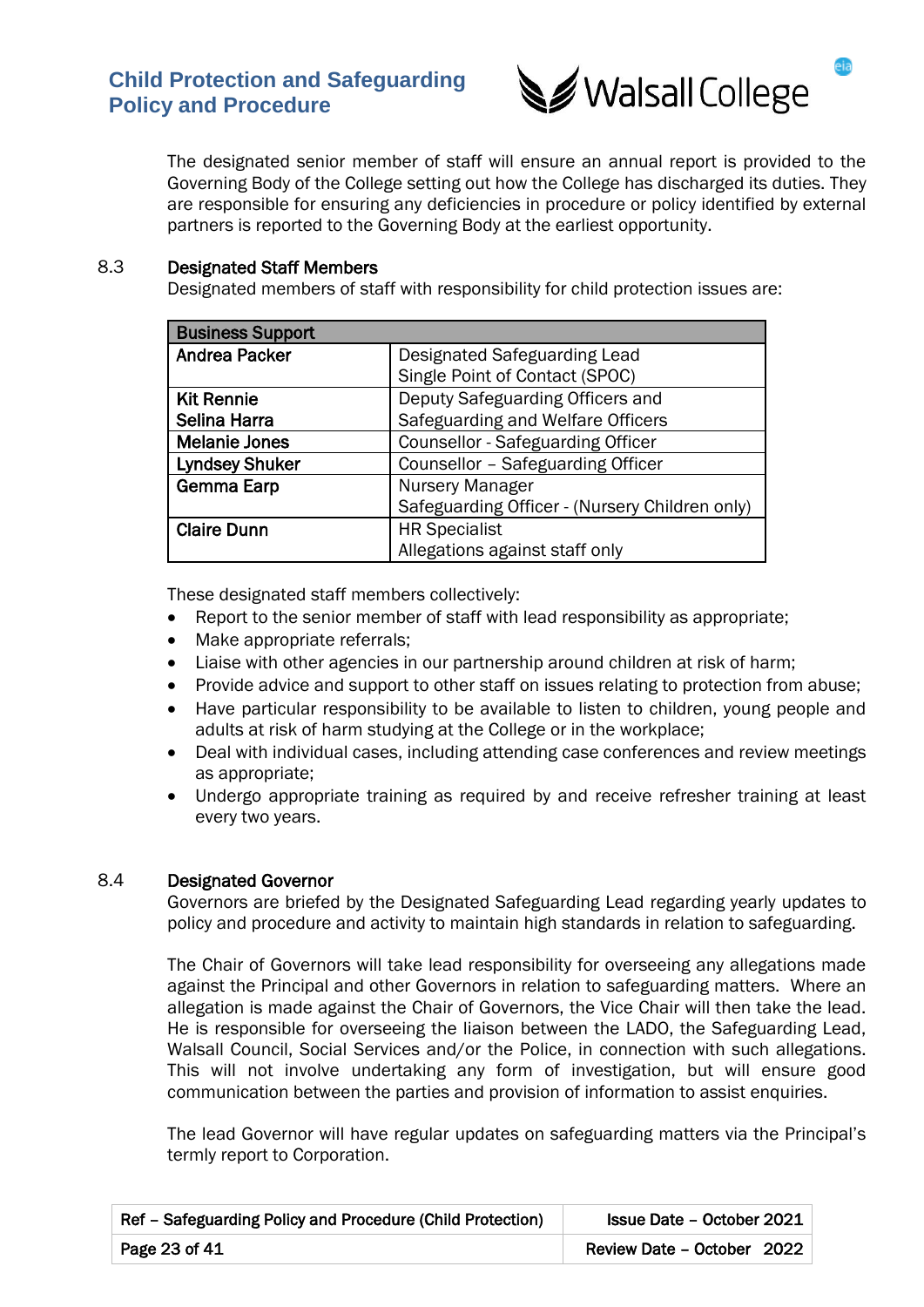

## 8.5 Data Protection and Information Sharing

Information sharing is vital in identifying and tackling all forms of abuse. It is important that we recognise the importance of information sharing between professionals and local agencies. The Safeguarding Team and members of staff have due regard to the relevant data protection principles which allow them to share personal information, as provided for in the [Data Protection Act 2018](https://www.legislation.gov.uk/ukpga/2018/12/contents/enacted) and the [General Data Protection Regulation \(GDPR\).](https://ico.org.uk/for-organisations/guide-to-data-protection/guide-to-the-general-data-protection-regulation-gdpr/)

We have a duty to process personal information fairly and lawfully and to keep information held safe and secure. However, this is not a barrier to sharing information where failure to do so would result in a child being placed at risk of harm. The Data Protection Act 2018 and UK GDPR do not prevent the sharing of information for the purposes of keeping children safe. Fears about sharing information are not be allowed to stand in the way of the need to promote the welfare and protect the safety of children.

When students leave Walsall College, the Designated Safeguarding Lead and Deputy Safeguarding Leads will ensure their safeguarding file is transferred to the new school or College as soon as possible, (if applicable) ensuring secure transit, and confirmation of receipt.

When receiving file transfers, we ensure key staff are aware as required, e.g. curriculum staff, pastoral team and safeguarding team.

# 9 SAFEGUARDING PROCEDURE

#### 9.1 What College staff should do if they have concerns about a child

- 9.1.1 All staff in the College are advised to maintain an attitude of "it could happen here" where safeguarding is concerned. They are also encouraged to remember that professional curiosity is not simply about asking the question, but about the language they use to create a trusting relationship and safe space in which to disclose.
- 9.1.2 When concerned about the welfare of a child, staff will always act in the best interests of the child. If staff have any concerns about a child they will act on them immediately and follow the college's process for making a safeguarding referral using the safeguarding referral pathway. This referral pathway is accessed from the homepage – details below.
	- open your homepage; (details below);
	- select report a problem;
	- select safeguarding concern;
	- complete the safeguarding referral concern form that will open for you.

| Ref - Safeguarding Policy and Procedure (Child Protection) | <b>Issue Date - October 2021</b> |
|------------------------------------------------------------|----------------------------------|
| Page 24 of 41                                              | Review Date - October 2022       |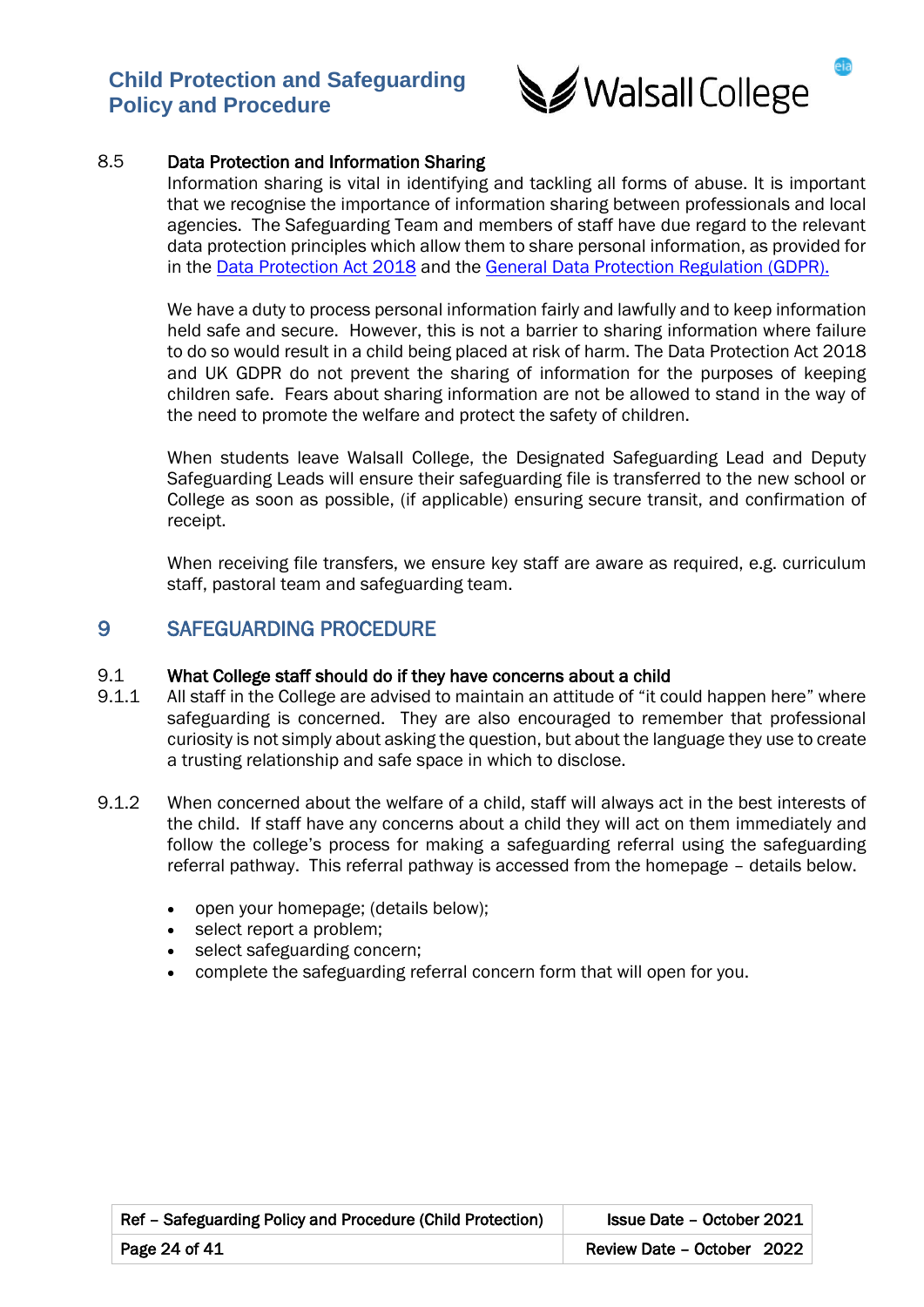

M Email: rpincher@waisalicollege.ac.uk

| Request -                  | $\triangle$ Report a problem $\sim$ | <del>■</del> Manage Students - |
|----------------------------|-------------------------------------|--------------------------------|
| ■ College Calendar –       | Estates                             | Quality Concern                |
| $\ln$ Reports $\sim$       | Data Protection<br>IT Help Desk     | £ Payroll                      |
| 8 Google Apps -            | Human Resources                     | 警 Team Sites                   |
| Click to hide your details | Marketing<br>MIS.                   | <b>Visit Yammer</b>            |
|                            | Safeguarding Concern                |                                |
|                            | Security                            |                                |

- 9.1.3 Members of staff are then directed to a referral form asking for the following information:
	- student name;
	- student ID reference number:
	- Curriculum/course the student is studying on;
	- 3 safeguarding questions -
	- What are you specifically concerned about?
	- What are the specific risks for this student (for example if the student is not supported what could happen)
	- What interventions and support are currently in place for the student, prior to referring to safeguarding?
- 9.1.4 Once the information has been entered the form is submitted to the safeguarding email inbox and a safeguarding officer will action the referral. Options will include managing any support via the college's pastoral support process, undertaking an early help assessment or making a referral to statutory services, as the child might be in need, is in need or suffering or is likely to suffer harm.
- 9.1.5 Where a child is suffering, or is likely to suffer from harm it is important that a referral to children's social care and if appropriate the police is made immediately and the referral would follow local referrals process. It is important that the college provides as much information as possible as part of the referral process to allow any assessment to consider all the available evidence and enable a contextual approach to address such harm.
- 9.1.6 On occasion it may be necessary for a member of staff to report a safeguarding concern to external agencies outside of college hours. Additional information is available here: Contextual Safeguarding. The online tool [Report Child Abuse to Your Local Council](https://www.gov.uk/report-child-abuse-to-local-council) directs to the relevant local children's social care contact number.
- 9.1.7 Following a referral to the local authority they will acknowledge receipt of the referral within one working day and a decision as to the required response will be made. This will include:
	- The child requires immediate protection and urgent action is required;
	- Any services are required by the child and family and what type of services;
	- The child is in need and should be assessed [under section 17 of the Children Act 1989;](https://www.legislation.gov.uk/ukpga/1989/41/section/17)

| Ref - Safeguarding Policy and Procedure (Child Protection) | <b>Issue Date - October 2021</b> |
|------------------------------------------------------------|----------------------------------|
| Page 25 of 41                                              | Review Date - October 2022       |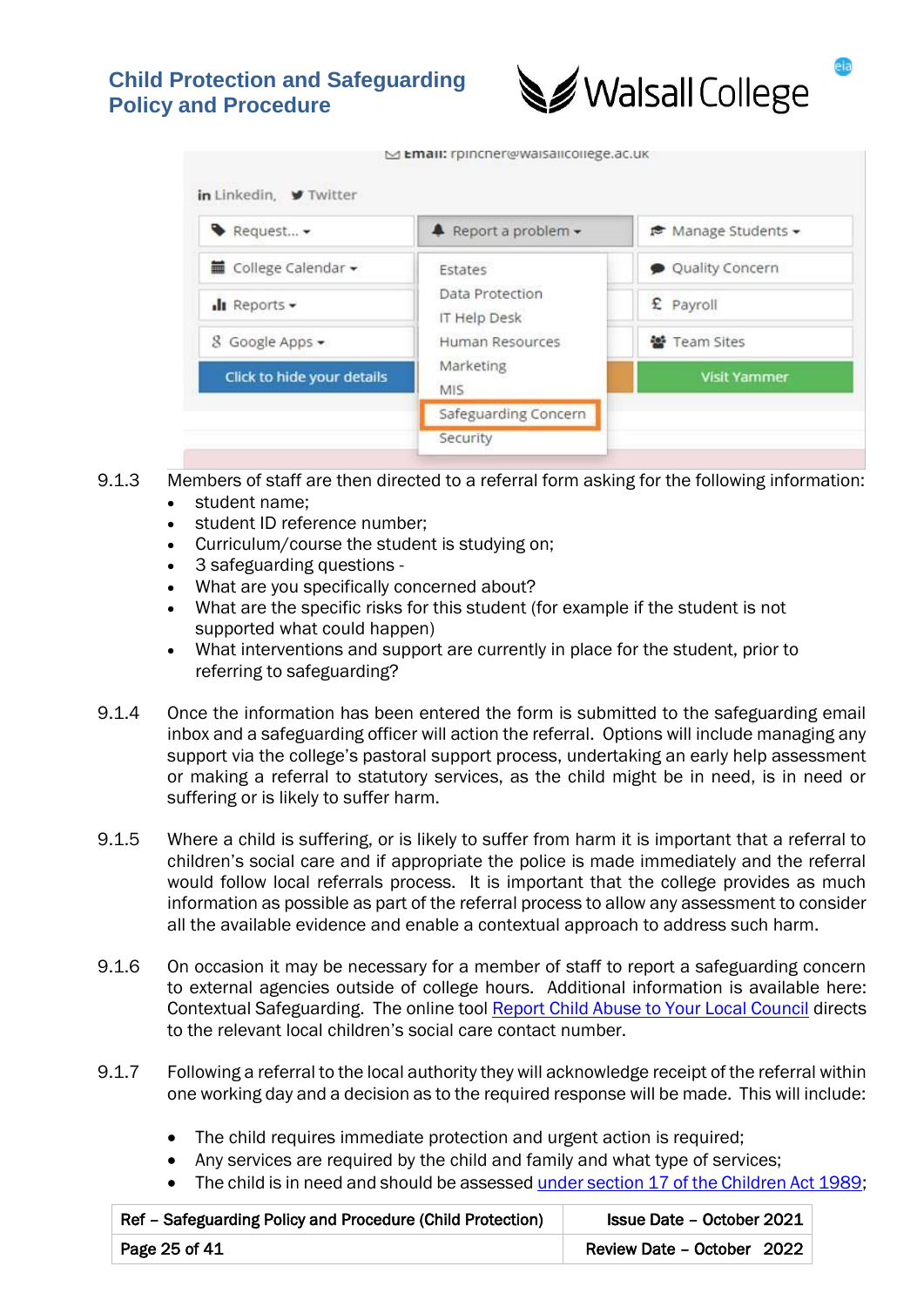

- There is reasonable cause to suspect the child is suffering or likely to suffer significant harm, and whether enquiries must be made, and the child assessed [under section 47](https://www.legislation.gov.uk/ukpga/1989/41/section/47)  [of the Children Act 1989;](https://www.legislation.gov.uk/ukpga/1989/41/section/47)
- Further specialist assessments are required to help the local authority to decide what further action to take.

# 9.2 How to handle a disclosure

- 9.2.1 All staff know what to do if a child tells them he/she is being abused, exploited or neglected. This section is covered in safeguarding induction and Level 1 safeguarding training. Staff will be aware how to manage the requirement to maintain an appropriate level of confidentiality. This means only involving those who need to be involved, such as the designated safeguarding lead (or a deputy) and children's social care. Staff should never promise a child that they will not tell anyone about a report of any form of abuse, as this may ultimately not be in the best interests of the child.
- 9.2.2 All staff should be able to reassure victims that they are being taken seriously and that they will be supported and kept safe. A victim should never be given the impression that they are creating a problem by reporting abuse, sexual violence or sexual harassment. Nor should a victim ever be made to feel ashamed for making a report.
- 9.2.3 There are 5 stages to handle a disclosure:
	- Receive the information;
	- Reassurance;
	- React;
	- Record;
	- Support:
- 9.2.4 After taking the disclosure go to the Staff Portal and select Report a Problem/Safeguarding Concern and complete the form with as much information as possible. Press submit and it will automatically be sent to the [Safeguardingteam@walsallcollege.ac.uk](mailto:Safeguardingteam@walsallcollege.ac.uk) email box.

### 9.3 Procedure for Students

### 9.3.1 Pre-16 Learners

Under 16-year olds on any School Link programme, formal taster event, or work experience within College. All participating schools must have signed the school/college contract which includes safeguarding practice, notification of vulnerability, travel arrangements, attendance monitoring/reporting and out of class supervision or workplace supervision as appropriate. All school link pupils must be enrolled/registered at the College and details of emergency contact recorded. For young people on a school link programme, the referral must go back to the Safeguarding Co-ordinator at the school they normally attend to discuss the referral and agree actions. Curriculum Delivery Manager for Achieving Together has details of School Liaison Co-ordinators and will pass on the disclosure to be actioned under their procedures

### 9.3.2 Students 16-17 years old

| Ref - Safeguarding Policy and Procedure (Child Protection) | Issue Date - October 2021  |
|------------------------------------------------------------|----------------------------|
| Page 26 of 41                                              | Review Date - October 2022 |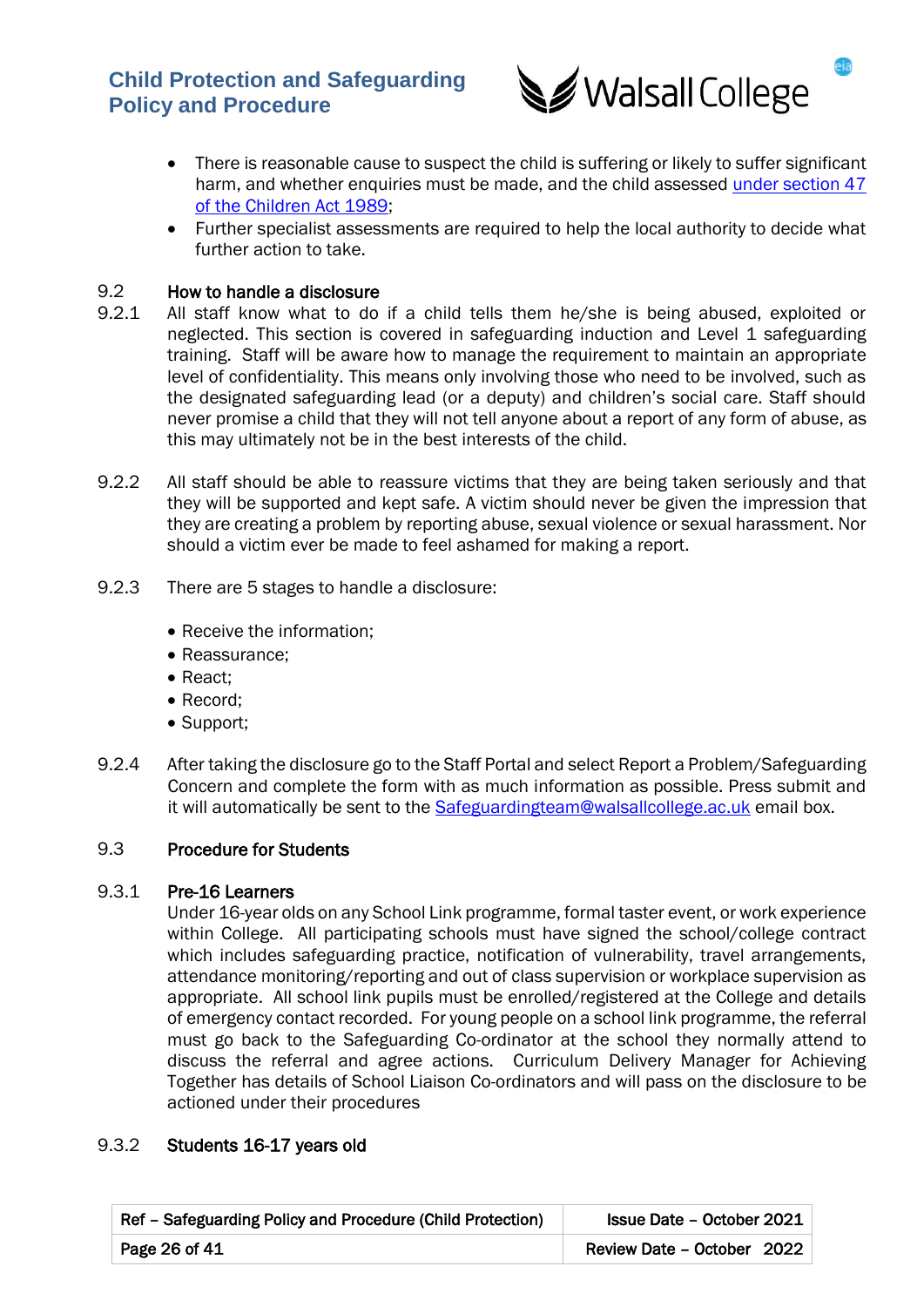

Where a student aged under 17 years old divulges information or staff become concerned that the young person is at risk of abuse, the member of staff must make a safeguarding referral outlined above using the online referral pathway form. Staff will advise the student that action may have to be taken as a result of the disclosure. It is not the responsibility of members of staff to investigate suspected abuse. Referral to the safeguarding team via [safeguardingteam@walsallcollege.ac.uk](mailto:safeguardingteam@walsallcollege.ac.uk) will be made immediately. The student's wishes regarding action to be taken will be noted where possible. However, the student will be made aware that this will not affect the final decision to make a referral. There is no need to involve other members of staff (including line managers) as this may impact on the confidentiality of the concern.

The Student will be made aware of services within the College which may be able to help them address the situation and offer support i.e. Student Services provide information or local or national telephone helpline and counselling support. Where possible the Safeguarding Officer will consult the student regarding the report and their wishes and inform them of action which has or will be taken. However, depending upon the circumstance, this may not always be possible.

Where action is decided upon which necessitates contacting Children's Services, College procedures for referral will be followed within 24 hours of Safeguarding Team receiving the referral. Records will be kept of all discussions relating to protection from abuse matters and will be stored electronically in a confidential manner.

### 9.3.3 Apprentices

Workplace providers will receive a copy of the Safeguarding Policy and Procedure and information relating to their responsibility for safeguarding. Placement Officers/Assessors will carry out all health and safety risk assessments which includes a safeguarding discussion as part of workplace reviews with students. Apprentices will receive information relating to safe practice in the workplace and safeguarding contact details. When dealing with a disclosure, follow referral procedure for above for students aged 16 – 17 years old, or adult at risk of harm. Organisations seeking subcontracted work have to submit their policies and procedures as part of the PQQ process.

### 9.3.4 Under 18 Year olds in the College who are not enrolled as students

For young people who are not enrolled at the College, the referral must go back to the head of the organisation to which they are attached. The contact can be made direct or via the Designated Safeguarding Lead if they are on site. Where there is no organisational contact available, the referral will be made direct to Children's Services. A report of the disclosure and any action taken must be recorded and the Designated Safeguarding Lead informed.

### 9.3.5 Children in the Nursery

Report to the Nursery Manager, or in their absence a member of the Safeguarding Team. All referrals to meet Walsall Children's Safeguarding Partnership requirements and Early Years Ofsted expectations. A report of the disclosure and any action taken must be recorded and the Designated Safeguarding Lead informed.

| Ref - Safeguarding Policy and Procedure (Child Protection) | <b>Issue Date - October 2021</b> |
|------------------------------------------------------------|----------------------------------|
| Page 27 of 41                                              | Review Date - October 2022       |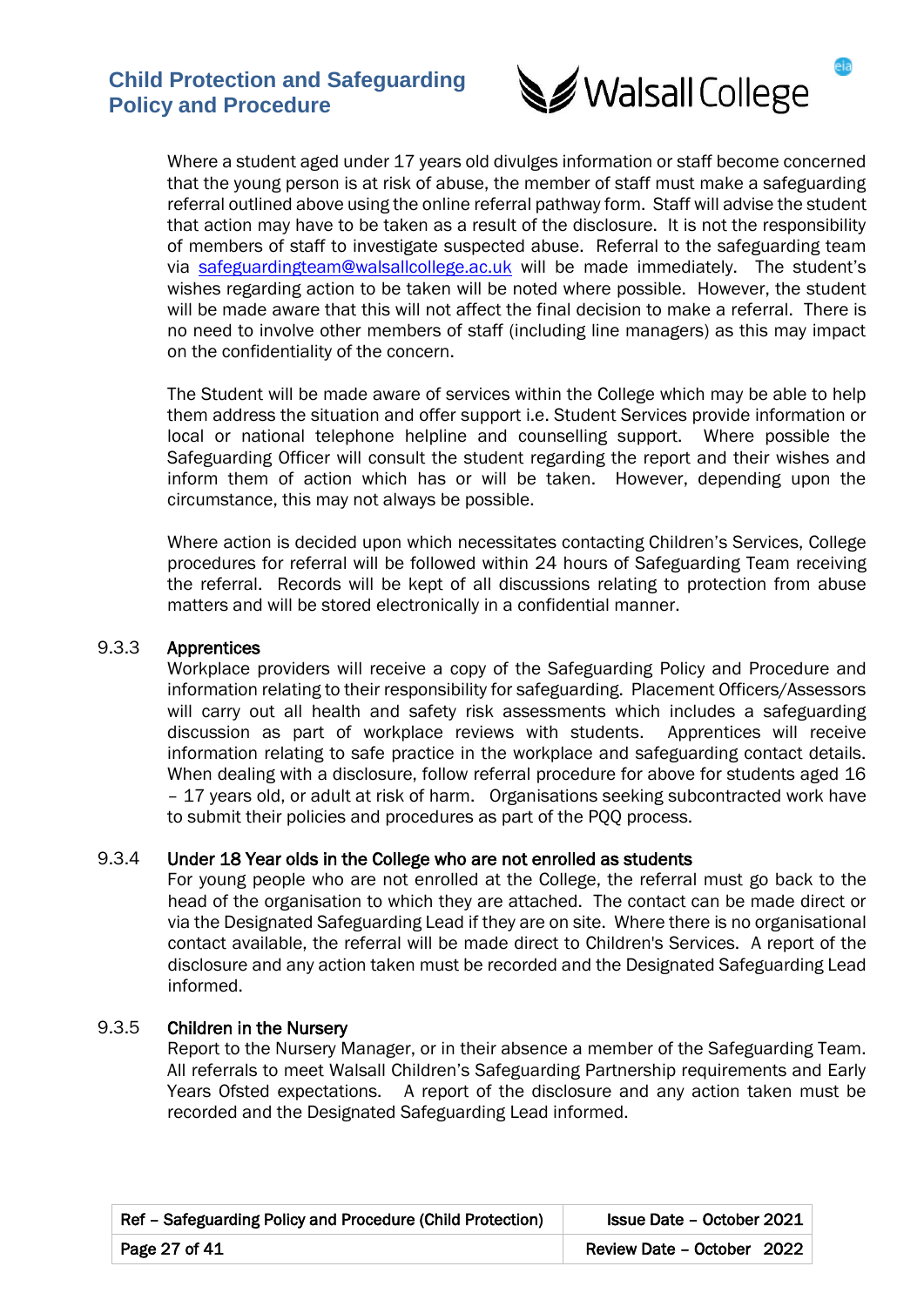# **Child Protection and Safeguarding Procedure Flowchart**

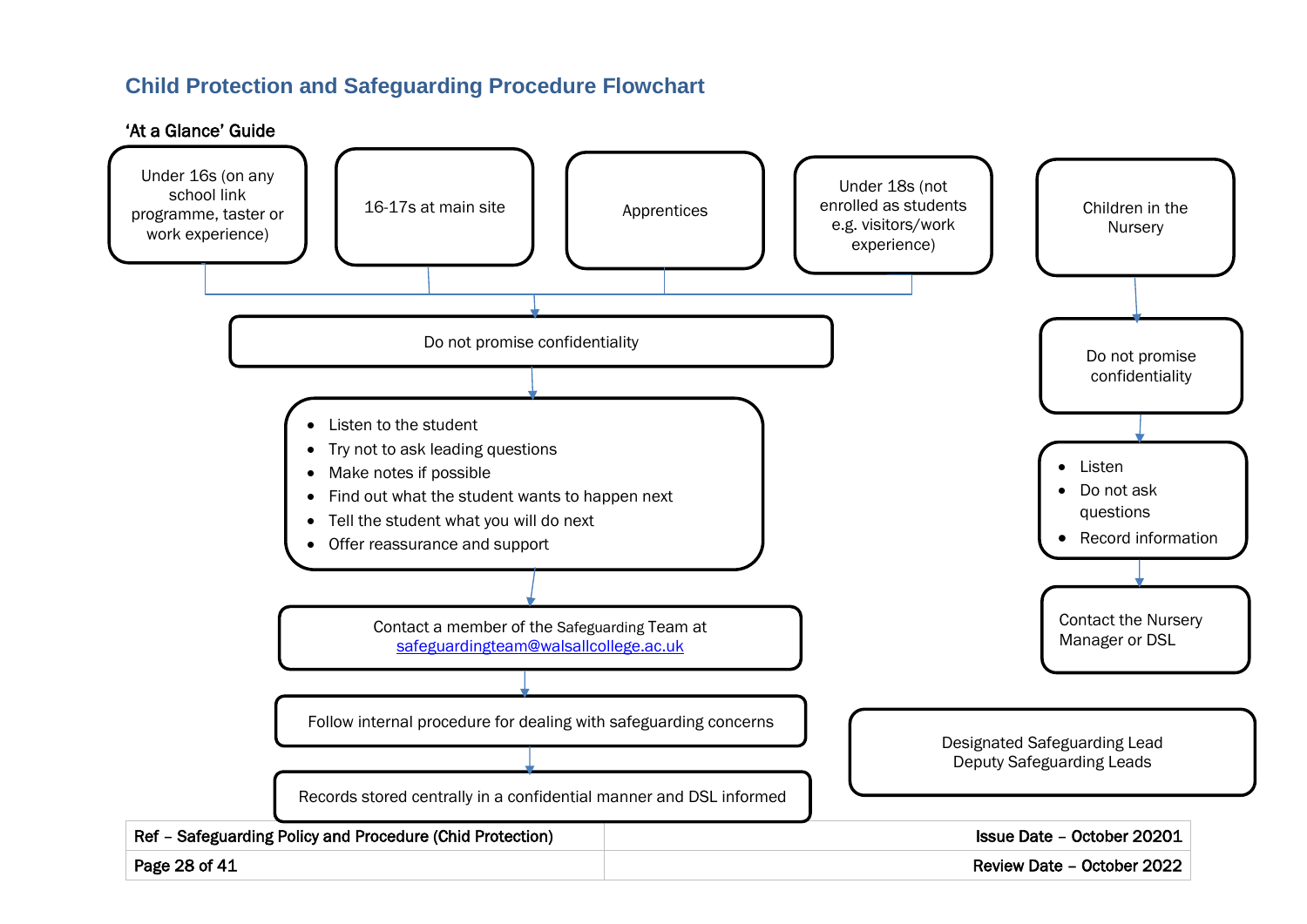# 10 REPORTING AND DEALING WITH ALLEGATIONS OF ABUSE AGAINST MEMBERS OF STAFF

 The procedures apply to all staff, whether teaching, administrative, management, support, supply and volunteers. Allegations of abuse against a member of staff can be defined as when a person has:

- Behaved in a way that has harmed a child, or may have harmed a child;
- Possibly committed a criminal offence against or related to a child;
- Behaved towards a child or children in a way that indicates he or she may pose a risk of harm to children; or
- Behaved or may have behaved in a way that indicates they may not be suitable to work with children.

There may be times where an individual's actions in their personal life come under scrutiny from the community, the media or public authorities, including with regard to their own children, or children or adults in the community. Staff should be aware that their behaviour, either in or out of the workplace, could compromise their position within the work setting in relation to the protection of children, loss of trust and confidence, or bringing the employer into disrepute. Such behaviour may also result in prohibition from teaching by the "[Teaching Regulations Agency \(TRA](https://www.gov.uk/government/organisations/teaching-regulation-agency))" a bar from engaging in regulated activity or action by another relevant regulatory body.

### 10.1 Introduction

- 10.1.1 The College recognises that th[e Children Act 1989](https://www.gov.uk/government/organisations/teaching-regulation-agency) states that the welfare of the child is the paramount concern.
- 10.1.2 Staff of education institutions have been found responsible for child abuse. Because of their frequent contact with children and young people, staff may have allegations of child abuse made against them. Under the [Mental Capacity Act 2005 \(MCA\)](https://www.legislation.gov.uk/ukpga/2005/9/contents) Section 44, it is an offence to harm or neglect an adult at risk of harm. The College recognises that an allegation of child abuse or abuse of adults at risk of harm made against a member of staff may be made for a variety of reasons and that the facts of the allegation may or may not be true. It is imperative that those dealing with an allegation maintain an open mind and those investigations are thorough and not subject to delay.

| Ref - Safeguarding Policy and Procedure (Child Protection) | Issue Date - October 2021  |
|------------------------------------------------------------|----------------------------|
| Page 29 of 41                                              | Review Date - October 2022 |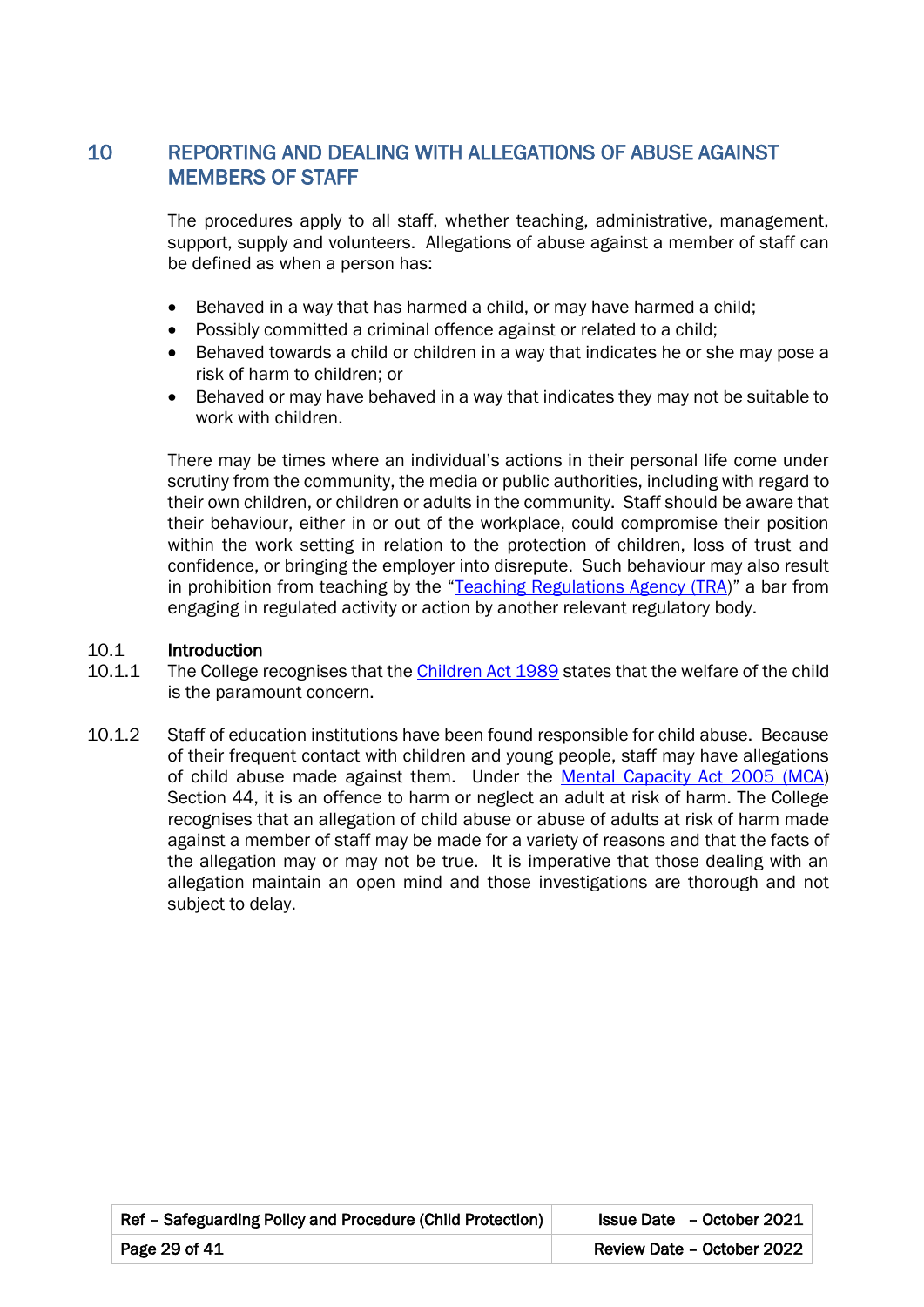10.1.3 Hasty or ill-informed decisions in connection with a member of staff can irreparably damage an individual's reputation, confidence and career; therefore, those dealing with such allegations within the College will do so with sensitivity and will act in a careful, measured way, and with appropriate external support.

> All staff are advised that they must report worries or concerns about other members of staff to Human Resources. Staff and volunteers should be able to raise concerns about poor or unsafe practice and potential failures in College safeguarding regime and that such concerns will be taken seriously by the senior leadership team. They can do this by contacting the Designated Safeguarding Lead, the Human Resources Team or by making a whistleblowing disclosure via the Clerk to the Corporation, Alison Clerk.

10.1.4 All staff are advised that they must report safeguarding concerns regarding a member of staff. The NSPCC whistleblowing helpline is available for staff who do not feel able to raise concerns regarding child protection failures internally. Staff can call: 0800 028 0285 – line is available from 8:00 a.m. to 8:00 p.m. Monday to Friday and Email: [help@nspcc.org.uk](mailto:help@nspcc.org.uk) or via their website [Whistleblowing advice line | NSPCC.](https://www.nspcc.org.uk/what-you-can-do/report-abuse/dedicated-helplines/whistleblowing-advice-line/) Alternatively, you can find information via the following link: [https://www.gov.uk/whistleblowing.](https://www.gov.uk/whistleblowing)

### 10.2 Receiving an Allegation from a Child or Adult at risk of harm about a Member of **Staff**

- 10.2.1 A member of staff who receives an allegation about another member of staff from a child or adult at risk of harm will follow the information in the section for safeguarding procedures. This will ensure the child/adult needs are met. On some occasions, the concern may not arise from a direct disclosure. If observations of staff behaviour give rise for concern of inappropriateness these must be shared directly with Designated Safeguarding Lead or the Head of Human Resources.
- 10.2.2 The allegation about the staff member will be reported immediately to either the Designated Safeguarding Lead / Deputy Safeguarding Lead or the Head of Human Resources. In their absence, the report will go to a member of the Executive team who will follow the steps below.
- 10.2.3 They will contact the Local Authority Designated Officer (LADO) for children under 18 or the Adult Safeguarding Unit for adults at risk of harm to discuss referral and action where the criteria outlined in Section 2 Page 26 has been met. The Senior staff member will contact the LADO for advice and to discuss referral and any actions required. The LADO will be contacted within 1 working day of receiving the allegation. Appropriate internal action will be taken to safeguard the child/adult at risk of harm.

| Ref – Safeguarding Policy and Procedure (Child Protection) | Issue Date - October 2021  |
|------------------------------------------------------------|----------------------------|
| Page 30 of 41                                              | Review Date - October 2022 |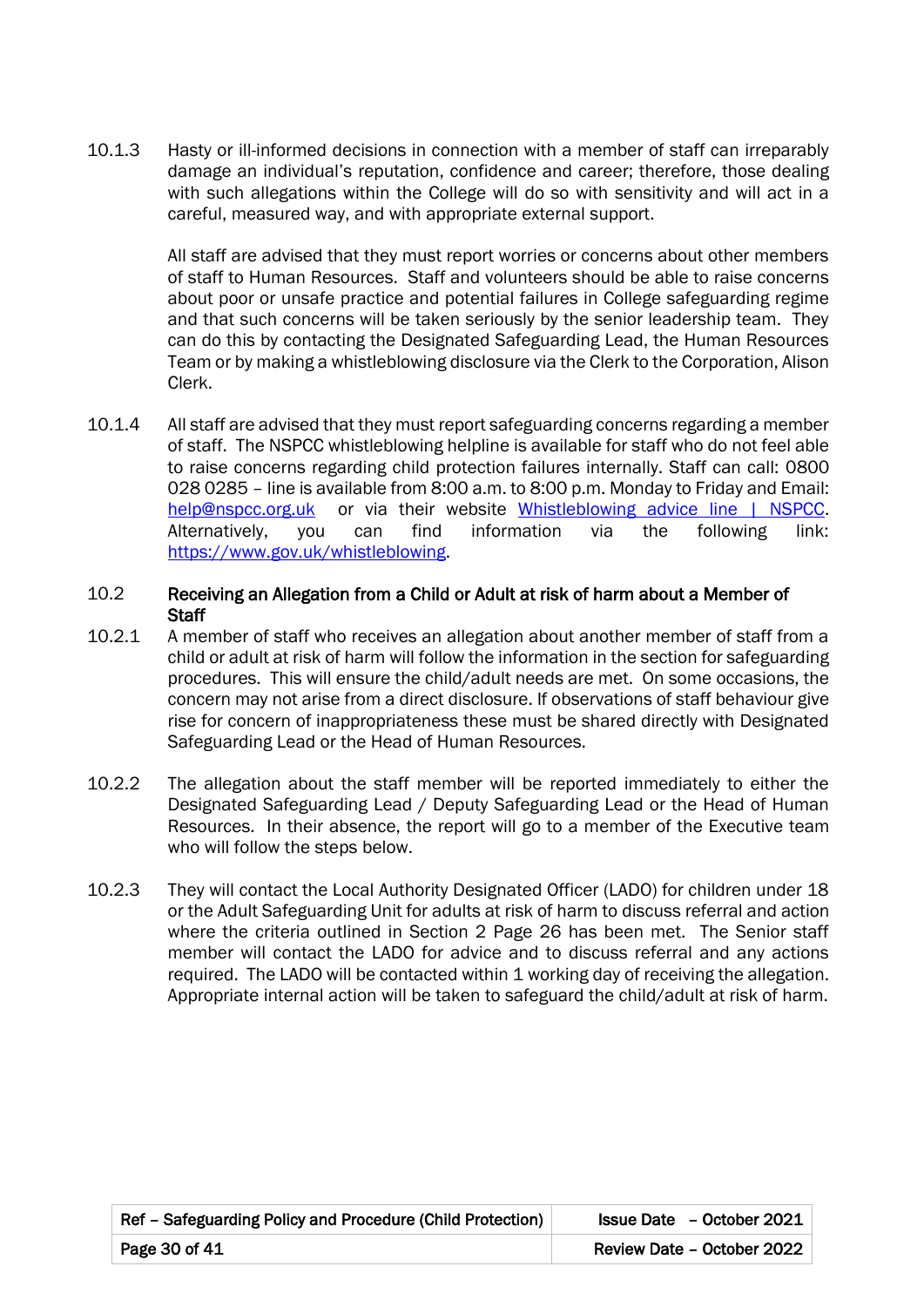# 10.3 Initial Assessment by the Principal (or designated person)

The Principal (or Designated Person who may be a relevant senior member of staff) will make an initial assessment of the allegation, consulting where appropriate with the LADO, Senior Staff Member with Lead Responsibility or the Designated Governor as appropriate. Where the allegation is considered to be either a potential criminal act or indicates that the student has suffered, is suffering or is likely to suffer significant harm, the matter will be dealt with under Walsall's Safeguarding Children procedures, or in the case of adult abuse the Adult Safeguarding Unit (ASU).

- 10.3.1 In these circumstances it is important that the Principal or designated person does not investigate the allegation. The initial assessment will be on the basis of the information received and is a decision whether or not the allegation warrants further investigation.
- 10.3.2 Other potential outcomes are:
	- The allegation represents inappropriate behaviour or poor practice by the member of staff and is neither potentially a crime nor a cause of significant harm to the child or adult at risk of harm. The matter will be addressed through professional development and mentoring, or where appropriate, the College's Disciplinary Policy and Procedure may be instigated.
	- The allegation can be shown to be false because the facts alleged could not possibly be true, in which case the person concerned will be reassured and supported as appropriate.

# 10.4 Enquiries and Investigations

Child/Adult protection enquiries by Children's Social Care, Adult Services or the Police are not to be confused with internal, disciplinary enquiries by the College. The College may be able to use the outcome of external agency enquiries as part of its own procedures. Neither the Child Protection Agencies nor the Police have power to direct the College to act in a particular way; however, the College will always assist the agencies with their enquiries.

- 10.4.1 The College may hold in abeyance its internal enquiries while the formal Police or Children's Social Care or Adult Safeguarding investigations proceed; to do otherwise may prejudice the investigation. Any internal enquiries will conform to the existing Staff/Governor disciplinary procedures.
- 10.4.2 If there is an investigation by an external agency, for example the Police, the Principal (or designated person) will normally be involved in, and contribute to, the inter-agency strategy discussions. The Principal (or designated person) is responsible for ensuring that the College gives every assistance with the agency's enquiries. They will ensure that appropriate confidentiality is maintained in connection with the enquiries, in the interests of the member of staff about whom the allegation is made. The Principal (or designated person) shall advise the member of staff that he/she may consult with a recognised Trade Union representative or work companion.

| Ref - Safeguarding Policy and Procedure (Child Protection) | <b>Issue Date</b> - October 2021 |
|------------------------------------------------------------|----------------------------------|
| Page $31$ of $41$                                          | Review Date - October 2022       |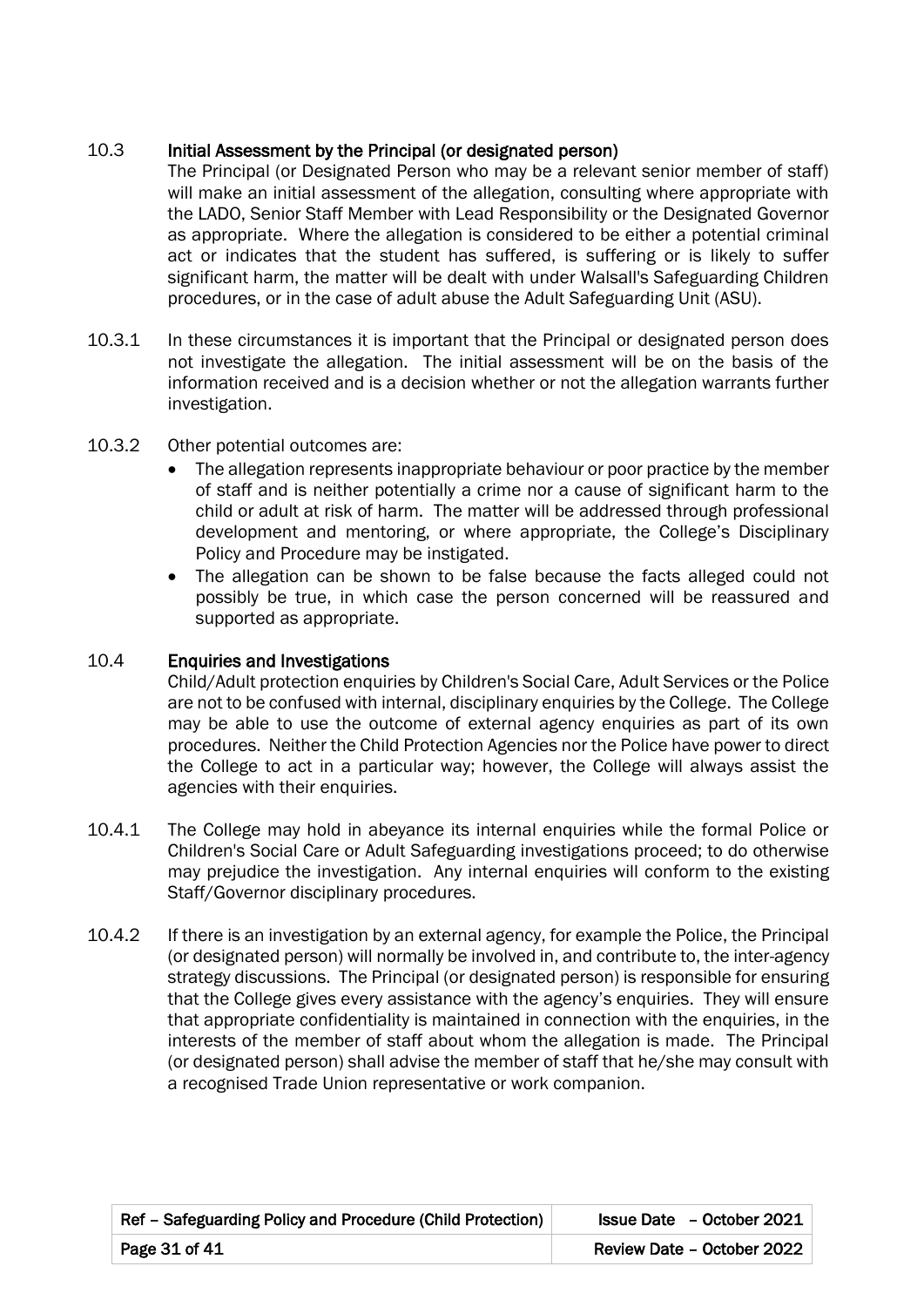- 10.4.3 Following discussion with the LADO, the ASU Manager, the Police or other investigating agency, the Principal (or designated person) shall:
	- Ensure that the parents/carers of the child or vulnerable adult making the allegation have been informed that the allegation has been made and what the likely process will involve.
	- Inform the member of staff against whom the allegation was made of the fact that the allegation was made. Where investigation is taking place, they will be informed of what the likely process will involve and what support may be available.
- 10.4.4 Written records of the action taken in connection with the allegation will be kept.

## 10.5 Suspension of Staff

Suspension will not be automatic; a member of staff may be suspended on full pay whilst an investigation is undertaken. In respect of staff other than the Principal, suspension can only be carried out by the Principal, or a designated member of the Executive Team or Head of Human Resources. In respect of the Principal, suspension can only be carried out by the Chair of Governors (or in his/her absence, the Vice Chair).

- 10.5.1 Where a suspension is being considered Human Resources must be consulted. It is a neutral act, not a disciplinary sanction, and does not involve any prejudgement. Consideration will be given to alternatives where appropriate - e.g. paid leave of absence; agreement to refrain from attending work; change of, or withdrawal from, specified duties.
- 10.5.2 Suspension will only occur for a good reason, for example:
	- Where there is a cause to suspect a child or adult is at risk of significant harm;
	- Where the allegations warrant investigation by the Police or potentially sufficiently serious to justify dismissal on the grounds of gross misconduct;
	- Where necessary for the good and efficient conduct of the investigation.
- 10.5.3 Where a member of staff is suspended they will be encouraged to seek advice and support, for example from a Trade Union.
- 10.5.4 If the Principal or Designated Person considers that suspension is necessary, the member of staff shall be informed that he/she is suspended from duty. Written confirmation of the suspension, with reasons, shall be despatched as soon as possible and ideally within five working days.

| Ref - Safeguarding Policy and Procedure (Child Protection) | <b>Issue Date</b> - October 2021 |
|------------------------------------------------------------|----------------------------------|
| Page 32 of 41                                              | Review Date - October 2022       |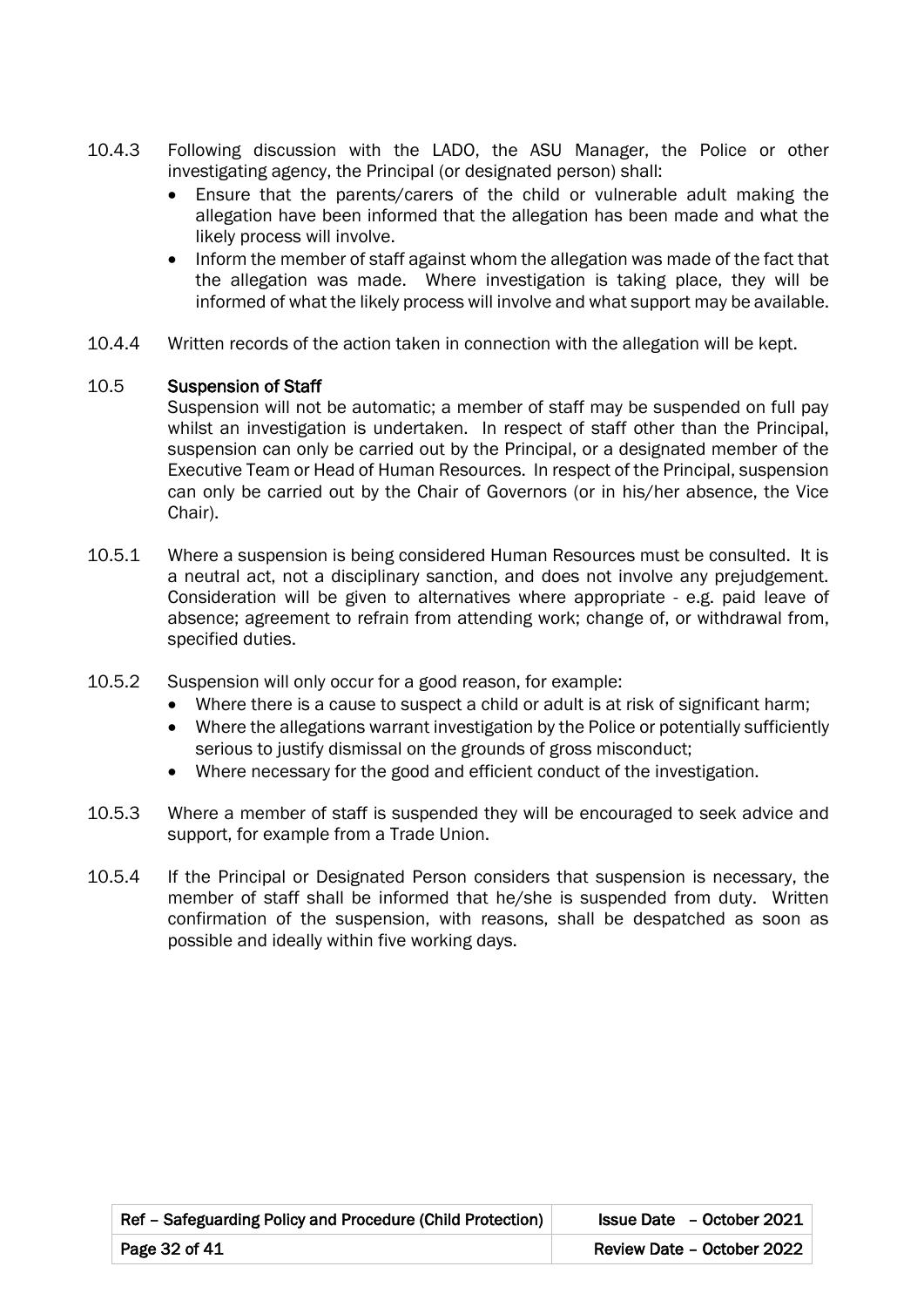- 10.5.5 Where a member of staff is suspended, the Principal or Designated Person will address the following issues:
	- Where the Principal has been suspended, the Chair or Vice Chair of Governors will need to act to address the management of the College.
	- The parents/carers of the child or adult making the allegation will be informed of the suspension. They will be asked to treat the information as confidential. Consideration will be given to informing the child or adult making the allegation of the suspension.
	- Consider whether the Marketing Department needs to liaise with the Children's or Adult Services Press Officer.
- 10.5.6 Senior staff that need to know of the reason for the suspension will be informed. Depending on the nature of the allegation, the Principal will consider and may involve the Chair of Governors whether a statement to the students of the College and/or parents/carers will be made, taking due regard of the need to avoid unwelcome publicity.
- 10.5.7 The Principal or Designated Person shall consider carefully and review the decisions as to who is informed of the suspension and investigation. The LADO and external investigating authorities will be consulted where required.
- 10.5.8 The suspended member of staff will be given appropriate support during the period of suspension. They will also be provided with information on progress and developments in the case at regular intervals with approval of LADO and the Police as appropriate.
- 10.5.9 The suspension will remain under review in accordance with the College disciplinary procedures.
- 10.5.10 Where suspension is instigated for something that could result in dismissal for misconduct which harmed a child or placed a child at risk, the College will refer them to the [Disclosure and Barring Service \(DBS\)](https://www.gov.uk/government/organisations/disclosure-and-barring-service). Referral to DBS also applies to action taken in relation to adults at risk of harm. Advice may be taken from other agencies prior to any action being taken.
- 10.5.11 Where an individual is dismissed for misconduct which harmed a child or placed a child at risk of harm; or resigns, retires, is made redundant or is transferred to a position which is not a child care position in such circumstances, Walsall College has a statutory duty to refer to the DBS.
- 10.5.12 If the person is subject to registration or regulation by a professional body or regulator, for example by the General Social Care Council, General Medical Council, Ofsted etc., the LADO will advise on whether a referral to that body is appropriate.
- 10.5.13 If it is decided that a member of staff who has been suspended from work can return, the College will facilitate their return to work and consider how the member of staff's contact with the child or children who made the allegation can be best managed.

| Ref - Safeguarding Policy and Procedure (Child Protection) | Issue Date - October 2021  |
|------------------------------------------------------------|----------------------------|
| Page 33 of 41                                              | Review Date - October 2022 |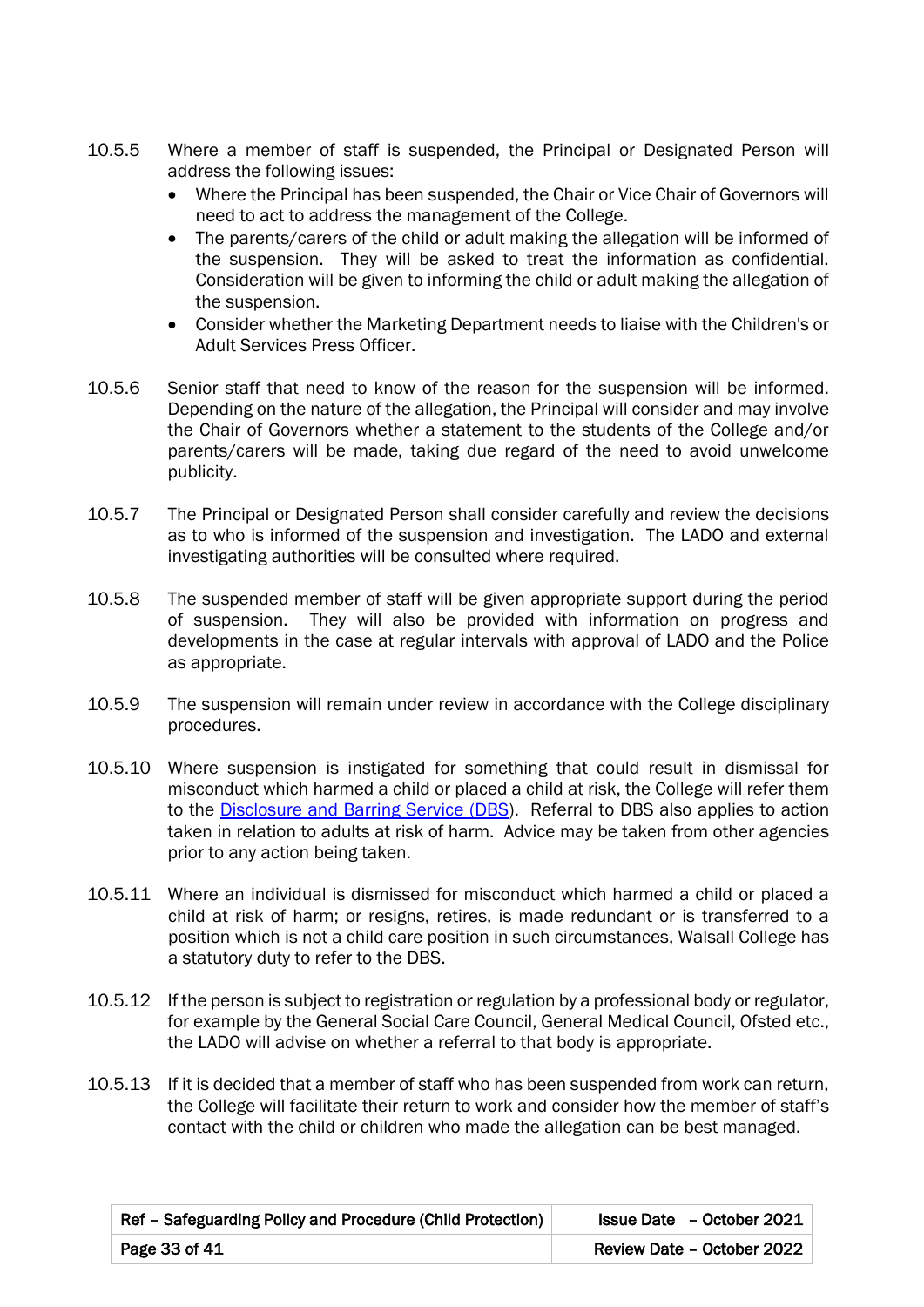# 10.6 Formal Internal Investigations

- 10.6.1 The member of staff will be informed of:
	- The allegation against them;
	- Their entitlement to be represented by a Trade Union representative or work companion during any investigation or subsequent formal action;
	- The College's awareness of the personal impact the allegation may have and the support the College is able to offer e.g. counselling.
- 10.6.2 Where the member of staff has been suspended and no formal action is to be taken, the suspension will be lifted immediately and arrangements made for the member of staff to return to work.
- 10.6.3 The child, children or adult at risk of harm making the allegation and/or their parents/carers will be informed of the outcome of the investigation and proceedings. This will occur prior to the return to College of the member of staff (if suspended).
- 10.6.4 The Principal (or designated person) will consider what information will be made available to the general population of the College.

# 10.7 Record Keeping

- 10.7.1 Details of allegations following an investigation that are found to have been malicious or false (as defined in Keeping Children Safe in Education) should be removed from personnel records, unless the individual gives their consent for retention of the information. However, for all other allegations, it is important that the information is kept on the file of the person accused.
- 10.7.2 Schools and colleges have an obligation to preserve records which contain information about allegations of sexual abuse for the Independent Inquiry into Child Sexual Abuse (IICSA), for the term of the inquiry (further information can be found on the IICSA website). All other records should be retained at least until the accused has reached normal pension age or for a period of 10 years from the date of the allegation if that is longer.

### 10.8 Monitoring Effectiveness

10.8.1 Where an allegation has been made against a member of staff, the Head of Human Resources, together with the Senior Staff Member with Lead Responsibility will, at the conclusion of the investigation and any formal procedures, consider whether there are any matters arising from it that could lead to the improvement of the College's procedures and/or policies which will be drawn to the attention of the Walsall [Children's Safeguarding Partnershi](https://go.walsall.gov.uk/walsall-safeguarding-partnership/)p and [Walsall Adult Safeguarding Partnership.](https://go.walsall.gov.uk/walsall-safeguarding-partnership/) Consideration will also be given to the training needs of staff. Any recommendations following a review will be reported to the designated Governor.

| Ref – Safeguarding Policy and Procedure (Child Protection) | Issue Date - October 2021  |
|------------------------------------------------------------|----------------------------|
| Page 34 of 41                                              | Review Date - October 2022 |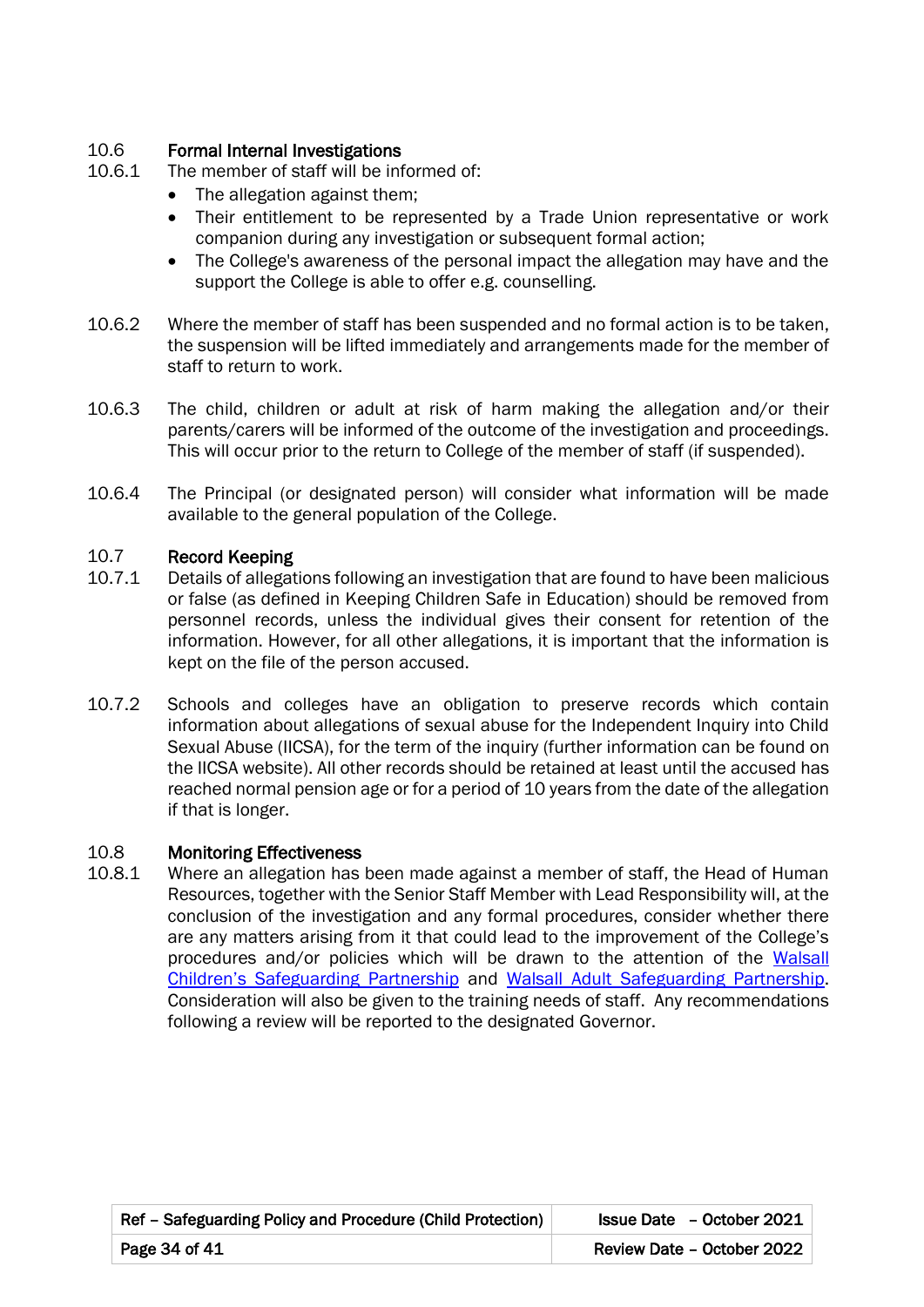# 11 REPORTING AND DEALING WITH ALLEGATIONS AGAINST NON-MEMBERS OF STAFF

There are a number of instances where Walsall College students come into contact with people as part of College activity, who are not formally employed by the College e.g. Governors, Volunteers, placement providers, taxi/community transport personnel, staff of partner organisations or other service providers.

In the event of allegations regarding non-College employed persons as defined above, who come into contact with children on the College's behalf, the following procedure will be followed.

### 11.1 Governors

- 11.1.1 The person hearing the allegation will follow the Safeguarding Procedure: Section 1.for supporting the student.
- 11.1.2 They will immediately contact the Designated Safeguarding Lead or the Head of Human Resources who will take a written record of the allegation which is signed and dated.
- 11.1.3 The Chair of Governors, (or the Deputy Chair if the allegation is against him/her) and the Principal and the Clerk to the Corporation will be contacted and informed of the allegation.
- 11.1.4 The Chair of Governors, with the support of the Head of Human Resources and/or Designated Safeguarding Lead, will contact the LADO and discuss the allegation if it relates to a person under 18. If the allegation relates to an adult at risk of harm and the criteria met, Adult Safeguarding Unit will be contacted for advice.
- 11.1.5 If no action is required, the Clerk to the Corporation and the Chair of Governors will inform the person against whom the allegation has been made of the allegation and offer reassurance.
- 11.1.6 If it is decided that action is required, the Chair of Governors, and/or Designated Safeguarding Lead or Head of Human Resources will contact the appropriate agency (prior to making any contact with the Governor against whom the allegation has been made) e.g. Children's Social Services, Adult Safeguarding Unit or the Police, who will then begin their own processes.
- 11.1.7 If action has been required, the Clerk to the Corporation and the Chair of Governors will inform the person against whom the allegation has been made of the allegation and their suspension from duty pending external investigation. They will offer information about College processes and support.
- 11.1.8 Suspension and subsequent College action will follow the Governors' disciplinary procedure.

| Ref - Safeguarding Policy and Procedure (Child Protection) | <b>Issue Date</b> - October 2021 |
|------------------------------------------------------------|----------------------------------|
| Page 35 of 41                                              | Review Date - October 2022       |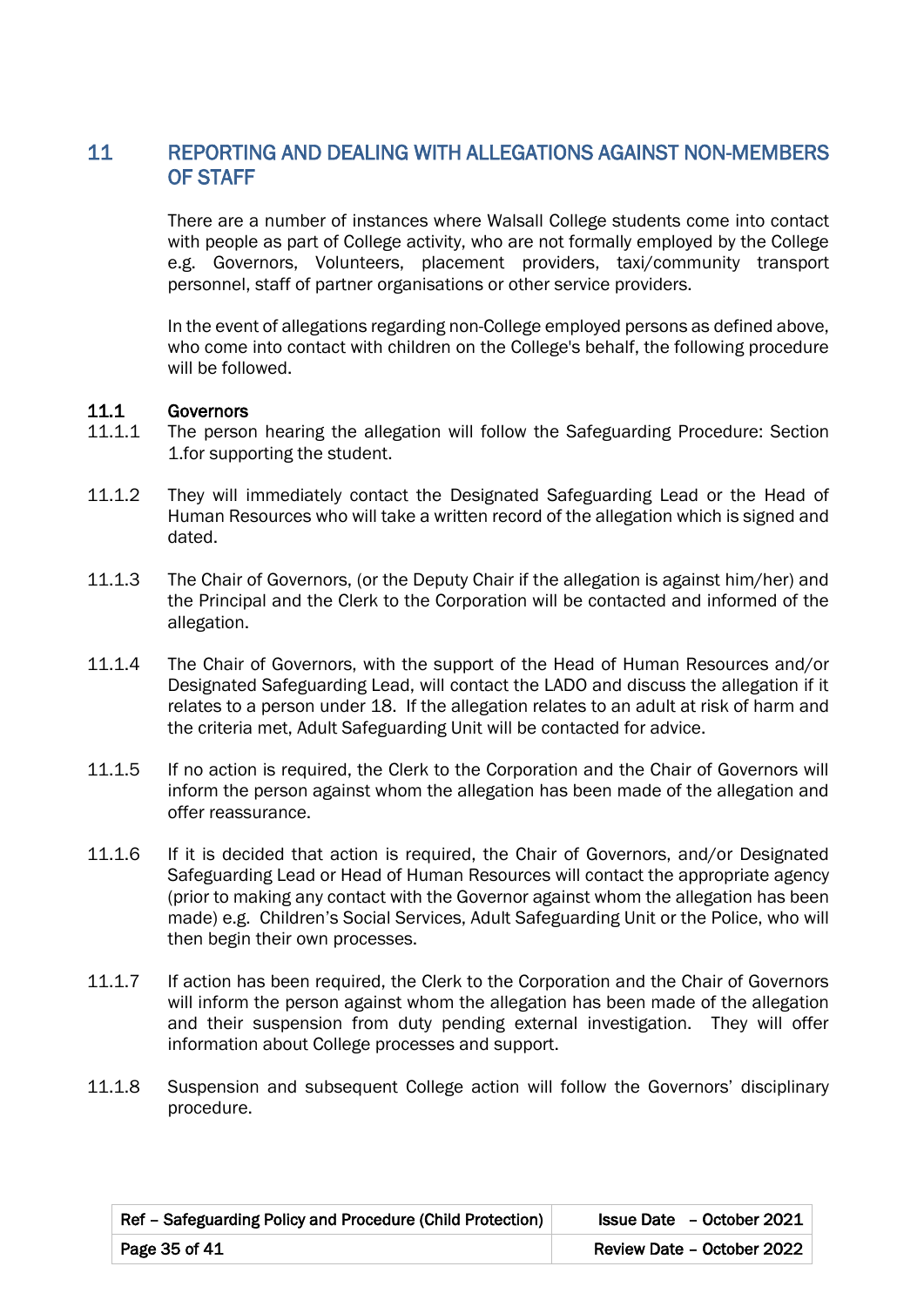11.1.9 The Head of Human Resources or the Designated Safeguarding Lead will keep the Chair of Governors and the Principal informed of the progress and outcome of any investigation.

### 11.2 Persons not employed by the College

- 11.2.1 The responsibility to deal with any allegations against people who come into contact with our students on our behalf, but are employed by other organisations, rests with the host organisation.
- 11.2.2 Should an allegation be made, the person hearing the disclosure will follow the College procedure for supporting students (Safeguarding Procedures: Section 1.). They will report immediately to the Head of Human Resources who will contact the relevant referral agent and discuss action in relation to the student.
- 11.2.3 The Head of Human Resources will contact the employing company to advise them of the allegation and action taken. They will be advised that until the case is resolved the person against whom the allegation has been made must not continue with College activity and that it should activate its own procedures for such circumstances.
- 11.2.4 The company should contact the College at the conclusion of any investigation.
- 11.2.5 Where no legal action is taken discussion will take place regarding the individual's potential resumption of College activity.

### 11.3 Volunteers

- 11.3.1 Should an allegation be made about a volunteer, the person hearing the disclosure will follow the College Safeguarding Procedure for supporting students (Section 1).
- 11.3.2 The Head of Human Resources will be contacted immediately.
- 11.3.3 The Head of Human Resources will contact the LADO/Adult Safeguarding where the criteria have been met.
- 11.3.4 If action is deemed to be required the Head of Human Resources will make the referral to external agents and inform the relevant Senior Management Team member.
- 11.3.5 The Head of Human Resources will inform the volunteer of the allegation and suspend volunteering activity within the College pending investigation by the authorities.
- 11.3.6 If no action is required, the volunteer will be informed of the outcome, reminded of the College policy in relation to safeguarding, and allowed to return with appropriate support in place.

## 11.4 Other Students

Should an allegation be made against another student the person hearing the disclosure will follow the College Safeguarding Procedure for supporting students.

| Ref - Safeguarding Policy and Procedure (Child Protection) | $\textsf{Issue Date}$ – October 2021 |
|------------------------------------------------------------|--------------------------------------|
| Page 36 of $41$                                            | Review Date - October 2022           |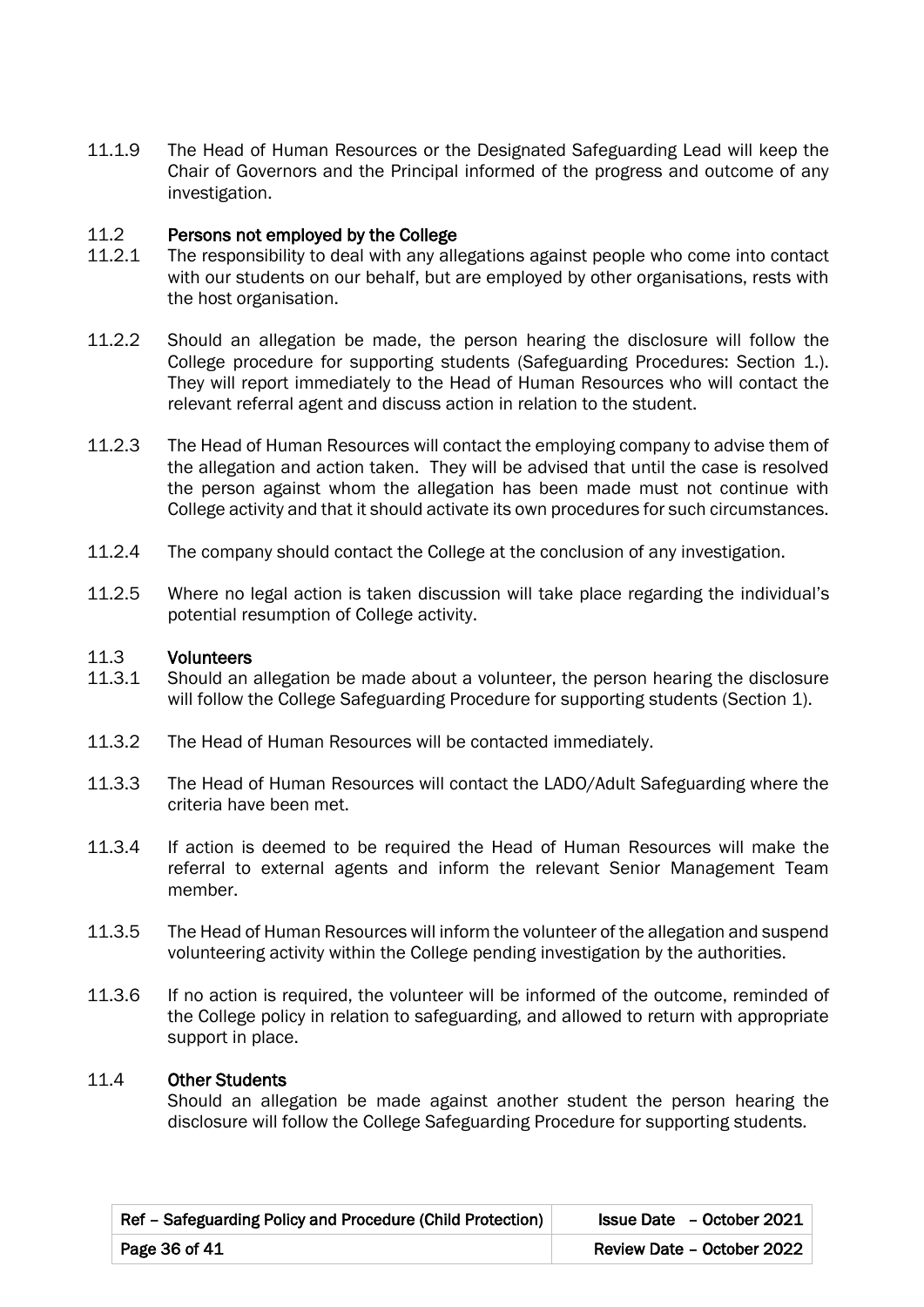- 11.4.1 The Designated Safeguarding Lead and Curriculum Delivery Manager will assess immediate risk and take any necessary decision to suspend. The Designated Safeguarding Lead will seek advice from the appropriate external agents and make the referral if required. If no action is required, the College will follow its normal procedures following suspension of a student, including the activation of the Positive Behaviour Management and Disciplinary Policy & Procedure.
- 11.4.2 Where new activity is proposed which may affect the dynamics of the student cohort, e.g. additional recruitment of vulnerable 14-16's, safeguarding risk assessment is built into the risk assessment process.

| Ref - Safeguarding Policy and Procedure (Child Protection) | <b>Issue Date</b> - October 2021 |
|------------------------------------------------------------|----------------------------------|
| Page 37 of 41                                              | Review Date - October 2022       |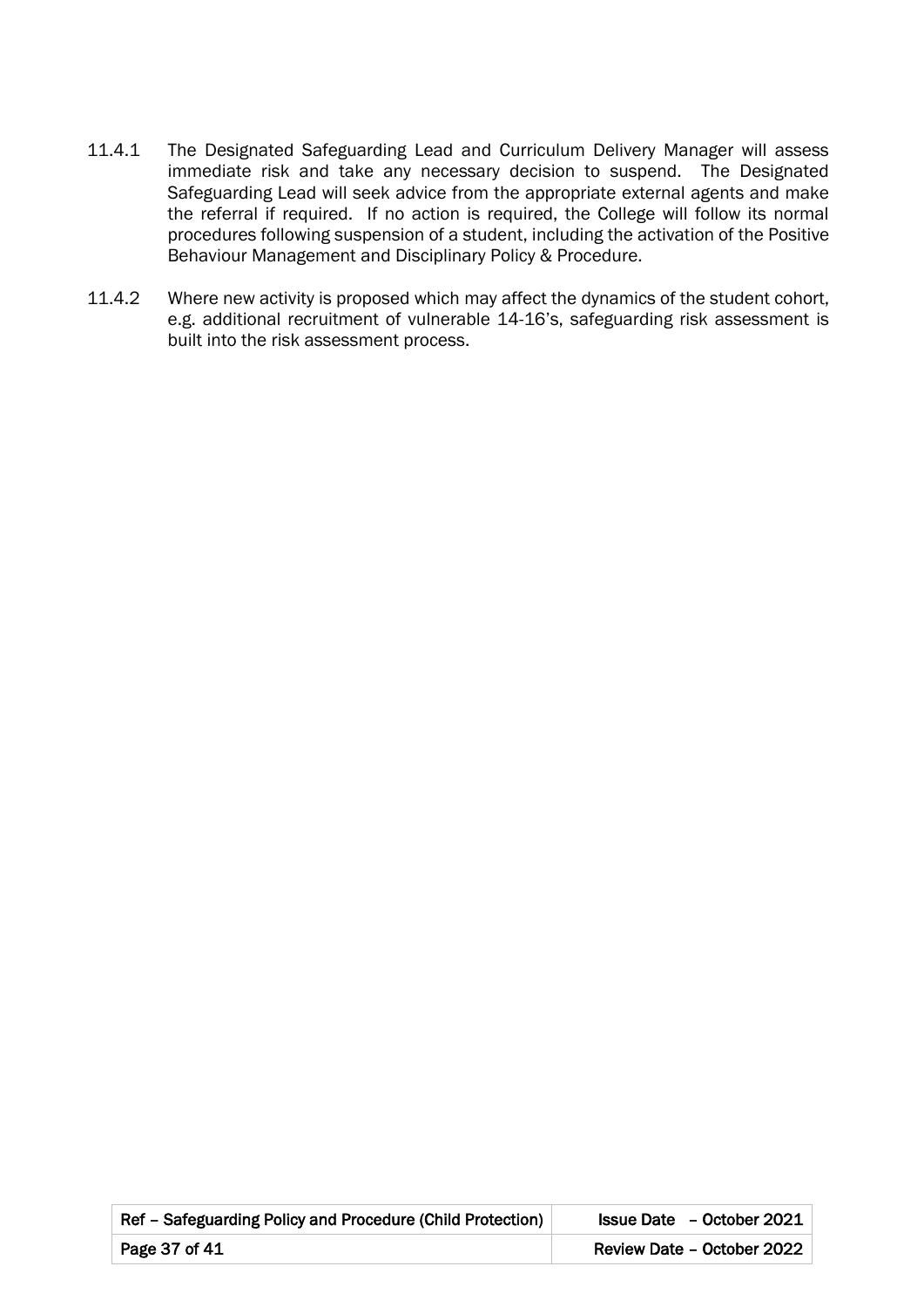## GLOSSARY OF TERMS

Child: a young person under the age of 18 years

Child Protection Enquiry: Local authorities, with the help of other organisations as appropriate, have a duty to make enquires under section 47 of the Children Act 1989 if they have reasonable cause to suspect that a child is suffering, or is likely to suffer, significant harm. Such enquiries enable them to decide whether they should take any action to safeguard and promote the child's welfare and must be initiated where there are concerns about maltreatment, including all forms of abuse and neglect, female genital mutilation or other so-called honour-based violence, and extra-familial threats like radicalisation and sexual exploitation.

Child in Need: A child in need is defined under the Children Act 1989 as a child who is unlikely to achieve or maintain a reasonable level of health or development, or whose health and development is likely to be significantly or further impaired, without the provision of services; or a child who is disabled. Local authorities are required to provide services for children in need for the purposes of safeguarding and promoting their welfare. Children in need may be assessed under section 17 of the Children Act 1989.

Please note: staff who work with and know the child may be requested to attend a Section 47 or a Section 17 meeting to provide information on the child on behalf of the College.

Early Help Assessment: Providing early help is more effective in promoting the welfare of children than reacting later. Early help means providing support as soon as a problem emerges, at any point in a child's life, from the foundation years through to the teenage years. Full Early Help guidance can be accessed via [www.mywalsall.org](http://www.mywalsall.org/)

Local Authority Designated Officer - LADO: The Local Authority must appoint a Designated Officer (LADO) whose responsibility it is to be involved in the management and oversight of individual cases which fall within this procedure. They will provide advice and guidance to employers and voluntary organisations, liaising with the Police and other agencies, and monitoring the progress of cases to ensure that they are dealt with as quickly as possible, consistently, and with a thorough and fair process.

Designated Safeguarding Lead: each partner should have a Designated Safeguarding Lead (or, for health provider organisations, named professionals) for safeguarding. Their role is to support other professionals in their agencies to recognise the needs of children, including rescue from possible abuse or neglect. Designated safeguarding roles should always be explicitly defined in job descriptions. Professionals should be given sufficient time, funding, supervision and support to fulfil their child welfare and safeguarding responsibilities effectively and undergo training to provide them with the knowledge and skills required to carry out their role. They should liaise with staff on matters of safety and safeguarding.

Significant Harm: The Children Act 1989 introduced Significant Harm as the threshold that justifies compulsory intervention in family life in the best interests of children.

Significant Harm is any Physical, Sexual, or Emotional Abuse, Neglect, accident or injury that is sufficiently serious to adversely affect progress and enjoyment of life.

| Ref - Safeguarding Policy | Issue Date - October 2021  |
|---------------------------|----------------------------|
| Page 38 of 41             | Review Date - October 2022 |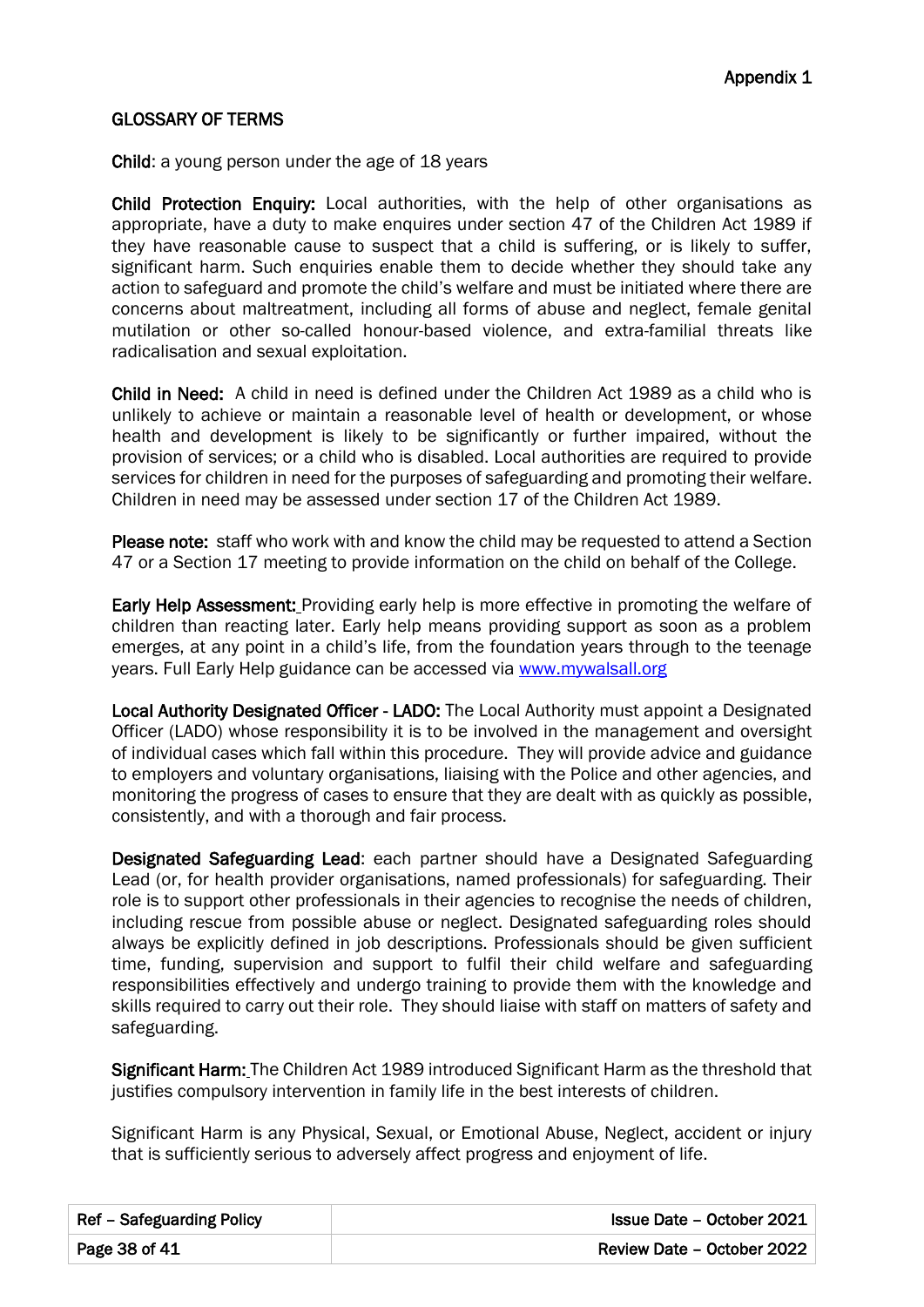Harm is defined as the ill treatment or impairment of health and development. This definition was clarified in section 120 of the Adoption and Children Act. Suspicions or allegations that a child is suffering or likely to suffer Significant Harm may result in a Core Assessment incorporating a Section 47 Enquiry.

There are no absolute criteria on which to rely when judging what constitutes significant harm. Sometimes a single violent episode may constitute significant harm but more often it is an accumulation of significant events, both acute and longstanding, which interrupt, damage or change the child's development.

Walsall Safeguarding Children Partnership – Revisions to "Working Together to Safeguard Children" have been made to reflect the legislative changes introduced through the "Children and Social Work Act 2017". This act replaces Local Safeguarding Children Boards with new, local safeguarding arrangements led by three safeguarding partners (local authorities, chief officers of police and clinical commissioning groups). The Act places a duty on those partners to decide for themselves and relevant agencies they deem appropriate, to work together for the purpose of safeguarding and promoting the welfare of children in their area.

| Ref – Safeguarding Policy | <b>Issue Date - October 2021</b> |
|---------------------------|----------------------------------|
| Page 39 of 41             | Review Date - October 2022       |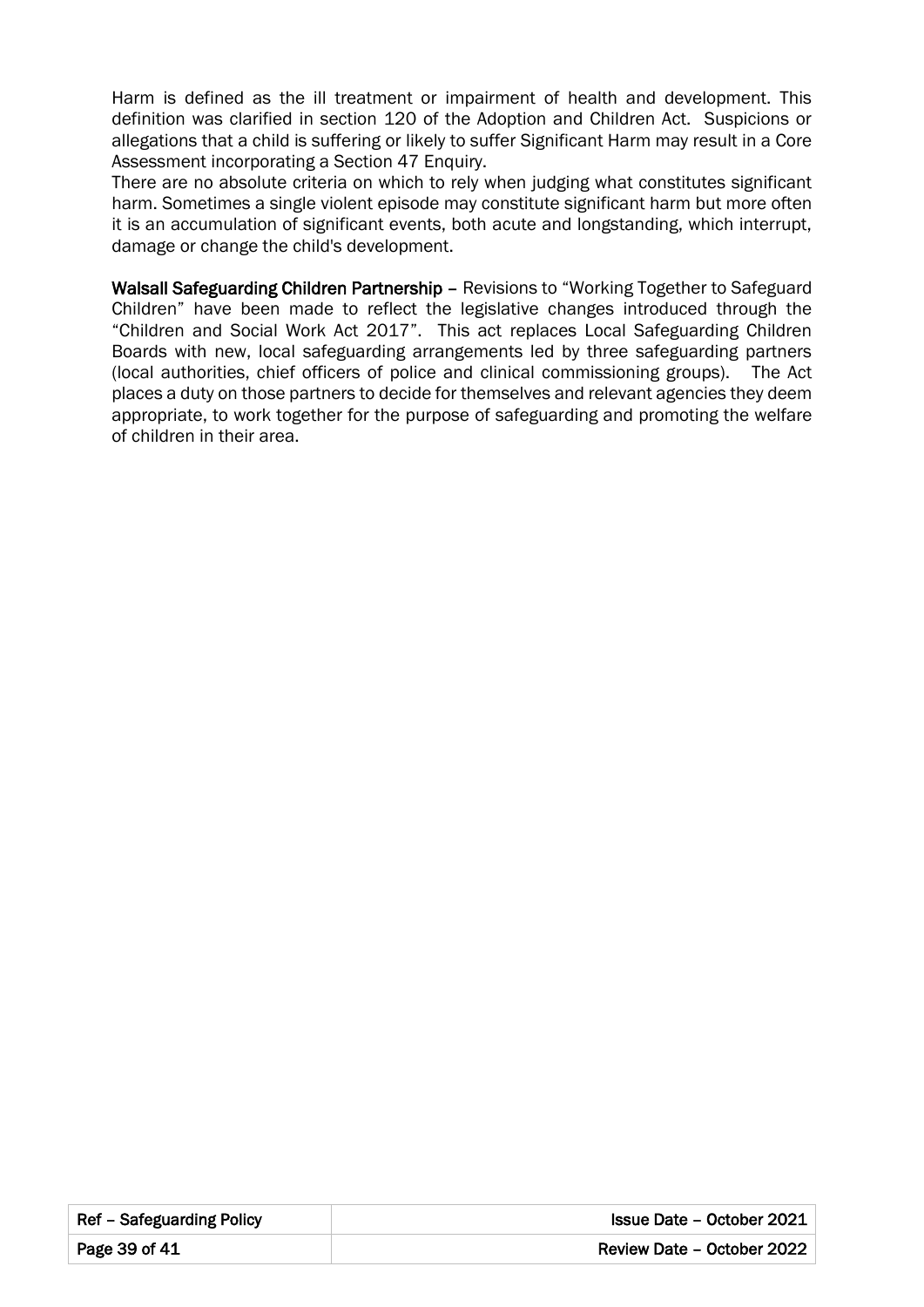### Early Help Hub and Multi-Agency Safeguarding Hub (MASH) in Walsall – outside of college hours



All staff should be aware of the process for making referrals to children's social care and for statutory assessments under the Children Act 1989, especially section 17 (children in need) and section 47 (a child suffering, or likely to suffer, significant harm) that may follow a referral. Please contact MASH if you are unable to speak to a member of the Safeguarding Team.

| Ref – Safeguarding Policy | Issue Date - October 2021  |
|---------------------------|----------------------------|
| Page 40 of 41             | Review Date - October 2022 |